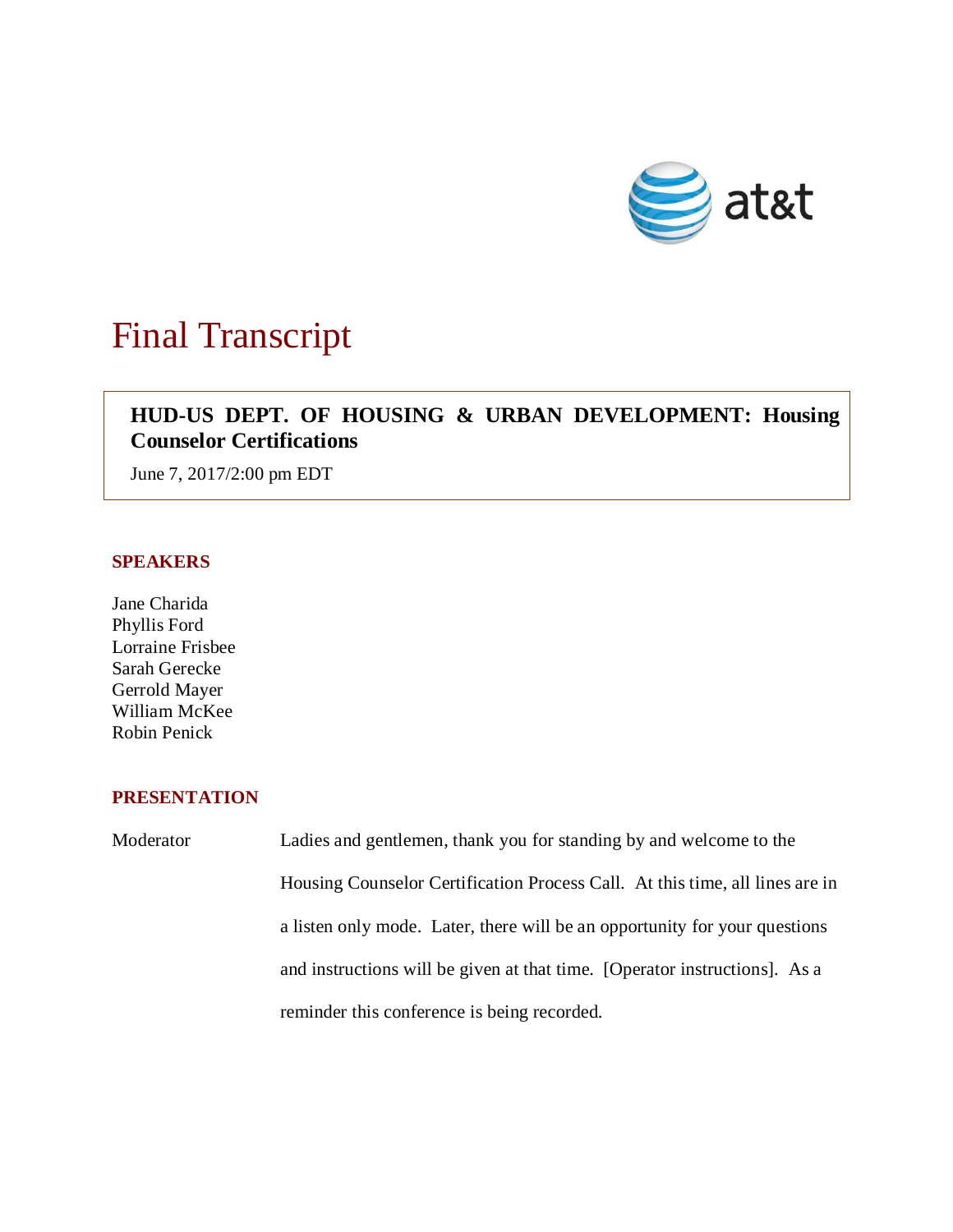I'll now turn the conference over to your host, Virginia Holman. Please go ahead.

V. Holman Thank you very much, and welcome, everybody to today's really important webinar updates on the Housing Counselor Certification process. Before we get going on the meat of the webinar, I would like to go over some logistics.

> As the operator mentioned, the audio is being recorded. We will be posting the playback number along with the PowerPoint and a transcript on our HUD Exchange page and that usually takes 7 to 10 days for that posting to occur. We'll send out a list through when that actually has been posted. And again, as the operator said, all your lines are currently muted, but your questions are very important to us. There could be polling questions, but I don't believe we have them in this particular webinar, but there will be questions and answers at the end and the operator will then give you instructions on how to ask your questions or make your comments.

But of course as I said, your questions are very important to us and there are other ways to ask. On the right hand side of your screen there is a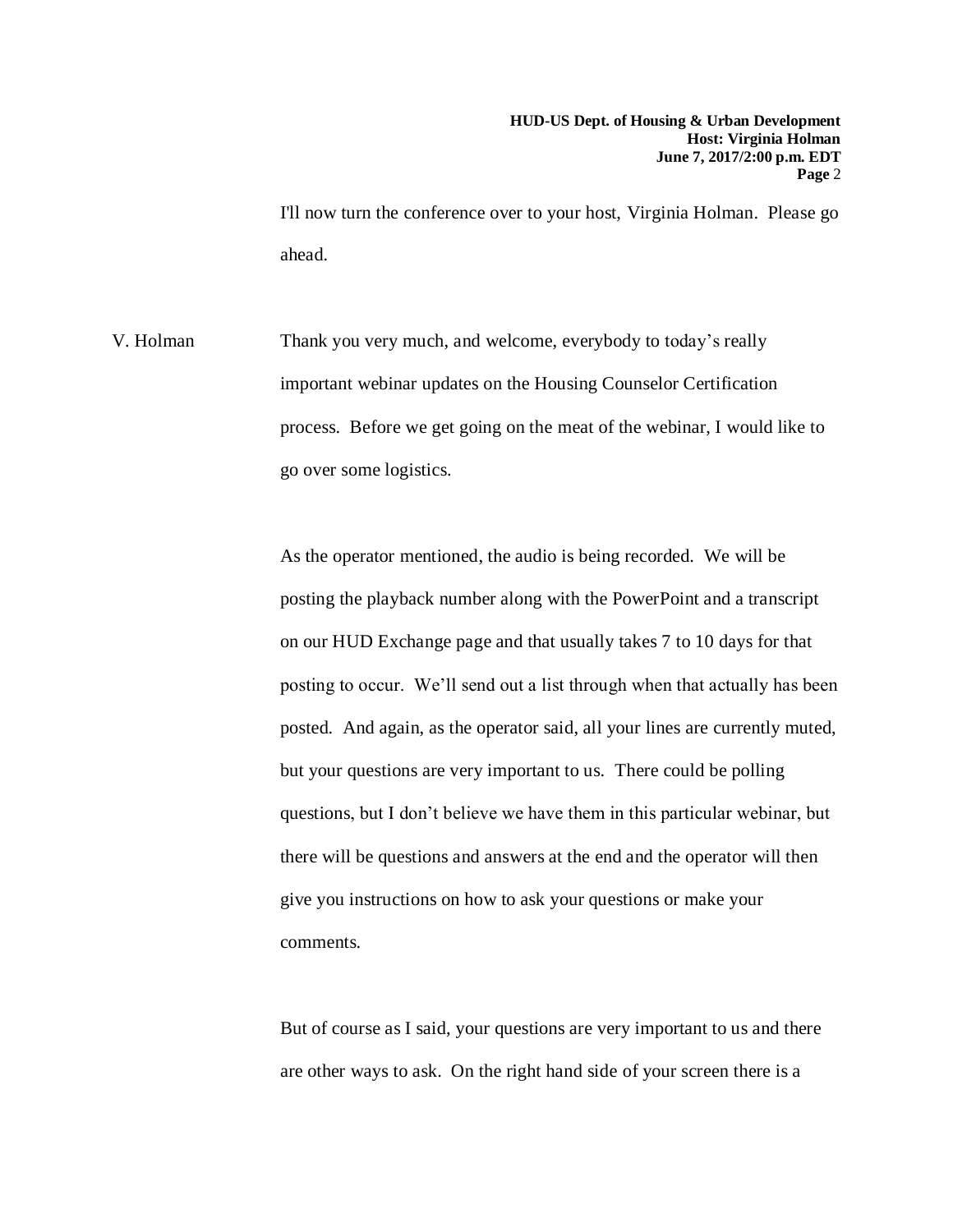panel, a control panel, and there is box that's labeled Questions. And if you type your question in there, we have staff here monitoring those questions.

And you can also send an email to [housingcounseling@hud.gov](mailto:housingcounseling@hud.gov) any time after the webinar on this topic or any other topic that comes up. But put the topic in the subject line so we get it to the right person.

And at this point, I would like to turn the webinar over to our Deputy Assistant Secretory Sarah Gerecke. Sarah.

S. Gerecke Thank you so much, Ginger. And thank you, everybody, for joining us today on this exciting topic and webinar. I'm going to first show you the agenda for the meeting. We're going to talk about Housing Counselor Certification, how it applies to organizations and counselors that are currently part of the HUD-Housing Counseling Program, and also how it applies to organizations and counselors who may not yet be part of the HUD-Housing Counseling Program.

> We're going to share resources and other information, and we will have questions and answers. We will not talk about grant announcements today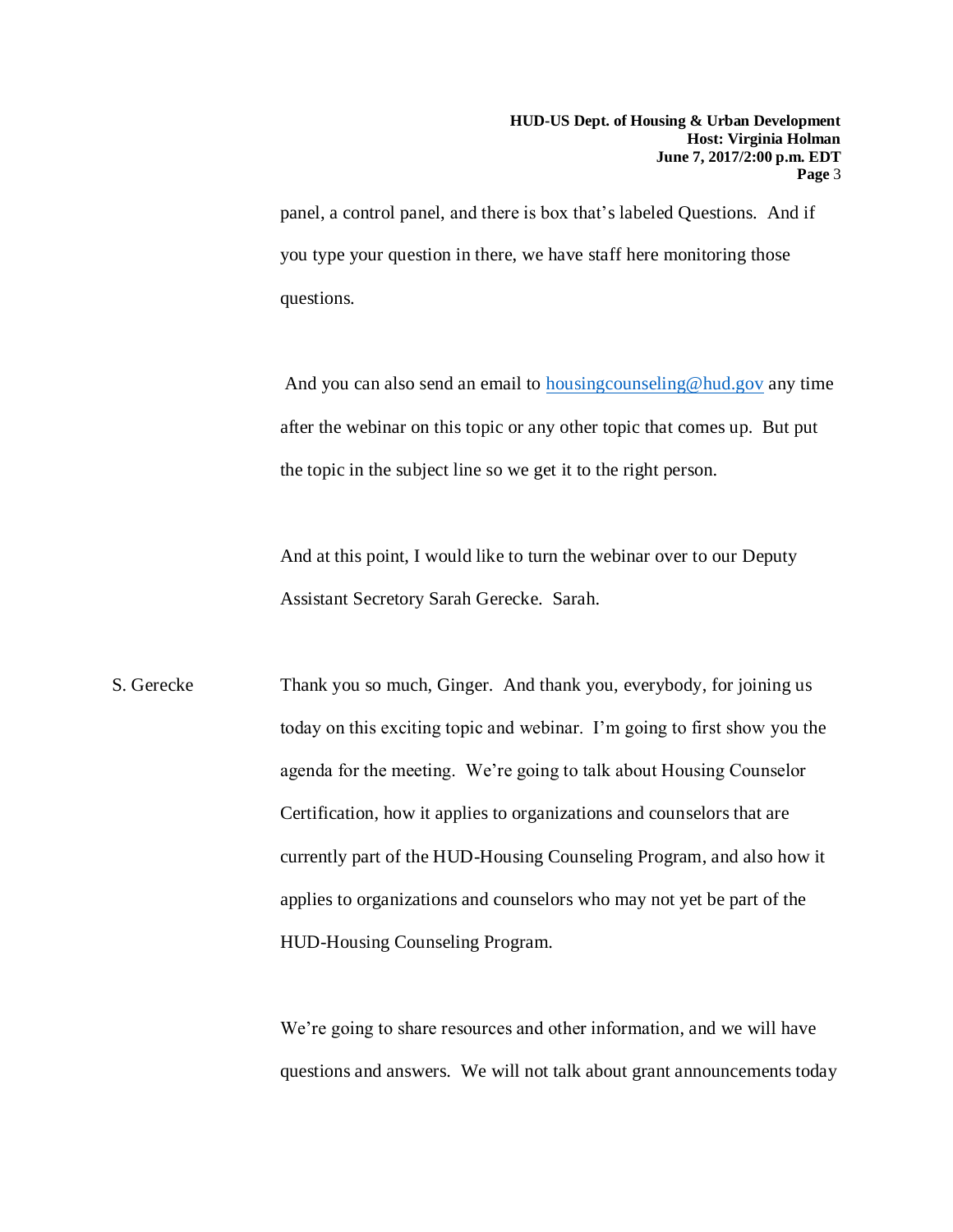and I can only say that we are excited to be making awards under the 2017 appropriation, but we're not yet ready to do that.

Your questions, as Ginger mentioned, are very important to us. There are no stupid questions on this topic, and in fact your questions will help us develop frequently asked questions that we're always adding to. So, please do, if we don't get to every question, use the email address and we'll post that again to share your questions or comments and feedback with us.

The next slide please. So, I am going to share a little bit about Housing Counseling Certification. And next slide, I want to start with some really fundamental provision. This background, as most of you know, is from a statute Congress required us to develop standards to certify individual counselors and standards that set a common level for any housing counseling.

So, the key provisions are first that all housing counseling provided under or in connection with all HUD programs must be performed by a HUD certified housing counselor after our compliance day, which is we now know is August 1, 2020.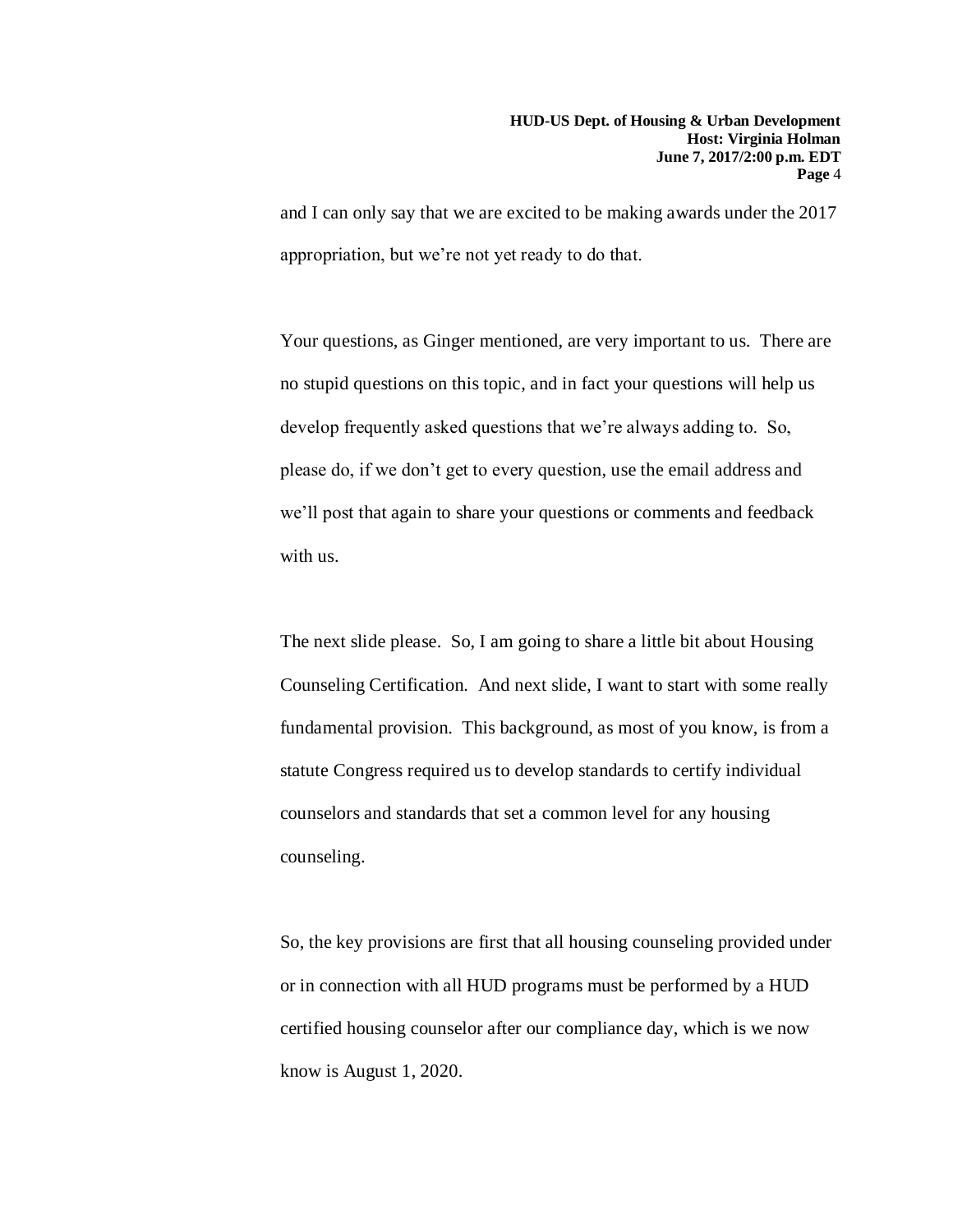The second provision is that a HUD Certified Housing Counselor has two prongs. It's a housing counselor, who has first passed the HUD certification examination and second works for a HUD approved housing counseling agency. Almost all of the rest of this webinar is going to be delving into what this slide means.

The reasons though we are putting out certification standards and the reason Congress enacted them are on this slide and we are firm believers in the value of this certification process and the value of common standards. We think that counselors will get a valuable credential. We think that clients will be able to recognize trusted advisors and trusted agencies and avoid the scams and fraud that is still so prevalent.

We think that housing counseling will mean one thing when it's connected with any HUD program, so you won't have some meeting some standards and others meeting others. And we certainly think this is going to be a basis for us to increase the visibility and awareness of the housing counseling program, something that's very top of mind for us and top of mind for our new Housing Counseling Federal Advisory Committee.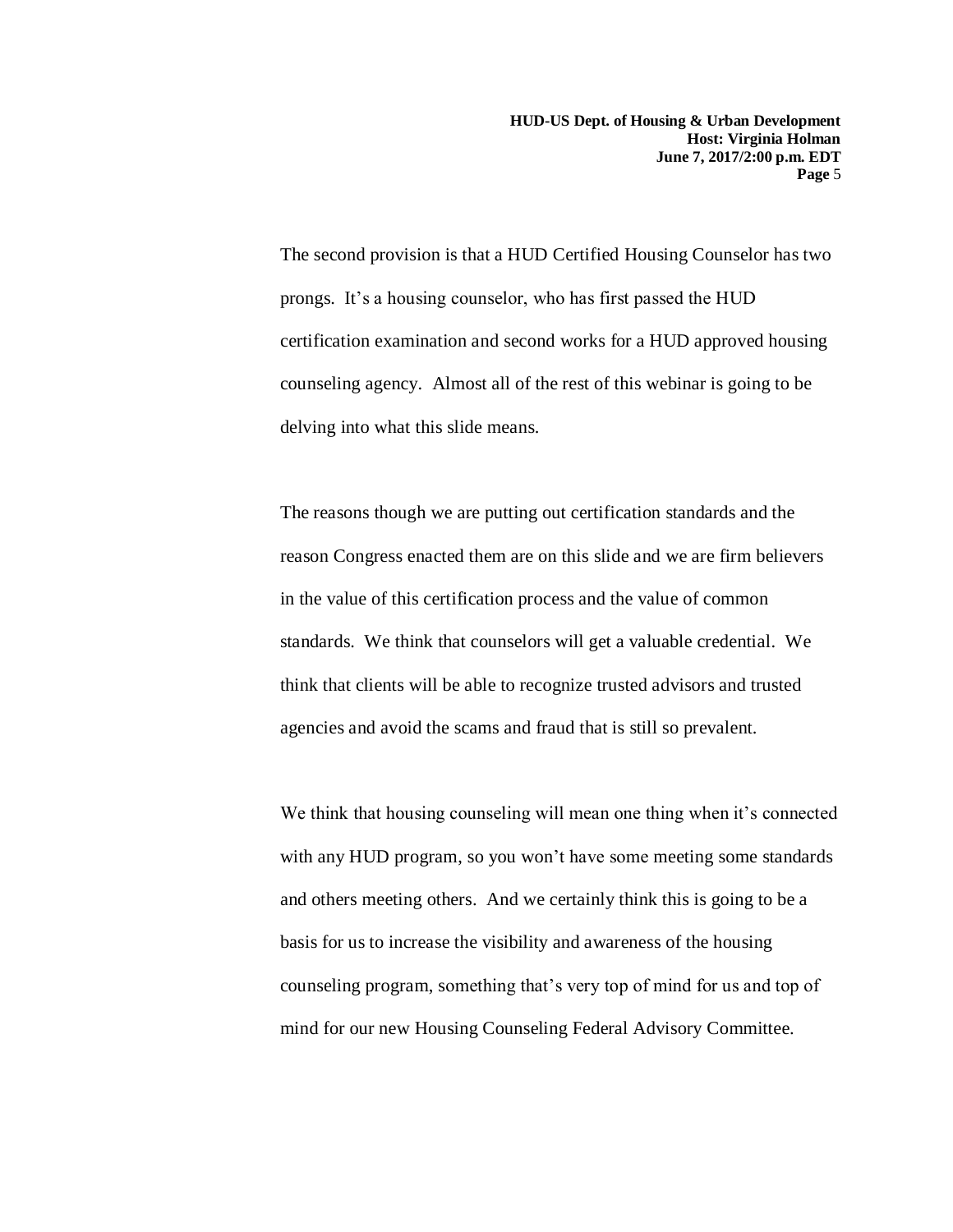The certification that we're going to talk about today, the HUD Counselor Certification, we view as a baseline. I am sorry. Stay on this slide for a minute, Ginger. We view as a baseline for other standards out there. So, this is not—the HUD standard is not going to be the only standard. For example, there are national industry standards. For example, some states or cities have their own certification process that may include an examination.

Once, we've begun testing on August  $1<sup>st</sup>$  and we can share what the tests looks like, we want to coordinate with other organizations who are setting standards to avoid unnecessary duplication. But we expect that to be a little bit of an adjustment process and until we have all of the certifications that counselors can choose to take will be aligned and complementary. But our view is that the HUD certification is really the baseline.

Next slide. So the counselor certification, again, is driven by statute. The examination will cover six major topics that I'll show you in a minute. You only have to pass the certification examination once. That's once in a lifetime, that's not once in the three years. If you've passed the examination and become certified, and we'll talk about what that means, then you will remain certified as long as you continue to work for a HUD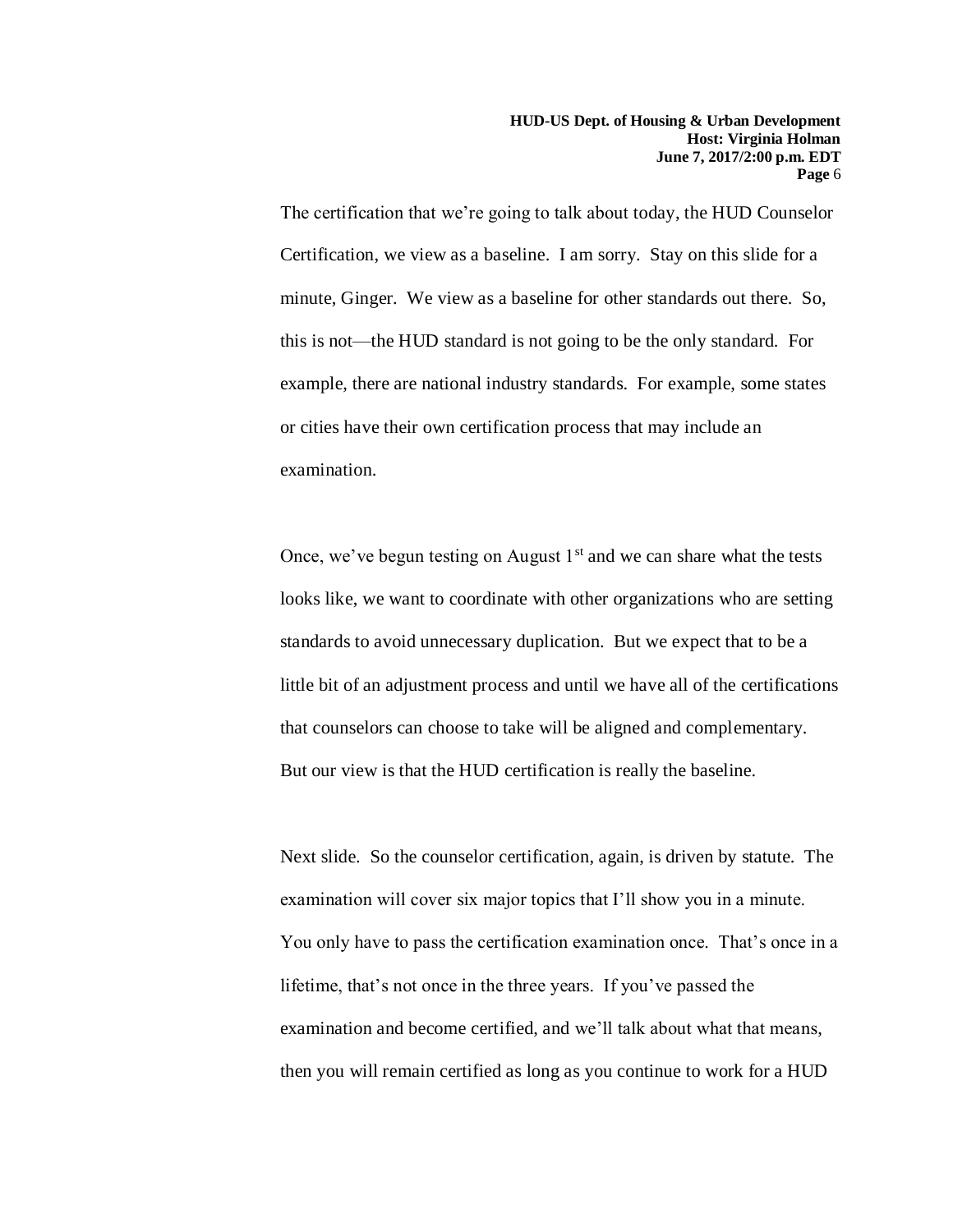approved counseling agency that validates you. So that's the second bullet, counselors have to pass the examination once and they have to work for an agency approved to participate in HUD's Housing Counseling Program.

We're going to verify that relationship by having agencies designate people who are authorized to enter into our federal system and validate the counselor relationship to that agency. That counselor may be working as a volunteer, as a part-time employee or as a contract employee. The key is that the agency, the HUD approved housing counseling agency, will state that that counselor works for that agency. And then when those two pieces are validated, the counselors pass the test and the agency has confirmed that that counselor works for the agency, then the counselors can be certified.

The certification will start as soon as the examination is available, which you now know is going to be available on August 1, 2017. And the compliance period is a three year compliance period, so by August 1, 2020 every housing counselor doing counseling covered by the standard, every housing counseling agency that's meeting HUD's standards will have to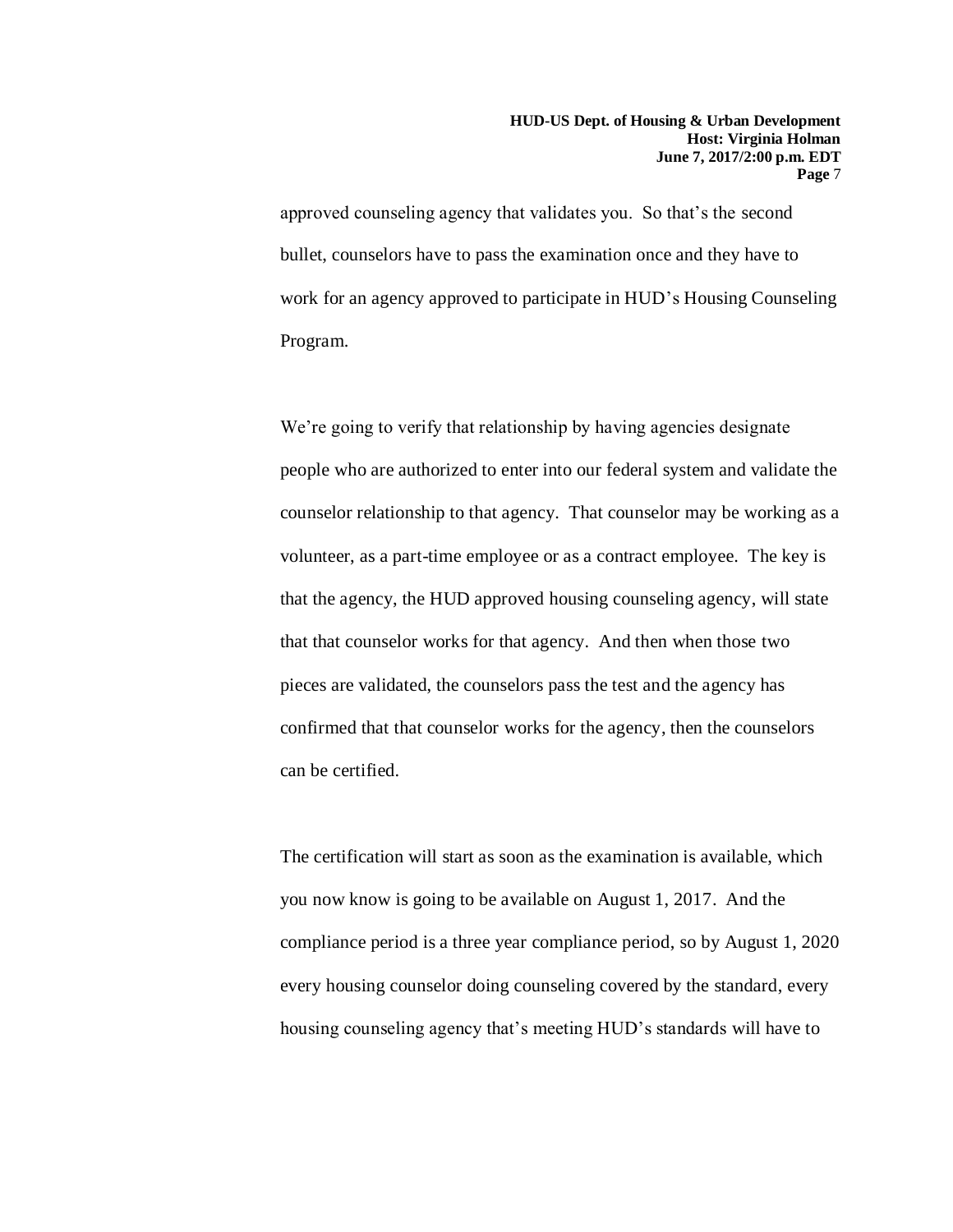be in compliance. And only certified counselors can be delivering housing counseling services.

Next slide. There are six major topics of testing. These were outlined in the statute and they are within our study guides. Counselors do have to pass the entire test. They cannot take only the subjects that they feel they know. They will get feedback both on the test and practice exam of the areas they may need to study harder on, but it will be one test that addresses the six areas listed by statute.

A reminder, housing counselors do not have to deliver direct services in all six areas. So again, the purpose of the testing is to make sure you have a baseline knowledge in common areas of housing challenge and housing need for clients as a whole, but counselors may make referrals, and we hope their referrals and advice will be more informed as a result of studying for and passing this examination. So these are the topics of testing. They're not necessarily the topics or the areas of expertise that you have to deliver to every client that walks in the door.

Next slide please. I'm going do a little deeper dive on the certification examination since we now know that it will be available to you soon.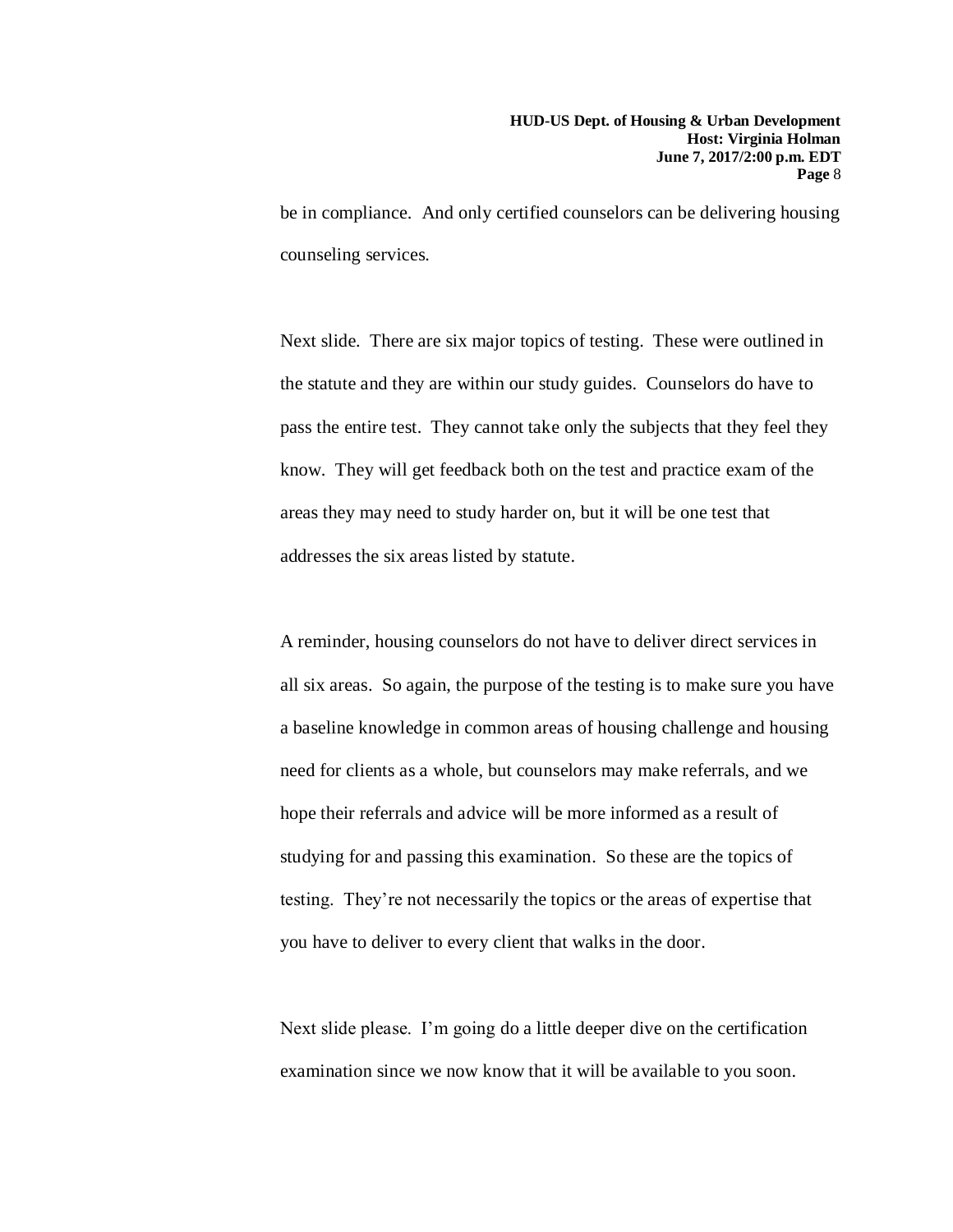You're going to have to register to take the examination at our counseling exam website hudhousingcounselors.com. The free practice exam will be available before the exam starts. We have a study guide on there now. The exam and the practice exam will be in English and Spanish available in English and Spanish. And counselors will be able to take the examination either online or at a proctoring site. And we're using best practices to avoid fraud in the test taking and also to make it as convenient and low cost as possible.

Next slide please. The certification exam is right now expected to cost \$60 if taken online or \$100 at a proctoring site. That's a significant reduction from the amounts we thought it was going to cost. We heard a lot of feedback of concern about the cost of the exam and we have worked really, really hard to try to respond to that. As I mentioned before, it will be available in English and Spanish. It will be—the counselor can take the exam as often as needed until they pass the exam, but they have to pay the fee each time they take the examination. And we do expect the exam to be ready on August 1<sup>st</sup>.

Next slide. So, preparing for the examination, I know that many of you have been preparing for quite some time and the study guides that we have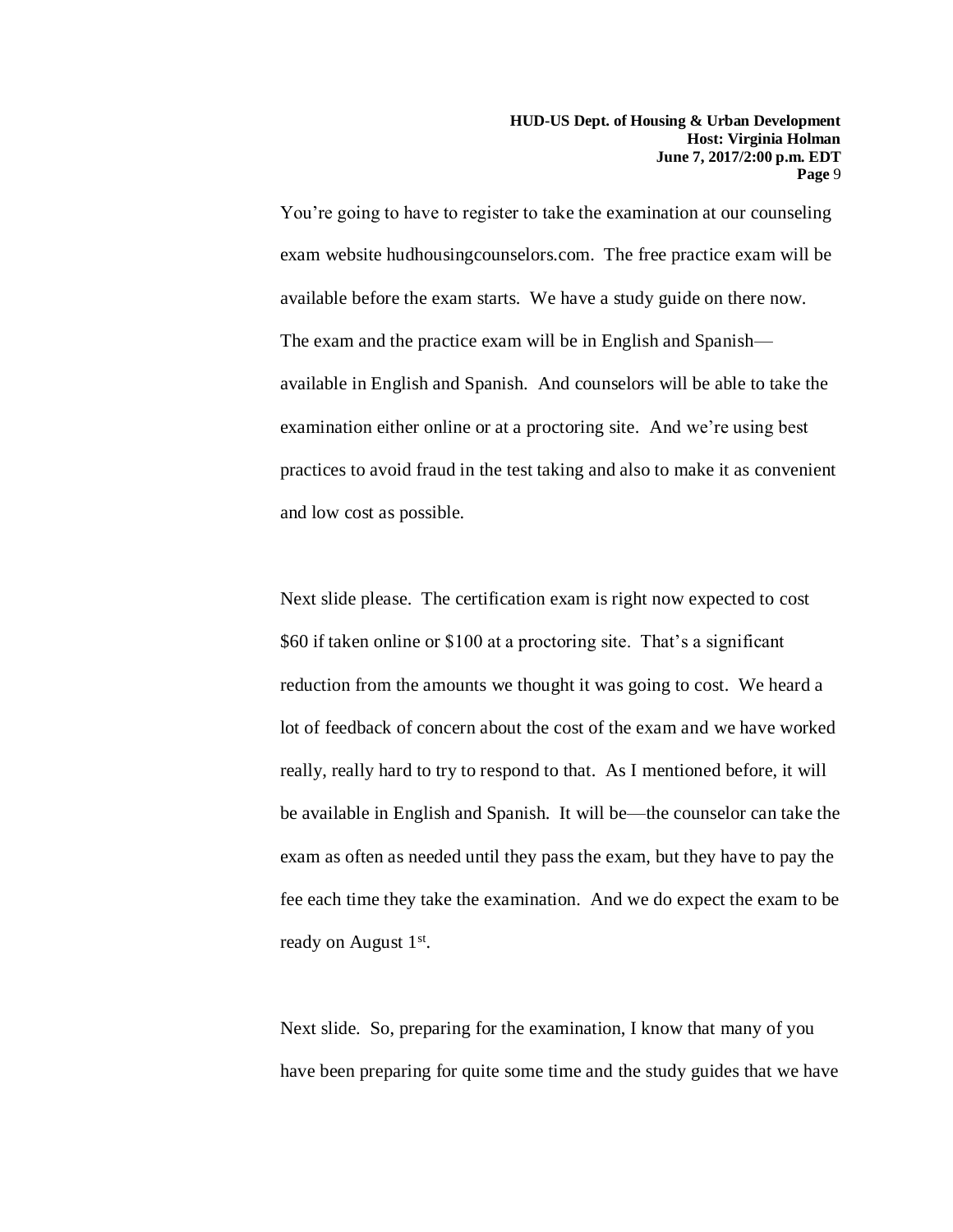available are only one tool available. We have four wonderful training partners who are offering different classes online and in person to help with the studying and we have those resources listed on our website as well.

We do recommend that you register for hudhousingcounselors.com and that registration was just opened June  $1<sup>st</sup>$ . And I understand that we have some feedback on the registration that we want to share with you. So, I am going to ask Lorraine [audio disruption] to describe a little more the experience of registering on the website.

L. Frisbee Alright. Thank you very much, Sarah, and hello, everybody. Yes, on June 1<sup>st</sup> you now need to create a user guide on hudhousingcounselors.com. It's a very simple process. When you go to the home page, you just click on the top box that says Sign Up. You'll be asked to provide your name, a valid email address and we're also collecting some data. We'll ask you what state you're from. And with that you will be emailed a temporary password. Now, what we have discovered is some people are not responding after that temporary password is sent out. So, we want to remind you that don't forget depending on the filtering settings on your email that temporary password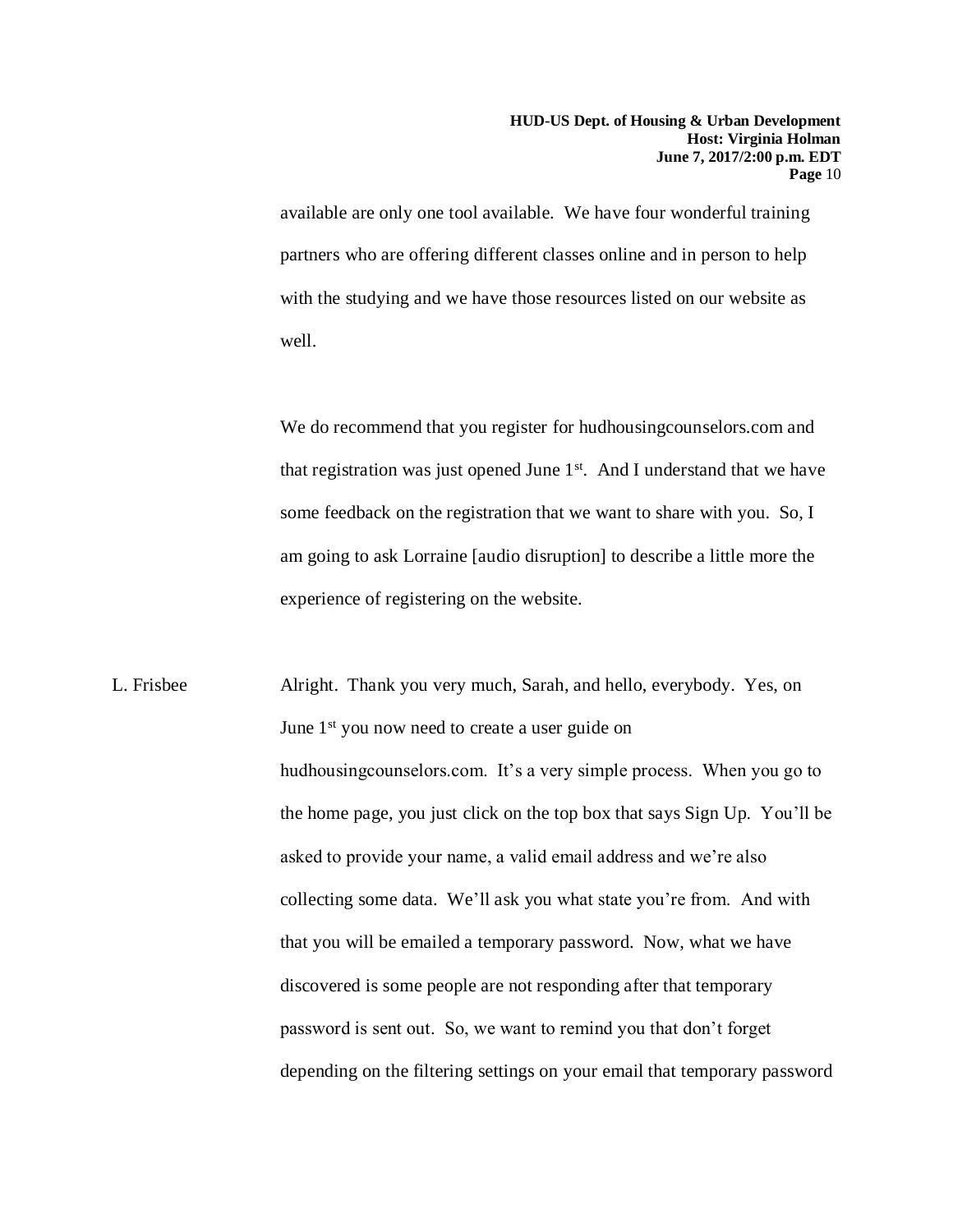maybe actually sent to your spam folder. So, if you don't get a response immediately in your main email box just remember to look in your spam folder as well. And you can register, you can create your user account right now on hudhousingcounselor.com. And thank you, Sarah.

S. Gerecke Sure, Lorraine. And I understand there is some benefit to registering. You can access the training and practice exam through that. You can track your progress on studying. You'll be able to navigate more easily. You will have to register to take the practice exam and you will have to register in order to take the examination itself.

> So, please do that now and let us know if you encounter any difficulties with the registration process and for everything. If you any feedback for us at all on ways we can make it better, ways that it's confusing, please don't hesitate to share that with us.

Next slide please. Just a reminder for HUD intermediaries and housing finance agencies that may not be doing direct service. Staff of those entities who do not provide housing services directly are not required to become HUD certified counselors, they are not required to take the examination, and the examination and the certification is really directed to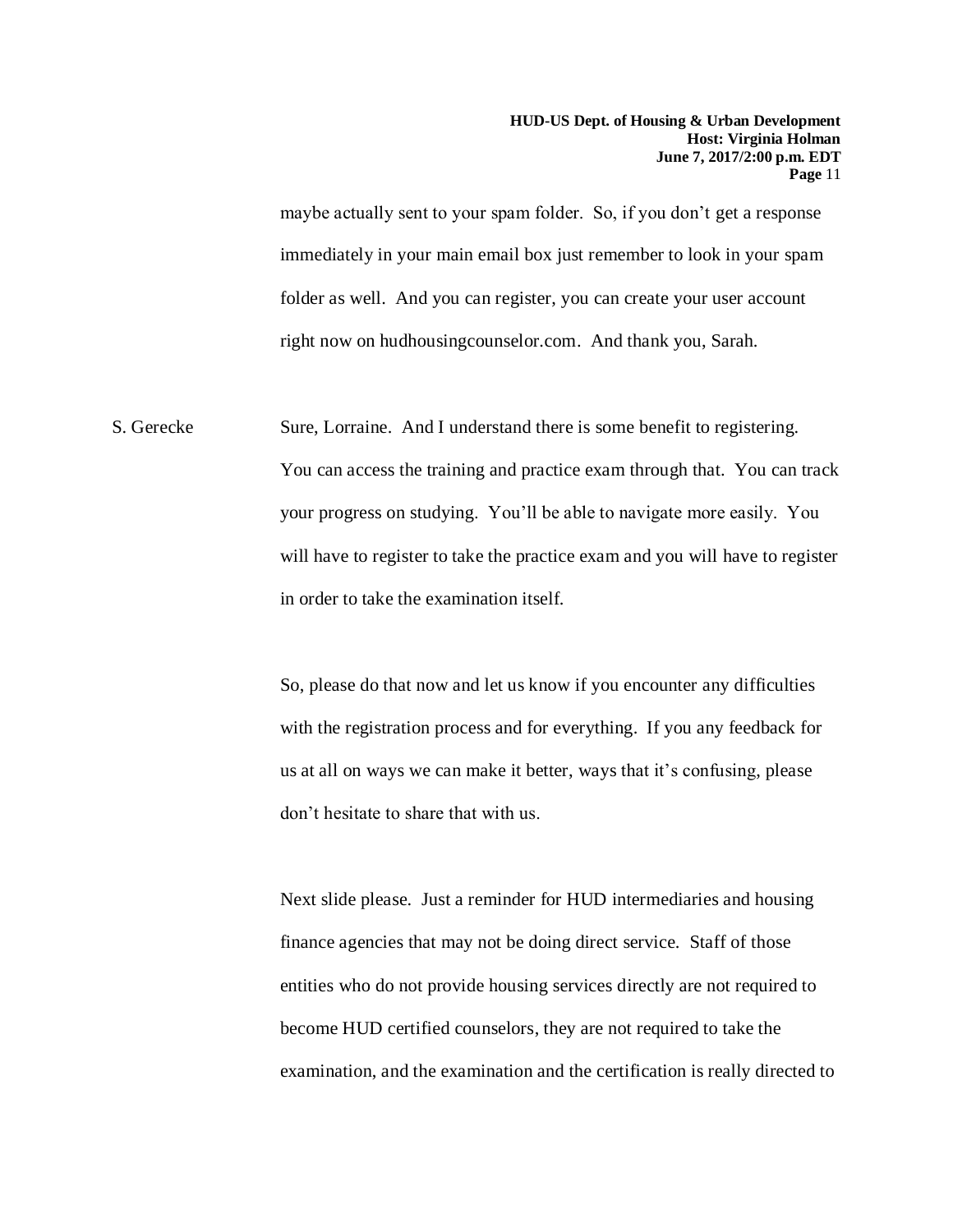those doing direct service and providing counseling to clients. There are some other aspects of that we'll get into a little later in the webinar.

Next slide. So, again a reminder there were a number of different aspects to the standards in the final rule and a number of provisions were effective January 13, 2017. We provided training on this in January. We have frequently asked questions on these points. Our belief is that organizations and counselors in the HUD approved housing counseling program already are likely to have already been doing this all along. So, we don't think these are heavy lift requirements. But I will say, we also have not begun enforcing them yet and we will do reminders on the training and let you know what to expect when we have performance reviews how we'll look at these.

The first requirement is that agencies who are participating in the HUD counseling program now have to address the entire process of home ownership if they're offering home ownership counseling and that's in our standard already. It was reiterated in the final rule.

The requirements related to distribution of home inspection materials were made clearer. And I recently actually discussed this with an organization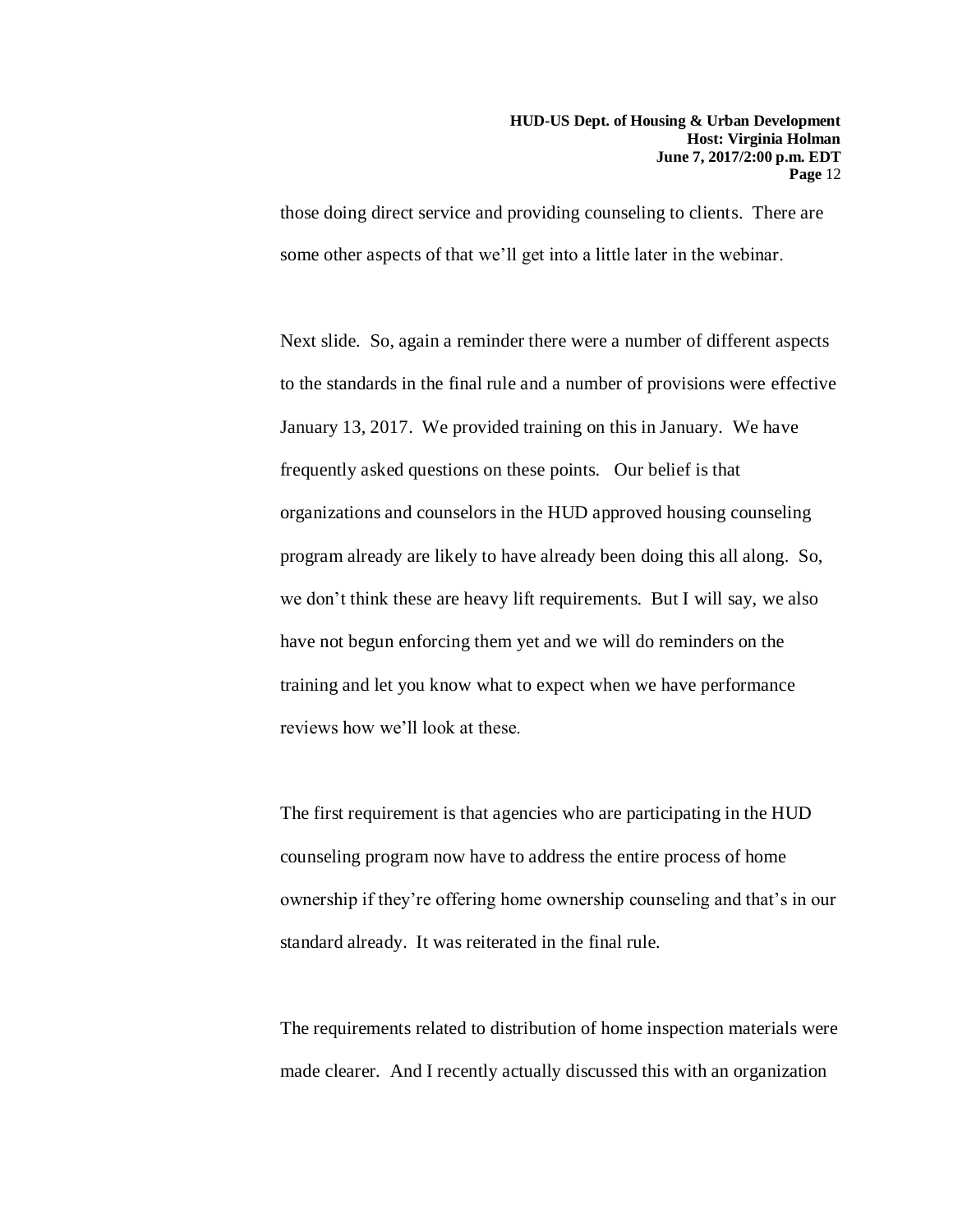that was providing homebuyer education and reminded them that they do have to distribute home inspection materials in each pre-purchase class. Those materials are available on our website. Again, if you need more information you can just search home inspection materials on HUD Exchange.

Requirements relating to misuse of program grant funds that result in a material violation, there are more serious consequences as a result of the final rule and that will be spelled out a little more in the grant agreement that will accompany the 2017 award. And finally, there are requirements that prohibit distribution of grant funds to organizations convicted of a violation relating to election for Federal office. Again, we've given some guidance on this. There will be more in the grant agreement and we will provide tools on researching election law violations if you're not sure what those involve or if you're looking at affiliates.

So, those requirements were effective quickly and we will work with you to make sure to answer your questions so that you're ready for any reviews or compliance that comes up as a result of that later this year.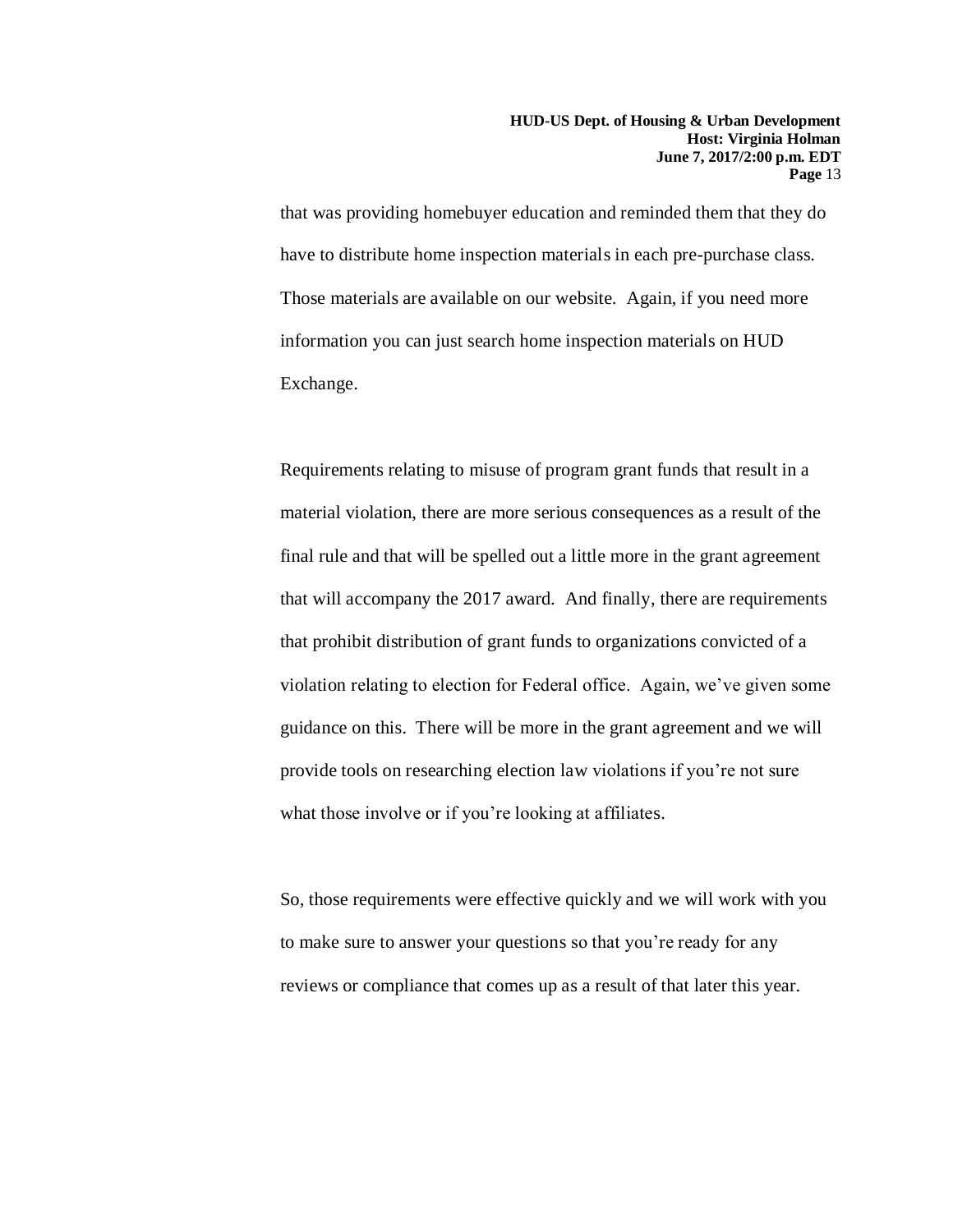Next slide please. The certification part of the final rule is effective August 1, 2020, in other words 36 months from date the test will be available, and there are a number of requirements here we just want to remind you. This first is, as we've been discussing all along, anyone who provides housing counseling required under a connection with a HUD program, you have to be a certified housing counselor. Requirement that any agency, not just the individuals, but the agency that's providing housing counseling has to be approved to participate in HUD Housing Counseling Program either directly or as an affiliate of an intermediary.

Third the requirement that all housing counseling that's reported on the 9902 will have to be completed or performed by only HUD certified housing counselors. So, after August 1, 2020, your 9902 counseling data will only count the counseling that was done by your certified counselors.

Next slide. Another new requirement is that group education provided by agencies in HUD's Housing Counseling Program will have to be overseen by a HUD certified housing counselor. Overseen does not mean they have to provide the education directly, but a certified counselor will have to be responsible for the content and oversight of the quality of that group education.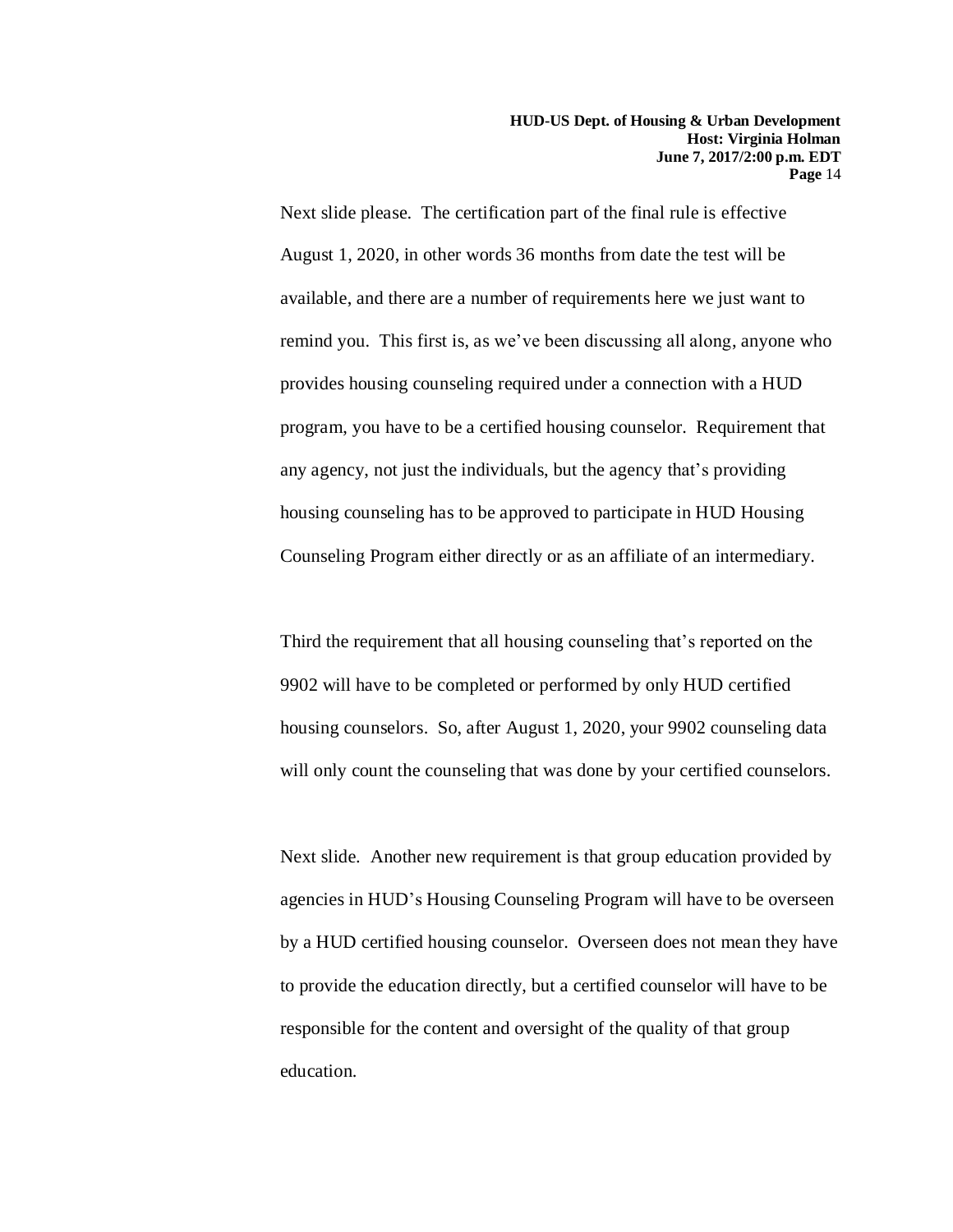The next effective item is that agencies who apply to newly participate in the housing counseling program have to be able to meet the certification requirements. So, these are for new agencies that aren't in the program yet. If they come forward after August  $1<sup>st</sup>$ , they are going to have to be able to meet these new requirements.

And finally, intermediaries, HFAs, multistate organizations who are participating in HUD Housing Counseling Program will be responsible for oversight that their affiliates are complying with all of these new requirements relating to certification. So, these are the kind of big ticket items that are going to be effective. Three years from now seems like a long time, but you will be surprised as we go along and see what's involved.

Next slide please, Ginger. What I have discussed up till now has really been directed to organizations, of the 2000 organizations that are in the HUD Housing Counseling Program today either with direct approvals as local housing counseling agencies or as affiliates of intermediaries and housing finance agencies. But there is another group of organization and counselors who are affected by the standards, who are not currently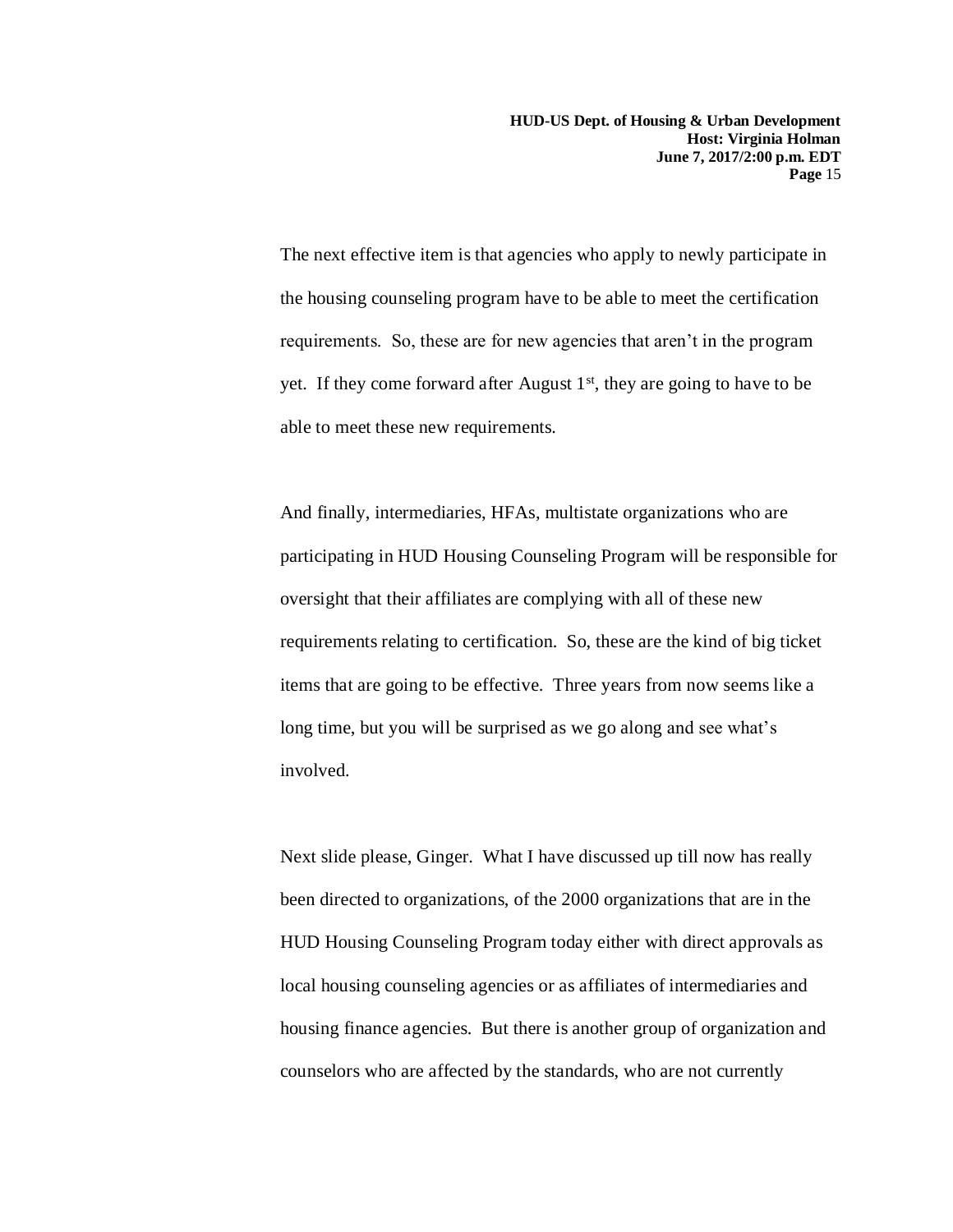participating in HUD's Housing Counseling Program. And a reminder again, so on August 1, 2020 any housing counseling done in connection with any HUD program is going to have to meet the certification requirement. And what we've tried to do is define housing counseling quite narrowly so that we're not capturing more than was intended by statute.

Next Slide. So, there are a number of activities that will not be housing counseling, will not trigger the certification requirements, and people performing these services will not have to pass the examination. Their organizations will not have to meet HUD counseling standard.

The first is, services that only provide housing information, placement or referral. So, for example, if you're an entity that helps people with housing choice vouchers find housing, giving them lists of housing resources or giving them information about their rights under the Fair Housing Act would not be considered housing counseling.

Routine intake eligibility determinations are not housing counseling. If your agency runs a program that manages tax credit properties and you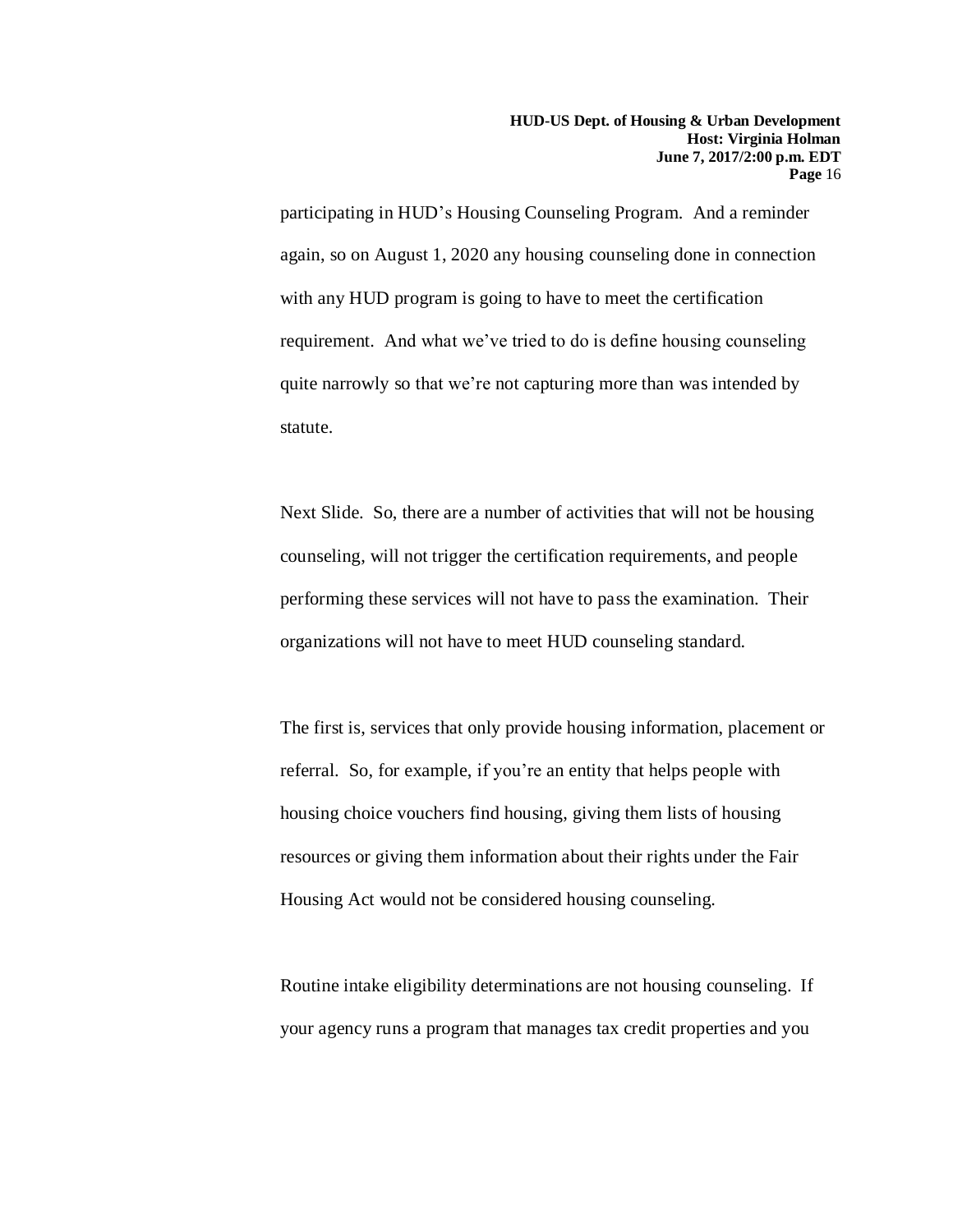conduct intakes for those properties or for home subsidized properties, those intake specialists and that intake activity is not housing counseling.

Case management, that's much broader than just housing counseling services such as housing opportunities for people with AIDS or most shelter support services and are not funding housing counseling specifically would not trigger the requirement. Fair housing advice and advocacy is not housing counseling for purposes of this new standard.

And finally, group education offered by organizations that aren't already in the housing counseling program by itself group education is not housing counseling. So, a public housing authority that offers a general class on budgeting and use of credit, for example, would not be considered offering housing counseling unless they're going further and providing the individualized services involving an action plan intake, affordability analysis, etc. So, group education alone would not be housing counseling for the purposes of this rule.

Next slide please. However, the certification does apply to organizations that are delivering housing counseling and it's in connection with any HUD program, so it could be public housing ownership option, family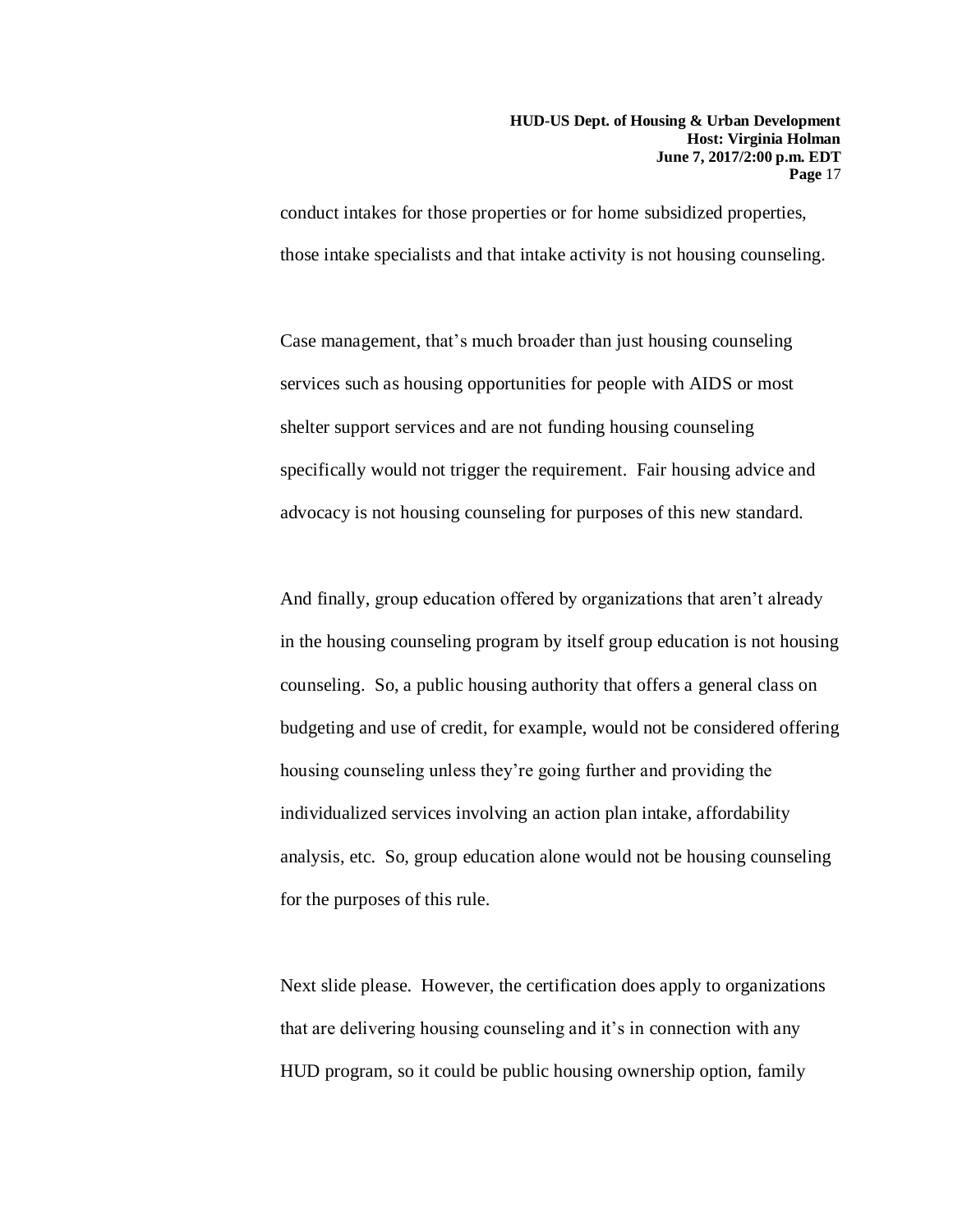self-sufficiency home ownership option, housing choice voucher home ownership, down payment assistance that's funded by CDBG or home and has a [audio skip] component to it or CDBG or home sub-grants that are used for housing counseling. All of those programs today may be working through counselors and entities that are not meeting the HUD Housing Counseling program standard. They will have to meet those standards, be in our program and their counselors will have to be certified by August 1, 2020.

So, we really want to get the word out here because in their cases the three year period may involve quite a bit of program adjustment, training and technical assistance to make sure that they are comfortable meeting the standards. In many cases it won't be a heavy lift, but in some it may take a while. If you're not sure if your program is affected or not, we have frequently asked questions and an extensive part of the final rule itself discusses how this affects the other HUD program.

Next slide. So, I am going to give you an example and I'll use the Community Development Block Grant program where many cities use CDBG for housing counseling programs, and they often use HUD approved housing counseling agencies to deliver those program, but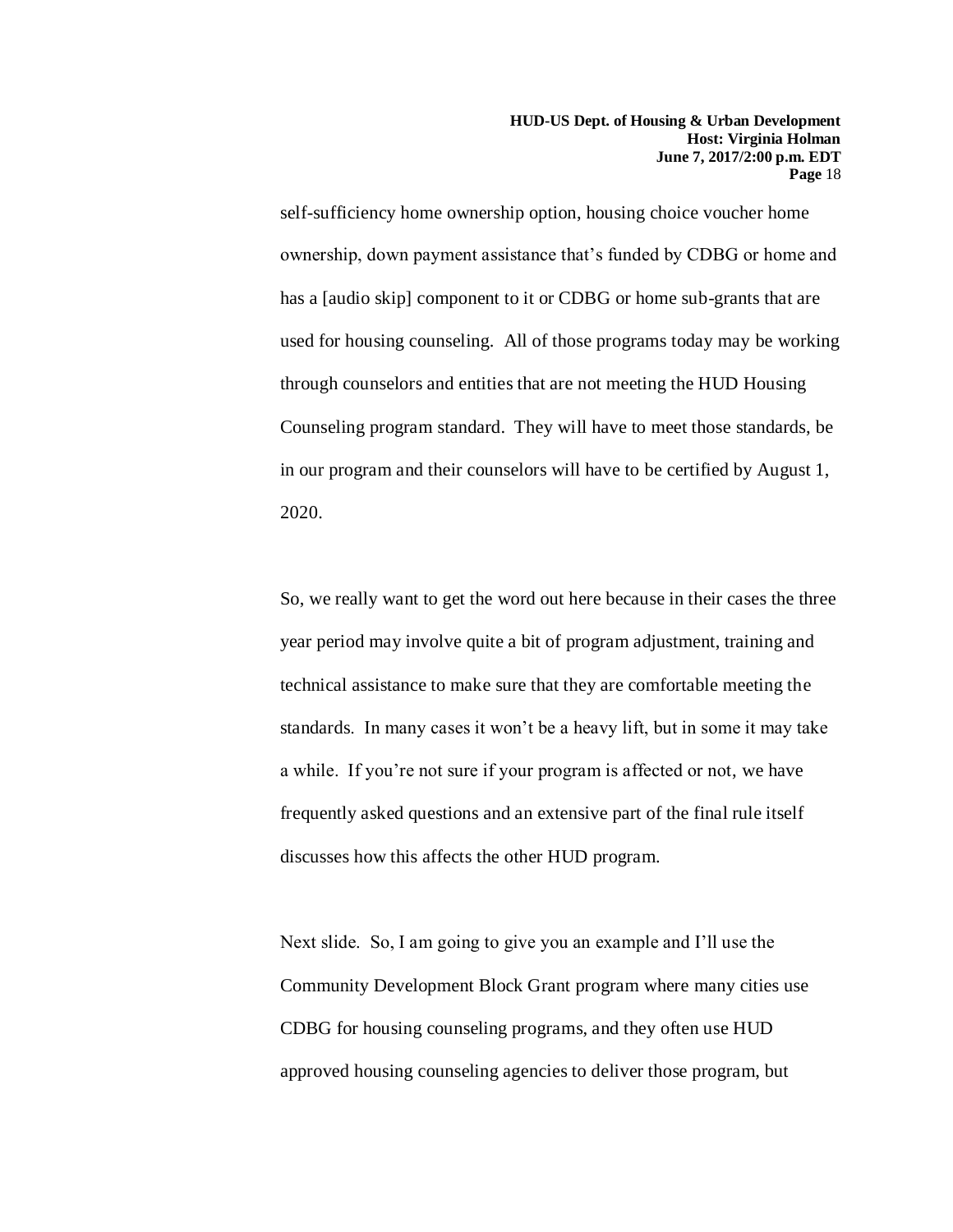sometimes today they use other non-profits that may not be participating in our program. For those entities, on August 1, 2020, they will have to use only HUD approved housing counseling agencies and only housing counselors who are certified.

So, in a city today, who is not following those standards yet has four alternatives. The city or the individual sub-grantees can apply to HUD for approval as a housing counseling agency or they can join a HUD approved intermediary or state housing finance agency as an affiliate.

Second, they could partner with HUD approved housing counseling agencies through referral agreements or through funding agreements to deliver the services.

They could modify the program to be compliant. So, for example, if it's a city program, they could change their funding agreements to require that sub-grantees after August 1, 2020 will have to be HUD approved agencies.

The fourth alternative is they could choose to decide they don't want to use their HUD funding for housing counseling anymore and stop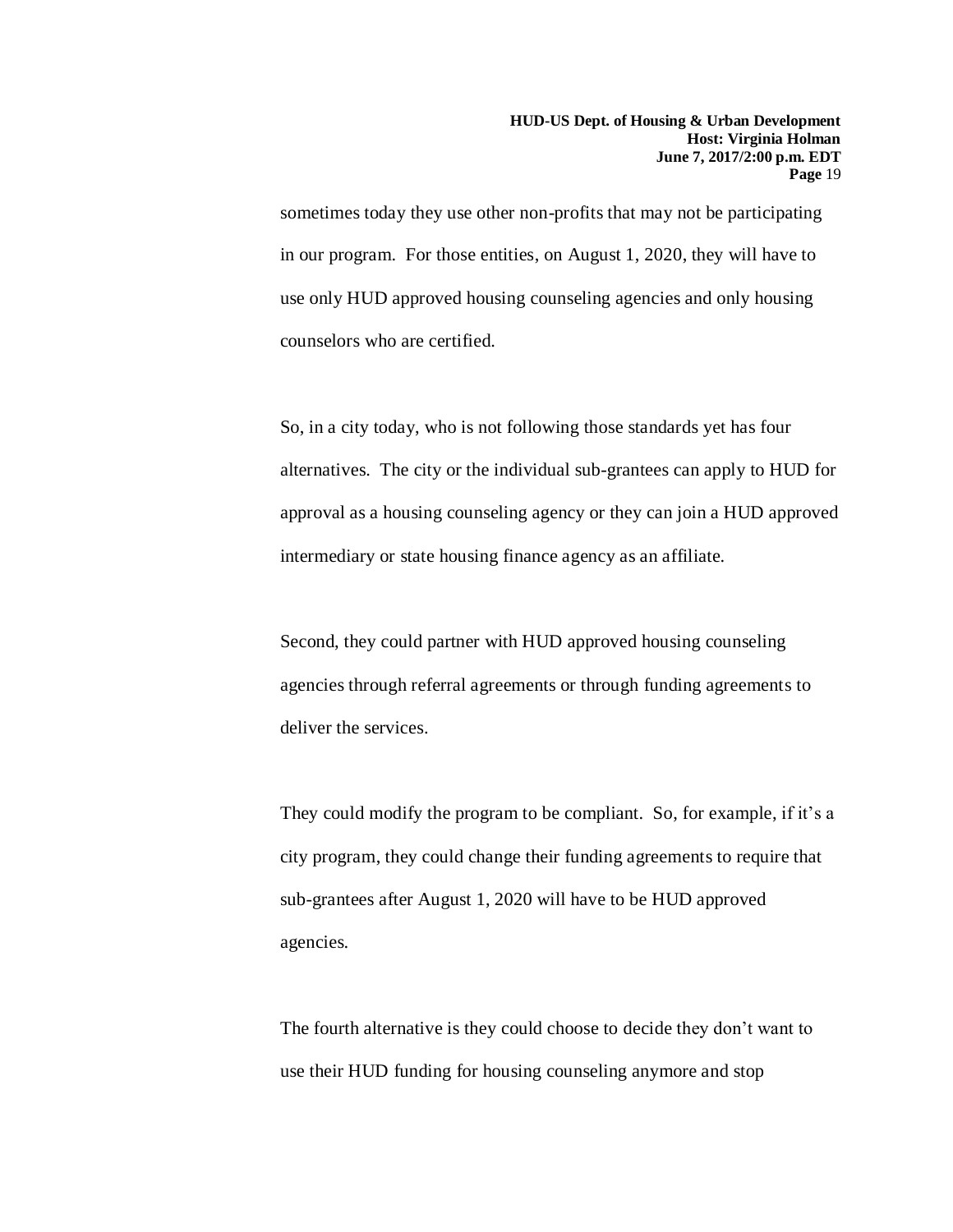delivering the services. Obviously, we think that would be terrible and we will do whatever we can to try to make this a standard work for all programs across the board. The end result is really valuable as I don't have to tell this audience that research is continuing to show the value of HUD housing counseling on clients. And again, we believe that the visibility that the program will get and the certification is going to be very valuable to consumers, so we hope that we can work with all of the programs to bring them into this common standard for the benefit of all of us.

Next slide. So, we know that this is a big change for the industry. It will be a big change for clients and certainly a big change for housing counselors, and we've been really thrilled to work with you as our partners to design and now to roll out this program. We have developed a lot of resources, but the feedback we get back from you every day helps us make these resources even better.

Next slide. Our main resources on HUD Exchange website and under our program, we have a whole page devoted to certification that we're updating almost daily. We have the final rules, the federal register notice, and in addition to the information related just to certification, we also have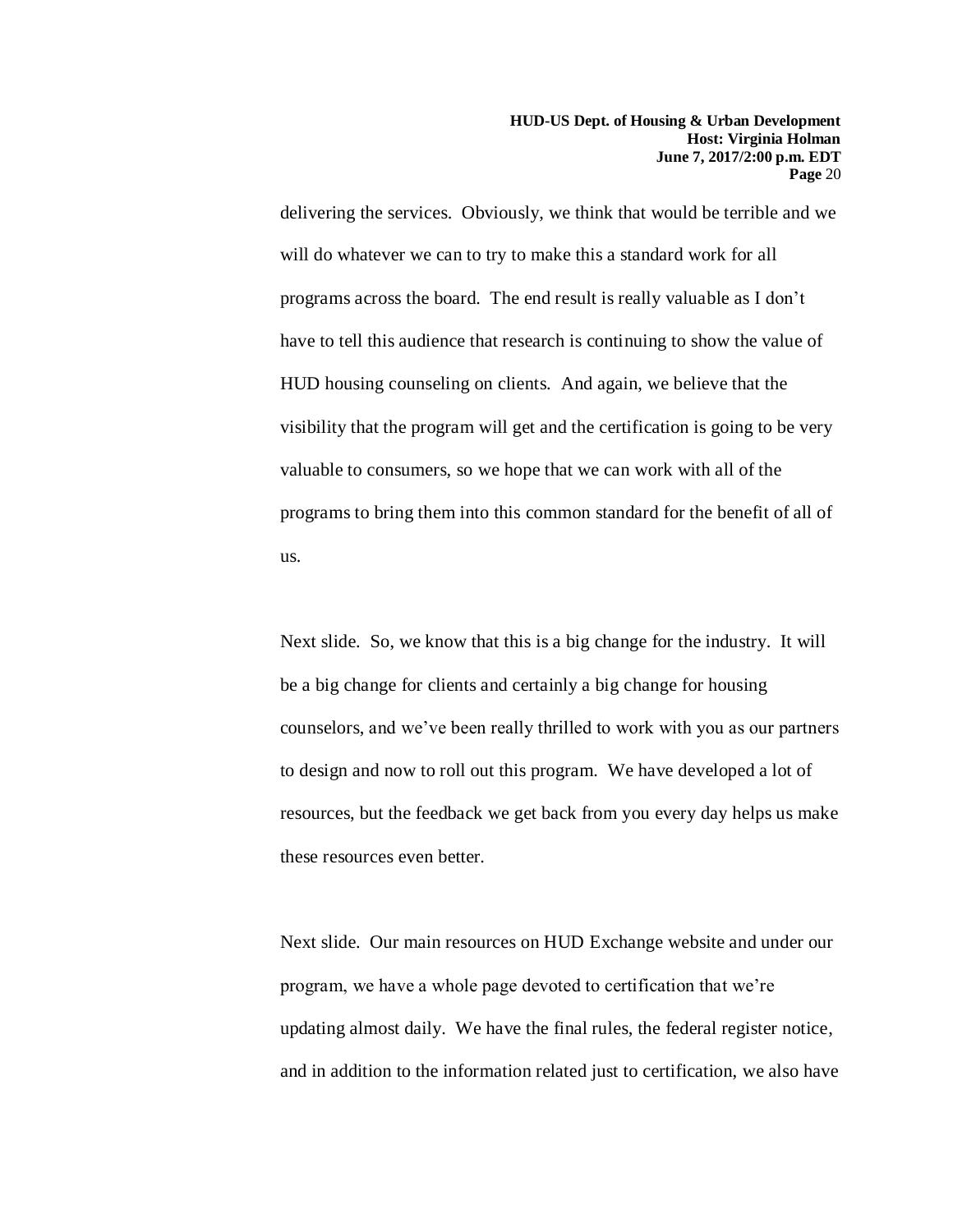tool kits and guides, our newsletter. And if you're not subscribers to our newsletter I would encourage you to do that. There are great ideas for program models and wonderful highlights of the success of housing counselors really beating the odds with a lot of their clients.

Next slide please. We also have frequently asked questions that are also updated very often, and I will tell you that if you ask a question today the odds are good that it will be added to our FAQs if it's not already on there. These are searchable and you can also download them as a PDF if you love reading FAQs. We have a team who loves writing them. So, again, we welcome your feedback on them, but really value your questions so that we can help those that are coming after you.

Next slide please. So, again, just a summary of where you can find these different websites and I should have said this earlier, we will be making this deck available and posting it after this webinar, so you will not have to write everything down perfectly, but you'll be able to click to the links later.

We're about to open for questions from you and we have a little short of a half hour for those questions. Before I turn it over to the operator to give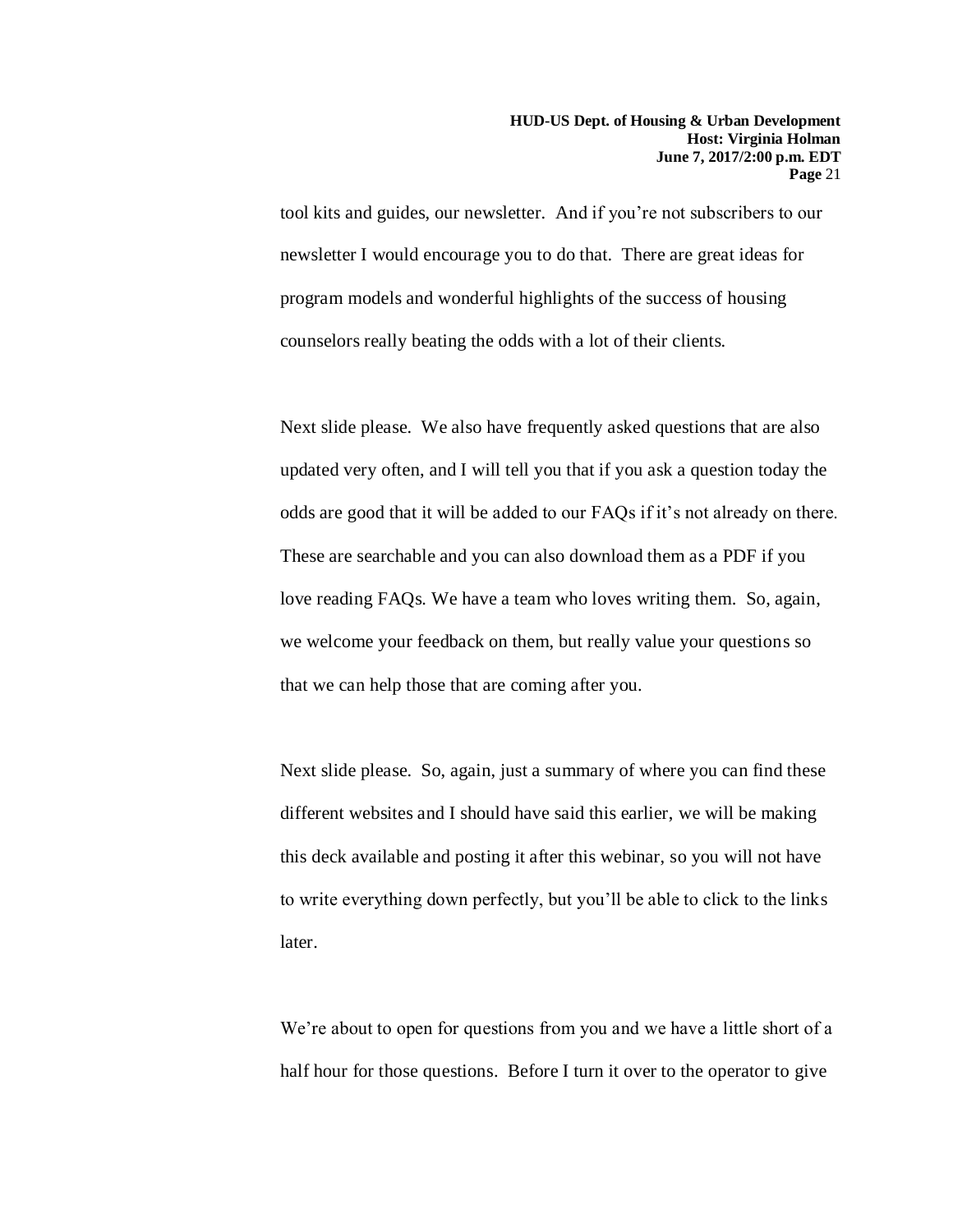you instructions, I do want to give a little bit of a shout out here to my team. This is a big milestone for us as well and I can't describe to you the number of moving parts between technology and testing expertise and outreach and legal issues that have come up in trying to get this to work well. But I do want to thank the colleagues of our certification team, who are both on the call today, Bill McKee and Lorraine Frisbee. They have just done an amazing job in making this work as well as possible, always keeping in mind that the clients come first and the counselors are close second behind.

And I also would like to take this moment before we open to questions to thank each of you. Many of the folks on the phone are counselors. You do a very difficult job, very difficult circumstances with very little financial support and you perform miracles. And our privilege here at HUD is that we get to see them and share the pride in your work. So, I want to thank you for that and thank you for your partnership on helping us take the industry to what I hope will be an even better level.

With that I'm going to turn it back to the operator to instruct you on how to ask questions.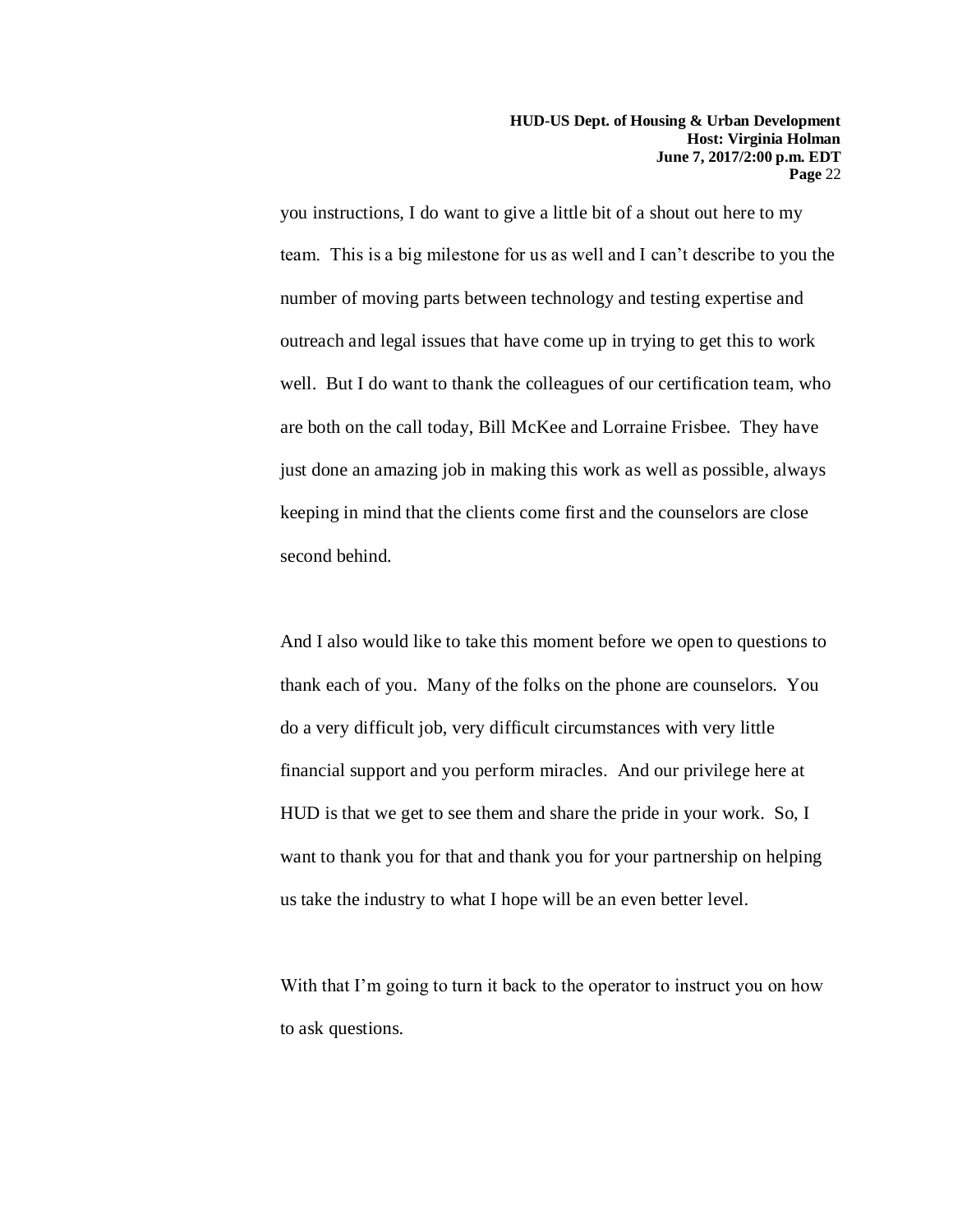Moderator Thank you. [Operator instructions]. V. Holman And I do know that we do have some written in questions. So, Jane or Robin, if you could give those to Sarah. W I have a question that I'll pass on to Sarah. Our question is, "What happens when I hire a new counselor? When will they need to be certified before I have them deliver services?" S. Gerecke That's a great question. There a lot of questions about what I call the transition stages in employment and hiring, but a new counselor will need

to be certified in order to deliver services. So, if you are providing counseling at your organization, the people doing that will have to be certified. That means that the person will have to pass the test before they can counsel and then you will validate that they are an employee or work for your agency.

> We hope that this will create—people can take the examination without working for a housing counseling organization first. So, anyone will be able to take the examination, but they will not be permitted to be certified until they're hired. So, we hope that in the hiring process agencies will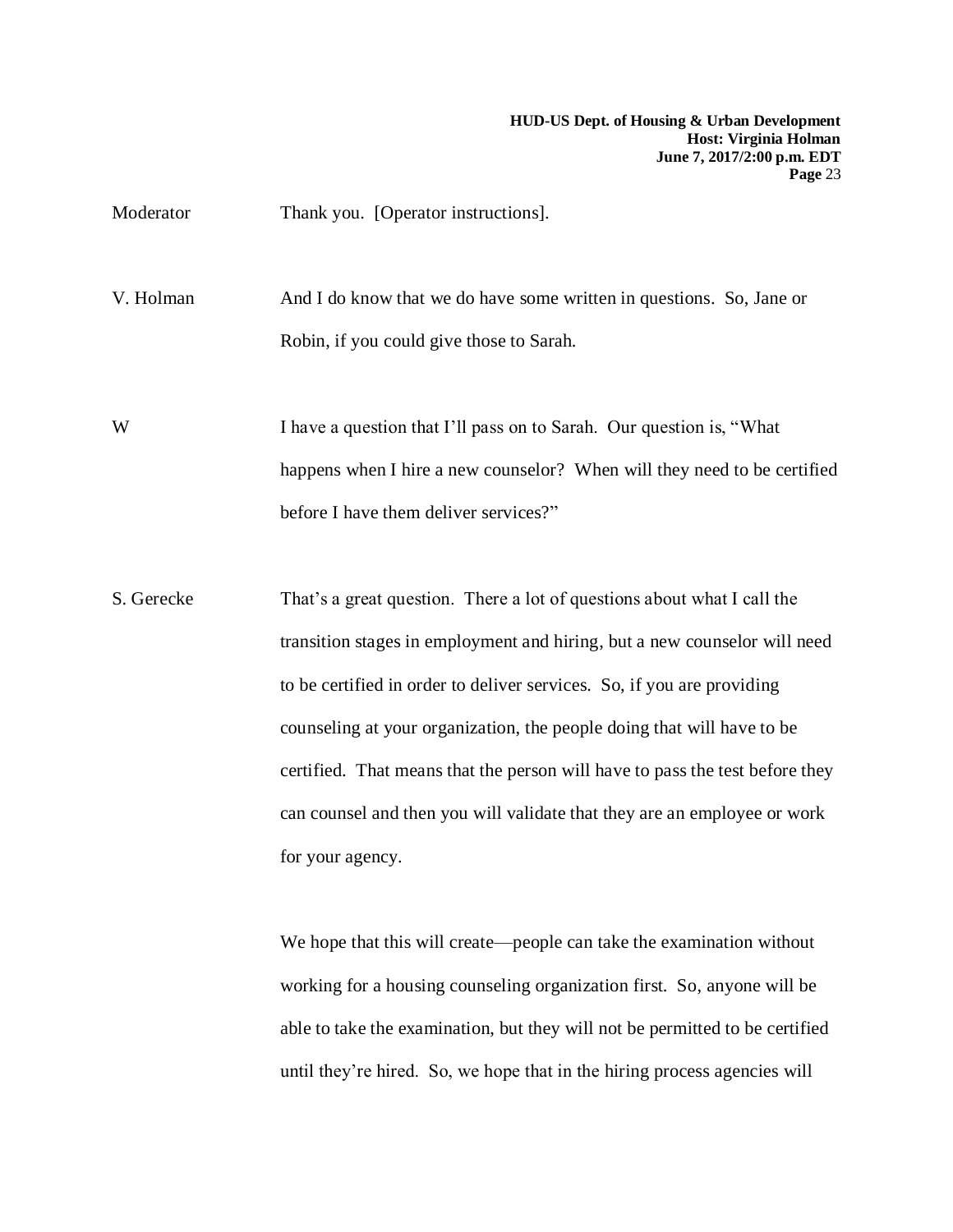incorporate taking of the exam either as a criteria for hiring or as part of what you expect from them early on in the onboarding process.

Moderator We do have several lines on the phone now if you're ready.

S. Gerecke Sure.

Moderator Okay. We'll go first to Louisa Clark. Go ahead, please.

L. Clark Yes, my question is if a housing counselor gets certified with an agency and then leaves that agency and gets hired in a different agency, do those certifications go with that housing counselor?

S. Gerecke That's a great question too. It's another one of those transition questions. The housing counselor who is working for one agency today and then leaves will no longer be certified because that agency will have to go into the system and say this counselor no longer works for me. This is very similar to what happens today with our reverse mortgage counselors. But that counselor still carries the fact with them that they passed the test. They do not need to retake the test. It is a lifetime pass once they've passed it. So, they when go for employment to another agency, they can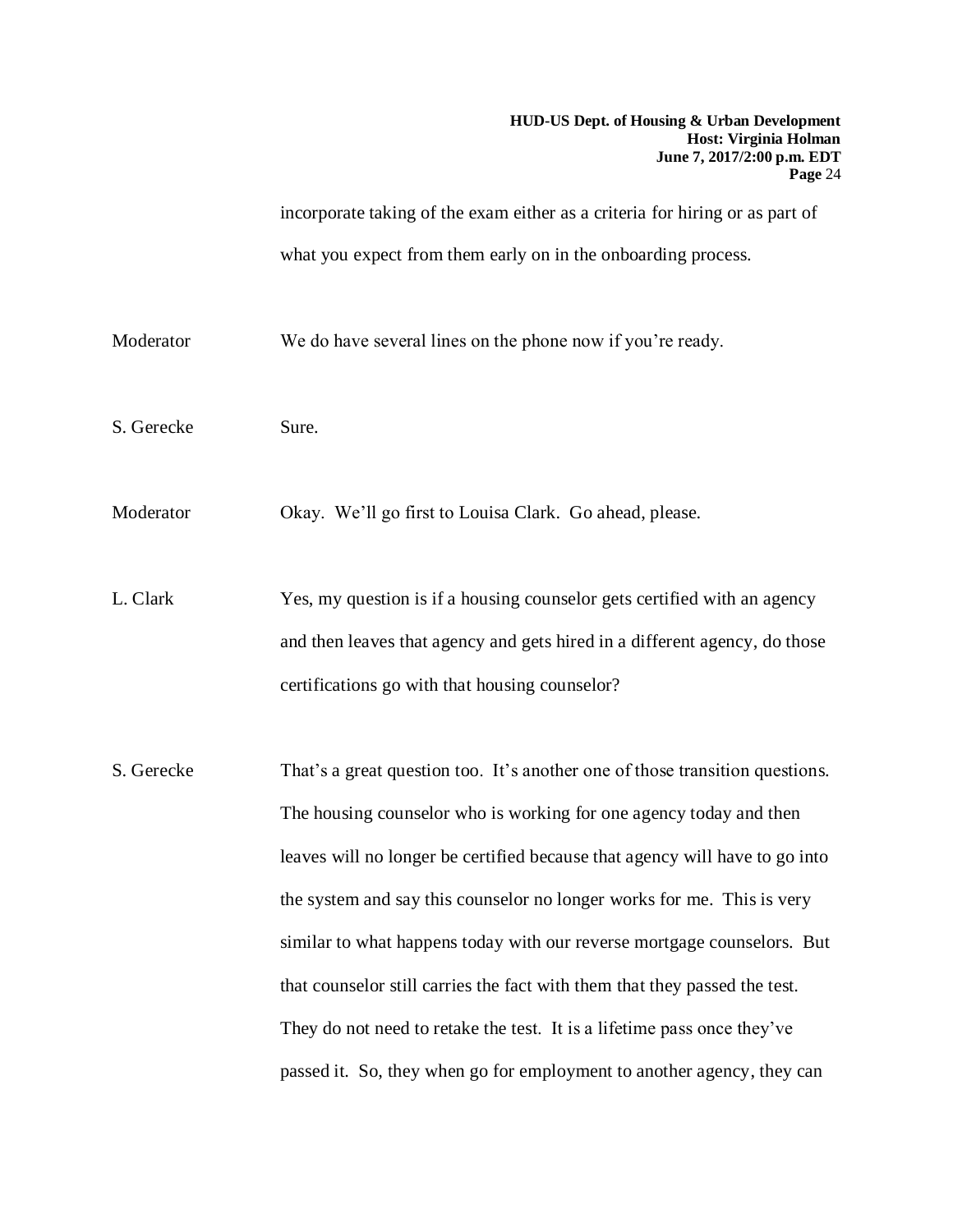say I have passed the test. The agency hires them. This new agency will validate that they now work for the new agency in the certification and then they will be able to deliver counseling for the new agency.

A way to think of this is that passing the test can stay with the person forever, but the certification is only good with a particular agency behind it. So, the counselor needs to be with an agency in order to remain to be certified.

- Moderator Thank you. Our next question will be from Cobina Greenley. Go ahead, please.
- C. Greenley How do you know which agencies are hiring housing counselors? How can you get that information?
- S. Gerecke That's a good question and I think that different agencies post in different places. I have certainly seen places as varied as Craigslist and idealist.org and other places like that as well as very local postings. I think to my knowledge there is not a central repository for job vacancies and that may be something that if they feel it's a good idea that some of the counseling trade associations may want to consider. But right now HUD does not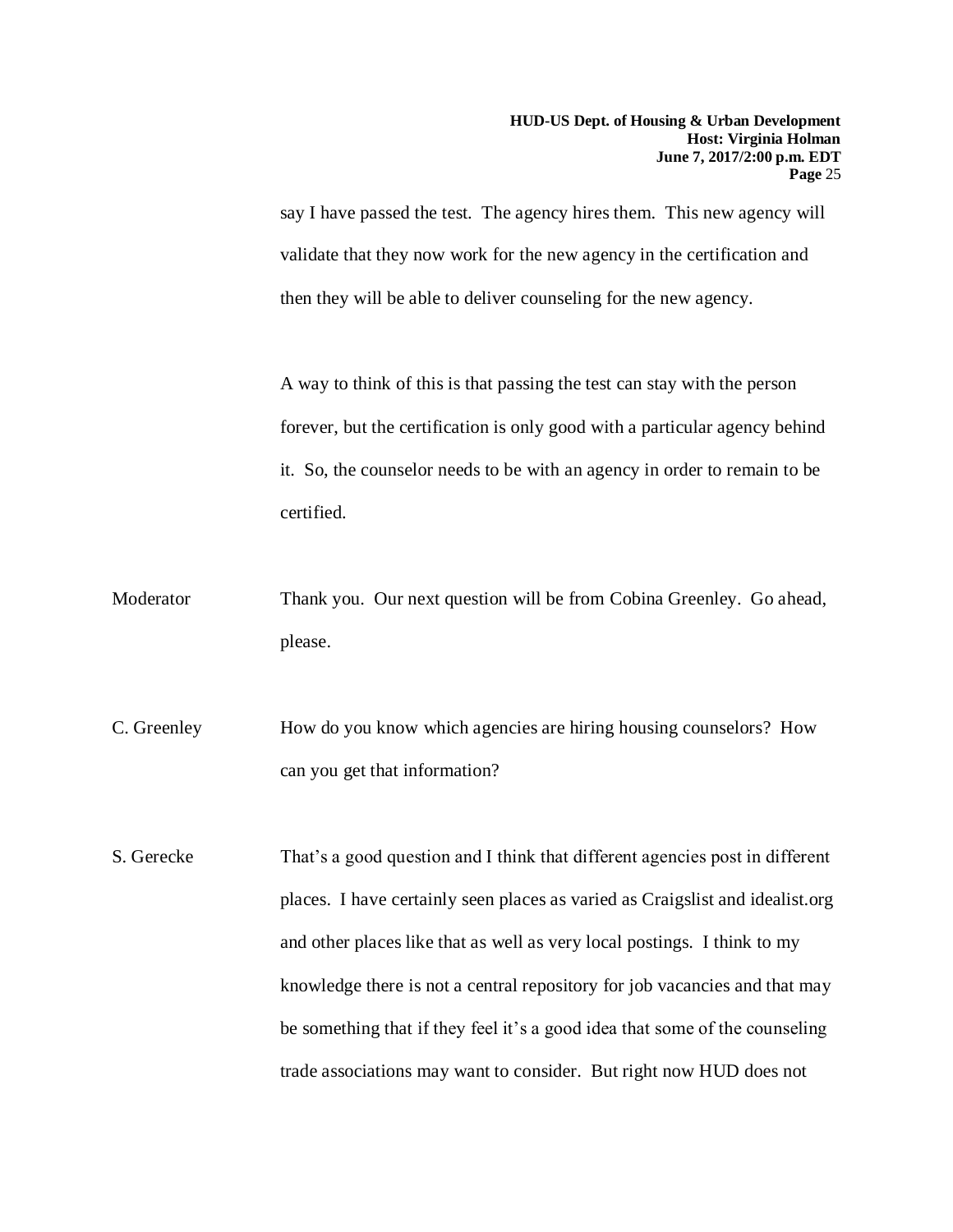maintain that. Prospective counselors are expected to work exactly with the—to find job openings on the market the same way you would for any other job.

- Moderator Okay, our next question will come from Katrina Maddox. Go ahead, please.
- K. Maddox I understand that there is no requirement for recertification once you're certified; however, is there a requirement for continued CEU's? Unlike the HECM, we have to be certified every three years and maintain CEUs every two years. So, will there be a CEU requirements for the certified counselors?
- S. Gerecke That's a great question. Thank you. The new rule—the final rule that was put out does not change HUD requirements around continuing education for housing counselors either forward or reverse. So, I should say first that reverse mortgage counselors will also have to take this examination to remain certified. Lucky them, they will have to take two exams overall, both the general one, like I said, the HUD basic and then the reverse mortgage certification as a layer on top of that.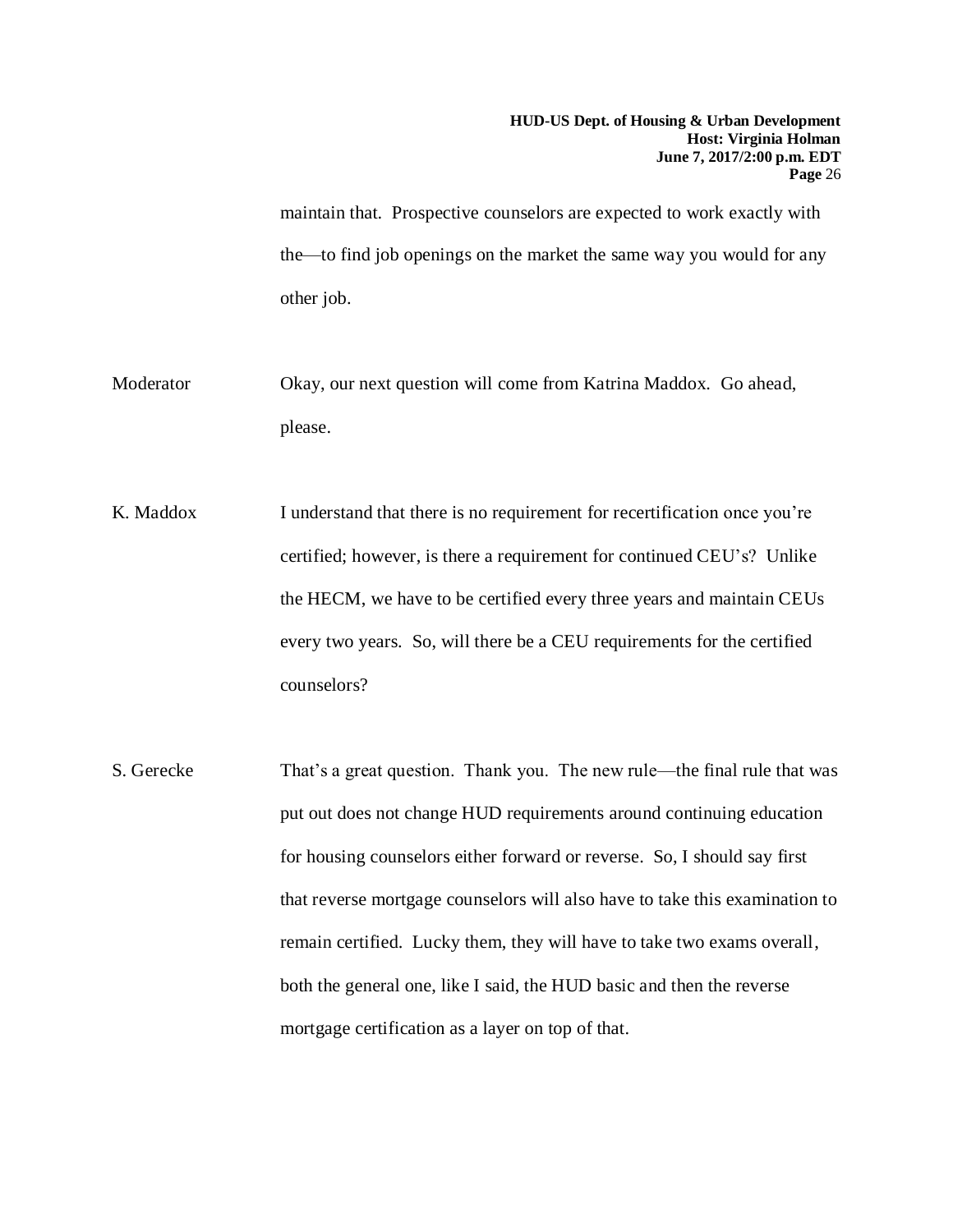The reverse mortgage continuing education requirements are stricter than what HUD has for counselors who are not reverse mortgage counselors. So, the current rules with HUD, we expect that counselors are taking continuing education. We want to make sure their knowledge is current in the areas that they're delivery counseling in, but we are not approving particular curricular decision. We just want to make sure that you're keeping your knowledge current. When we do a review of the agency, we ask for all the training each counselor has had and we ask counselors questions to determine their knowledge level and that's the basis for what we expect in terms of continuing education. But this rule will not be tracking continuing education units or creating a very formal continuing education requirement beyond what's already in our standard.

Moderator Okay, our next question will come from Donny Lewis. Go ahead, please.

D. Lewis Hi, my question is in reference to taking the test. Do you have to do all like, I am sorry, I have the modules where I printed them all out, all six modules. So, when you're taking the test will the test be set up the same way? And you have to pass all modules?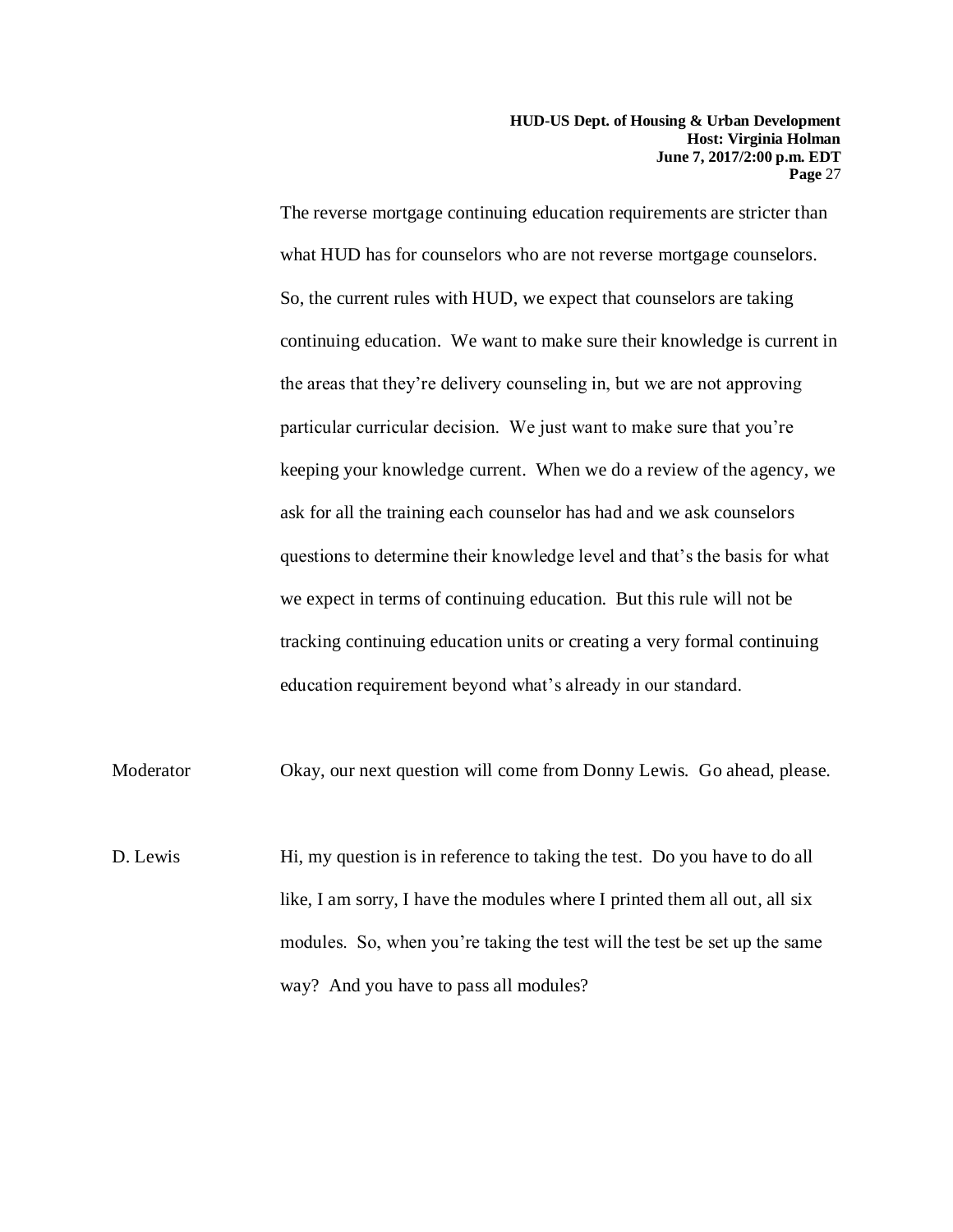- S. Gerecke I'm going to actually give Lorraine this question. I believe that it's one test with the subject matter mixed up within the test, but let me ask Lorraine to comment on that.
- L. Frisbee Yes, Sarah, this is correct. It will be a—the exam will cover all six areas. It won't be divided by subject area. And I think the best way to answer that question is when you take the practice exam you will see how the topics are covered throughout the exam. It's also an overall passing for the exam. It's not based on each individual area. So, if you did 100%, for example, on financial management, but did not score passing for another topic area, it doesn't matter. We look at the overall score of the exam.

D. Lewis Okay. Thank you.

- S. Gerecke And I believe, Lorraine, that you do get feedback on the areas that you didn't do as well on. So that in the event you don't pass the entire exam you will get feedback on the areas you might want to study.
- L. Frisbee That is correct. The test takers will get an email that will outline the topic areas that are recommended they study before they retake the exam.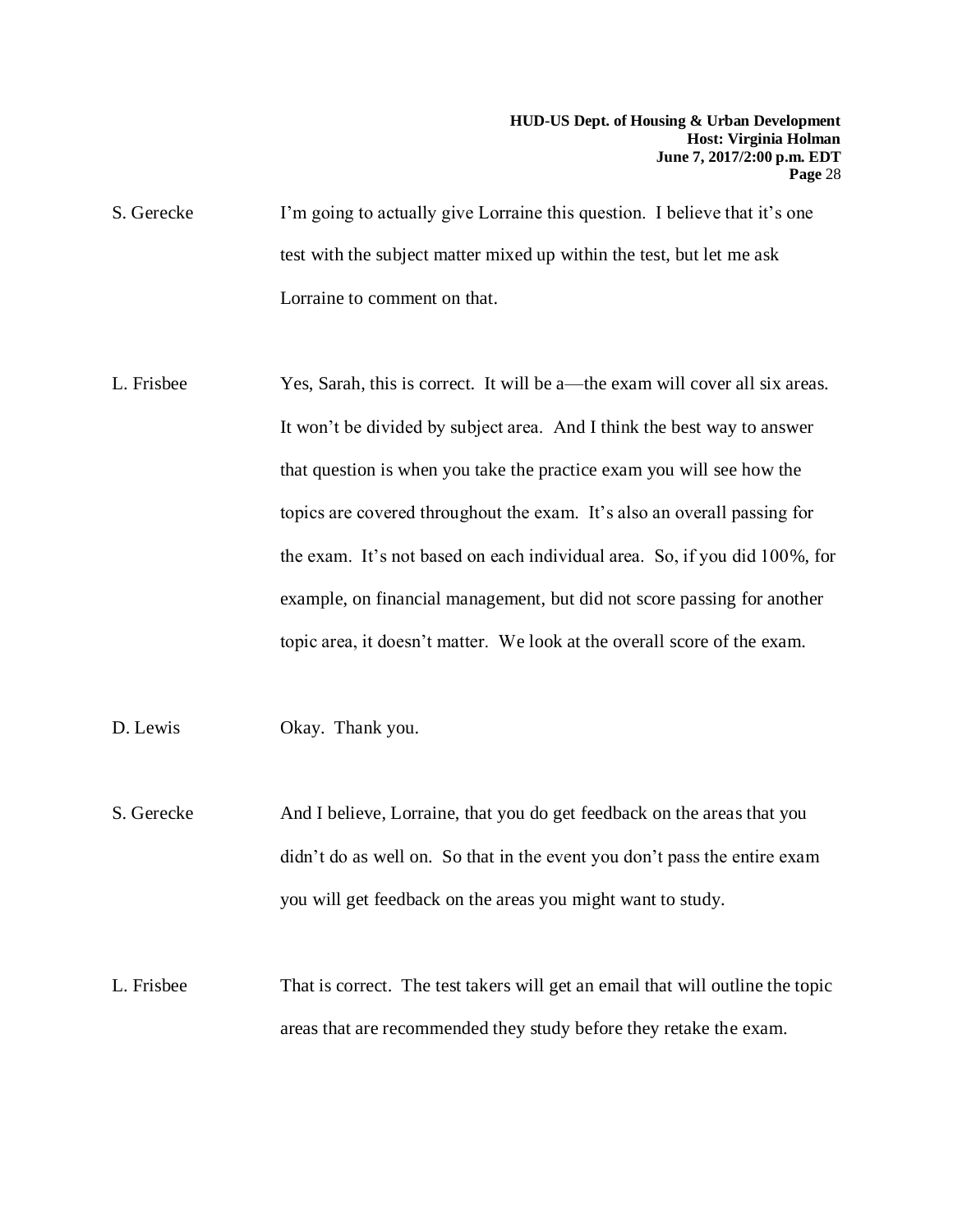D. Lewis So, is the exam hours or minutes or days?

L. Frisbee The exam is a 90 question and you're allocated up to two hours to complete it.

D. Lewis Okay. Thank you.

Moderator Thank you. Our next question will come from Fern Selesnick. Go ahead, please.

F. Selesnick Hi, I actually have a two part question regarding how the certification relates to a person's role in a HUD certified agency. Specifically, if a person is a long-term consultant with a HUD certified agency, in my case it's has been ten years, does that qualify as employment if the agency will document that, that it's a continuing role?

> And the second part is my understanding is that if that employee or that consultant myself is just providing first time homebuyer pre-purchase workshops I could be supervised by a HUD certified counselor. My question is would there be any advantage to the agency and to myself to become certified?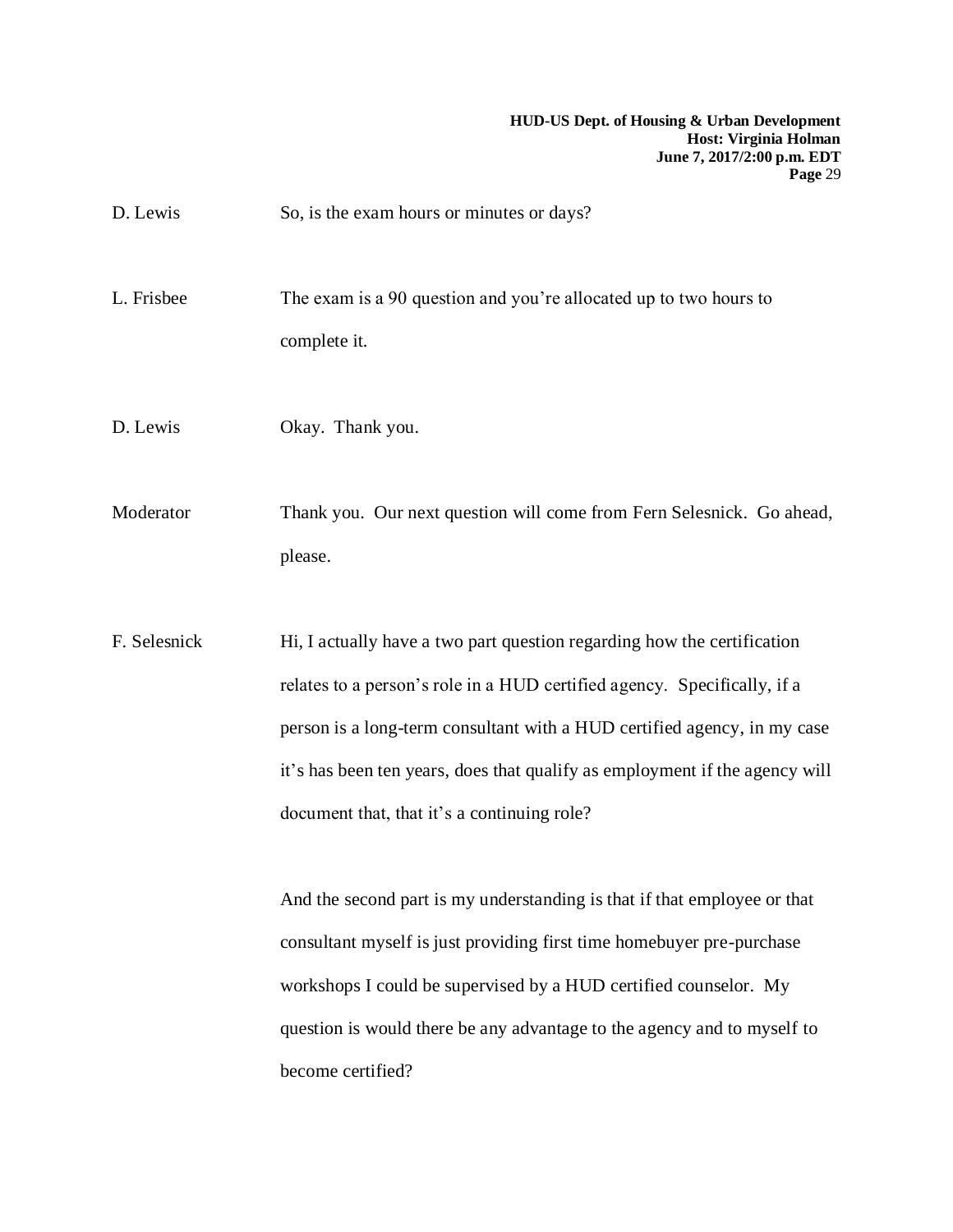S. Gerecke That's a really good question. So let me take your first question first. If your role is a consultant to an organization to provide the services the agency can still certify you for purposes of this process. So, the key for us is not are you a full-time employee or do you get benefits or anything like that. The key for us is that the agency exercises control over the quality of your work and the agency maintains responsibility for the services that you deliver. So, you can do that as a consultant and still come under this and that's why we use the expression that you have to work for an agency as part two of the certification test—prong.

### F. Selesnick Okay.

S. Gerecke If your role is only education for the agency and if the agency has someone else that does the counseling and oversees the quality of the education, but isn't doing the education directly, there may not be a reason that you have to become certified. But if you are doing counseling in the course, if you're meeting with the people one on one afterwards to offer the counseling or if the individual work that you do is being reported on the 9902 as counseling, then you will have to be certified.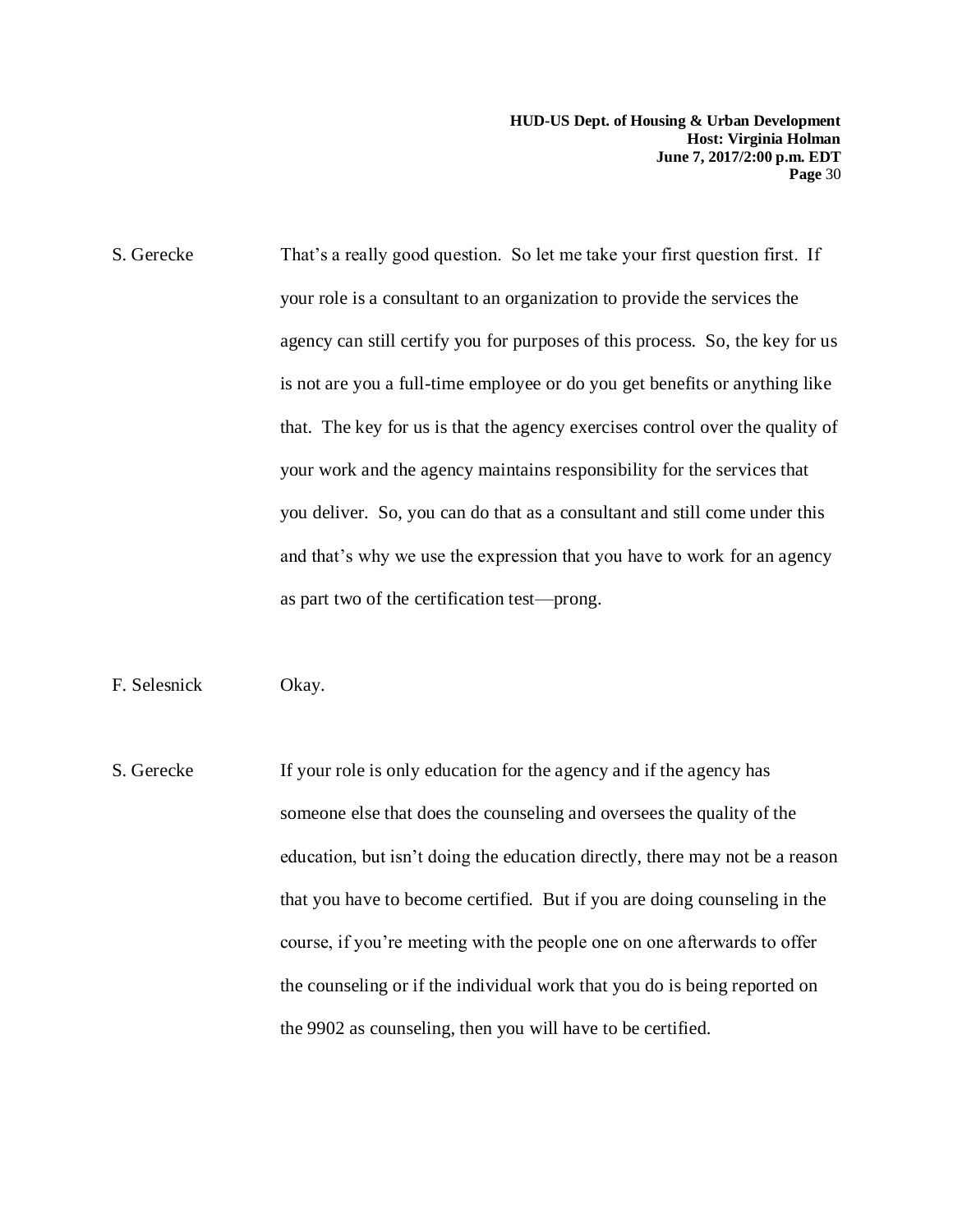I think the advantage maybe that you're able to supplement agency counseling assistance if necessary. So, another transition issue is if a counselor leaves suddenly and if the agency is not large, there can be an issue where the agency has to become inactive rather than continue counseling because they don't have anyone qualified to do the counseling. So, I think giving the agencies a little more capacity whether they choose to use it or not could be a plus, but that would be up to each agency to determine.

The way you described your job, I don't hear that you would have to become certified yourself in order to fulfill your job. But you could become certified both as a consultant as long as the agency is accountable for your performance and in order to provide a little supplemental assistance to the agency.

F. Selesnick I see, that really explains it well. Thank you very much.

Moderator Thank you. Then we'll go next to Sandra Castano. Go ahead, please.

S. Castano Do you hear me?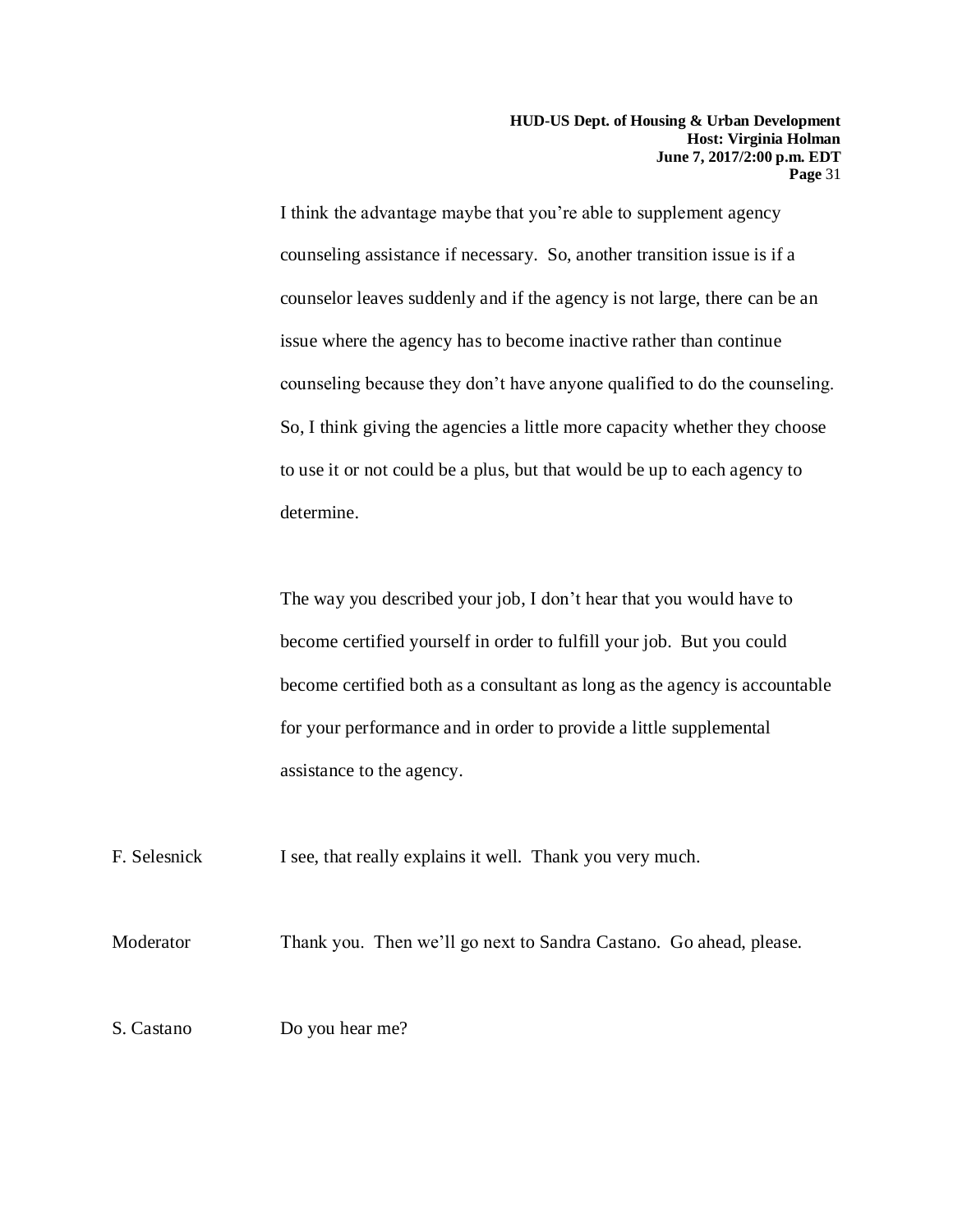Moderator Yes.

S. Castano Okay. My first question is all the information that's been covered here in this presentation, where could we find that info? Do we go to the HUD website?

- S. Gerecke Our information is at HUD Exchange. The screen that's up there is HUD Exchange and we have an entire certification page. We're going to post the archive of this webinar, which is being recorded, in a few days and we are also going to post the materials that are available as well. So, you'll be able to access it all through the certification page of the HUD Exchange website.
- S. Castano And my next question is the exam you did mention is two hours and it's 90 questions. Is it all multiple choice questions or?
- S. Gerecke Lorraine, I have to defer to you. I don't know how much we tell about the exam.
- L. Frisbee Yes, it's all multiple choice questions.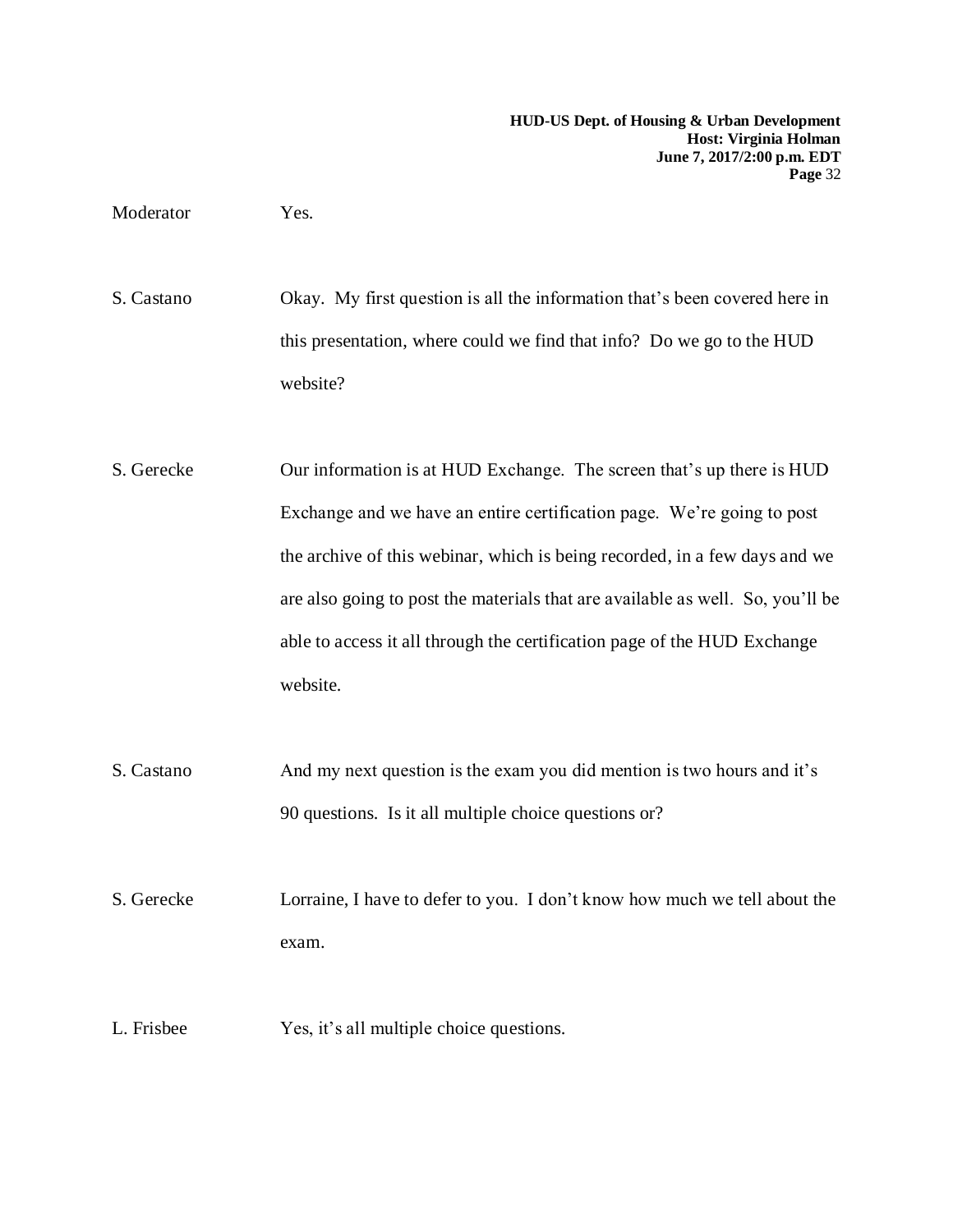S. Castano Okay. And my last question is, the material when it comes to prepurchase I am not sure if—does HUD provide any particular material when [indiscernible] pre-purchase because I know that you're really emphasizing the fact about home inspections and other particulars and I am wondering do you guys provide a curriculum or at least give us a good resource or referral to use of the [indiscernible] what we should be using?

S. Gerecke That's a good question too. HUD does not provide or endorse particular curriculums. What we do is we layout in our HUD handbook, we layout what the elements of what has to be included in pre-purchase education and pre-purchase counseling. So, those elements include content standards, subjects you have to cover such as shopping for a loan, assessing your affordability. It also includes process standards. Is the education addressable, understandable? Do the people have the ability to have questions answered and are you offering counseling to anyone who is taking an education class. So, the answer is no we don't have an educational curriculum that we offer directly. There are a large number of them both online and written that different agencies use. Some design their own. Some states have their own. So, if you need additional assistance, you can send us an email for where you're at. We might be able to point you to some resources.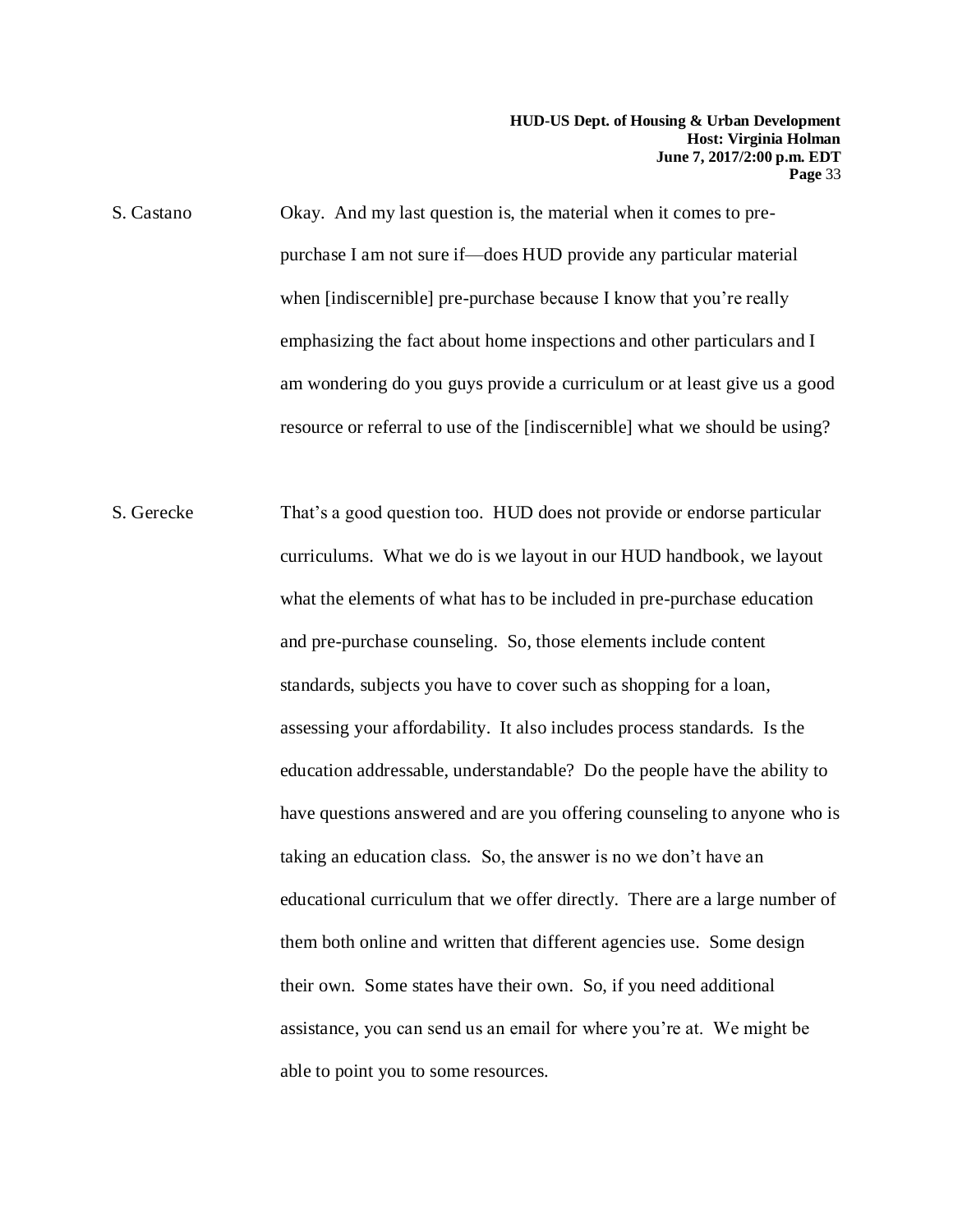| S. Castano | Okay great. Thank you.                                                                                                                                                                                                                                                                                                                                                                                                                                                                                                                           |
|------------|--------------------------------------------------------------------------------------------------------------------------------------------------------------------------------------------------------------------------------------------------------------------------------------------------------------------------------------------------------------------------------------------------------------------------------------------------------------------------------------------------------------------------------------------------|
| Moderator  | Thank you. [Operator instructions]. Our next question will be from Ruth<br>Aroka. Go ahead, please.                                                                                                                                                                                                                                                                                                                                                                                                                                              |
| R. Aroka   | Yes, I understand how the in person proctoring works, but can you kind of<br>explain how the online proctoring will work. Do we have to hire<br>somebody outside of the agency or how does that happen?                                                                                                                                                                                                                                                                                                                                          |
| S. Gerecke | Lorraine is going to get this one too. It's not complicated. Let me tell you<br>that, but Lorraine, go ahead.                                                                                                                                                                                                                                                                                                                                                                                                                                    |
| L. Frisbee | Absolutely not. What will happen is the proctoring will occur through a<br>camera and the proctoring service will provide the specifics necessary for<br>the camera that needs to be used. If you don't have one available, you can<br>purchase a camera. You can if you want to purchase it from the<br>proctoring service. It's approximately \$45. Or you can purchase from<br>another company as long as it meets those specific requirements, but<br>someone will actually proctor you through the camera when you take the<br>exam online. |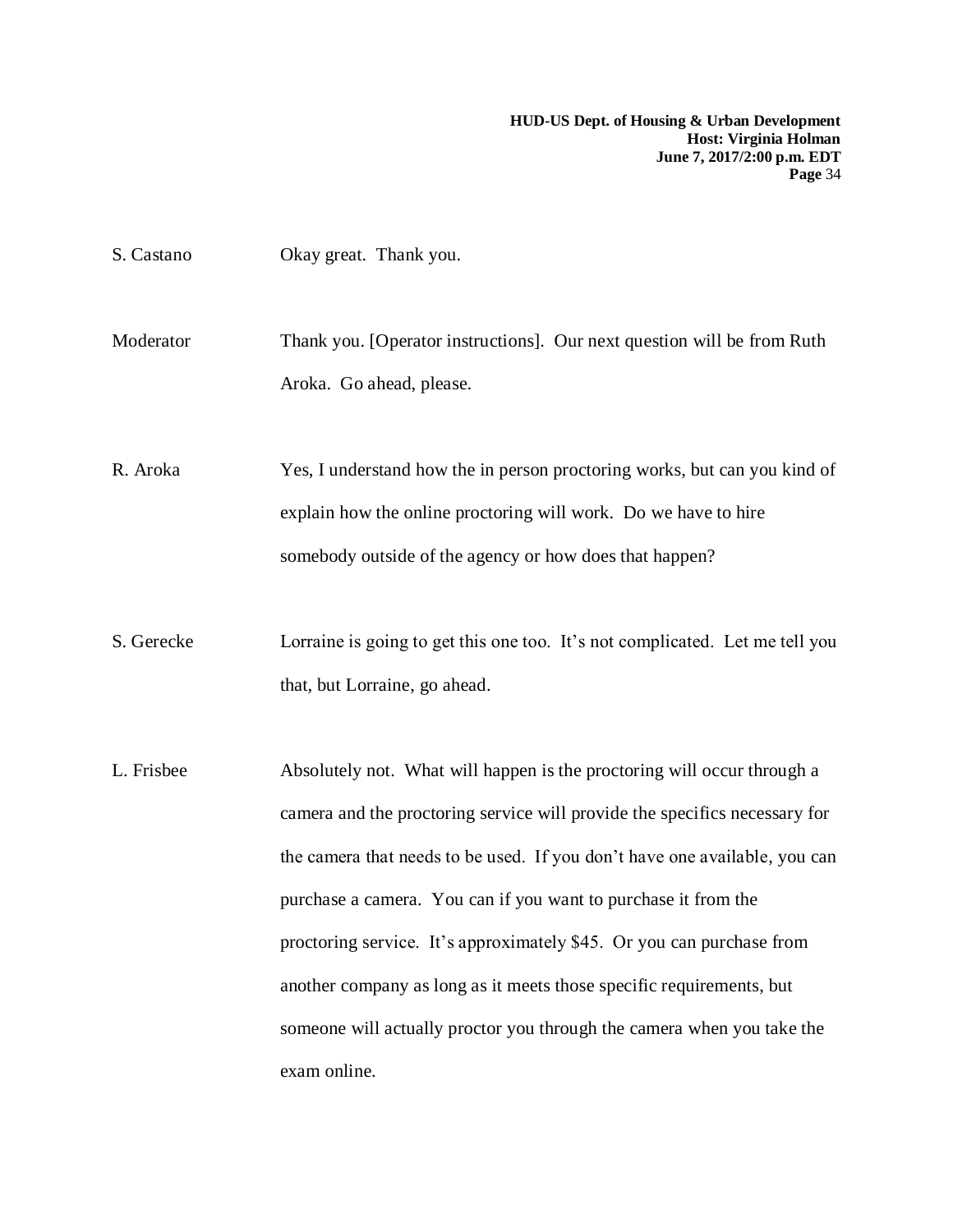R. Aroka Okay. Thank you.

S. Gerecke While we're waiting for the next question, I'll just mention that I'm going to actually turn over the last few minutes of questions to Gerry Mayer, who is our director of RHA capacity building. So, Gerry, you field and I'll say thank you very much.

G. Mayer Thank you, Sarah. This has been a great webinar and very informative and we're happy to continue answering questions for all the participants. Our panel of experts will remain on the line and let's tee up the next question.

Moderator Alright. That will come from Lisette Paukert. Go ahead, please.

L. Paukert Hi. Two quick questions that I might have missed. One is the practice exam, when will that be available or do we have an idea when? And then in regards to the employ verification is that something that will be triggered or asked for once the person signs up for the test? I'm just wondering where in the process that happens.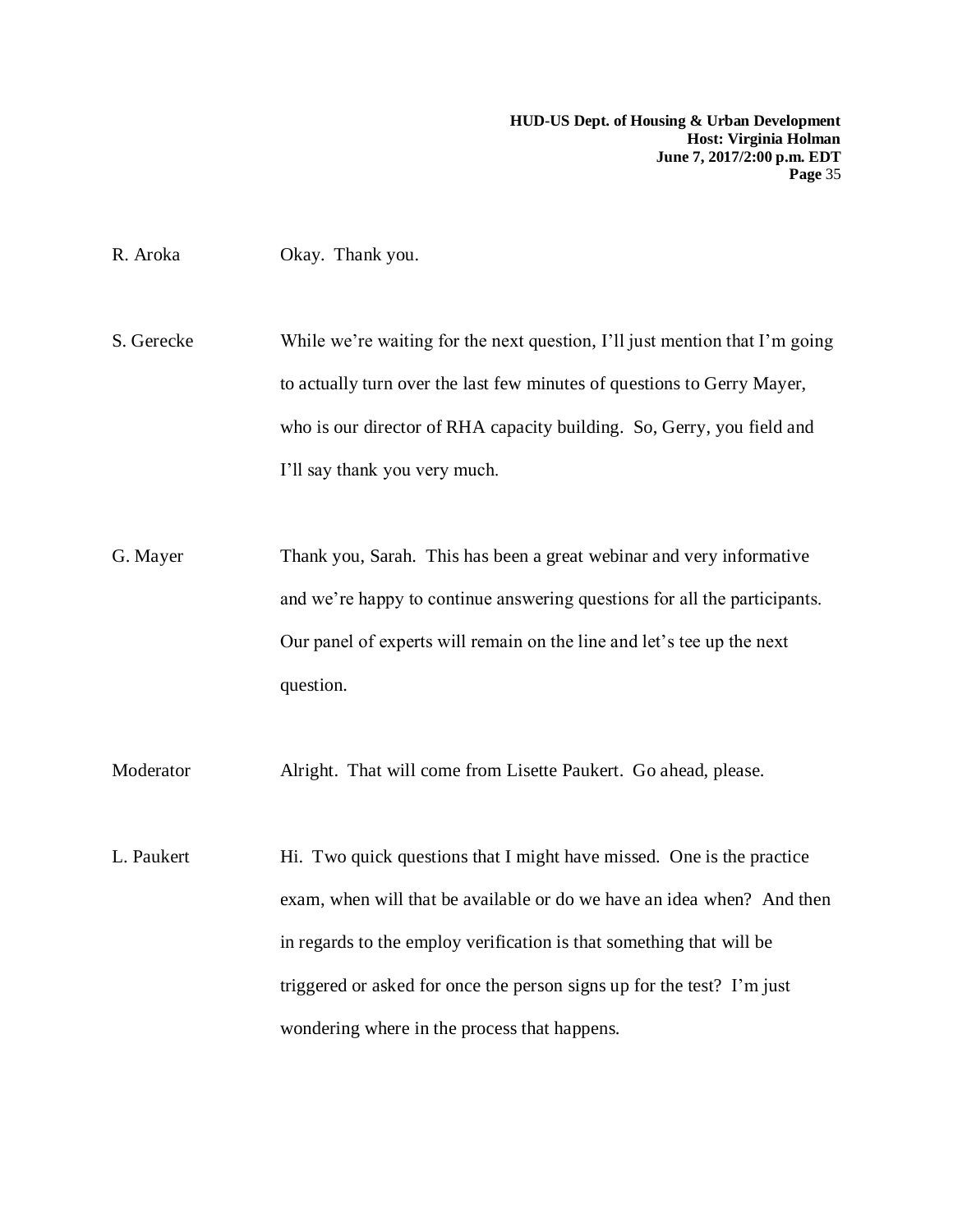| G. Mayer | We anticipate the practice exam will be available soon. We don't have an       |
|----------|--------------------------------------------------------------------------------|
|          | exact date for that, but it will certainly be available well in advance of the |
|          | certification exam. The system that we will be using that will be used by      |
|          | the agency to verify the employment for the purposes of the certification      |
|          | of the counselor, we anticipate that will be available for the agency after    |
|          | the counselor has passed the exam and they'll see them in the system.          |

- L. Frisbee Gerry, this is Lorraine, if I can add something.
- G. Mayer Sure.

L. Frisbee What will happen is when the test taker passes the exam they'll be provided with further instructions and we will have available a detailed guide on how to become certified. It will be very simple, easy to follow and we will also be providing training on that sometime next month.

L. Paukert Thank you.

Moderator Thank you. Our next question is from Ray Serabia. Go ahead, please. R. Serabia Actually, my question has already been answered, so thank you so much.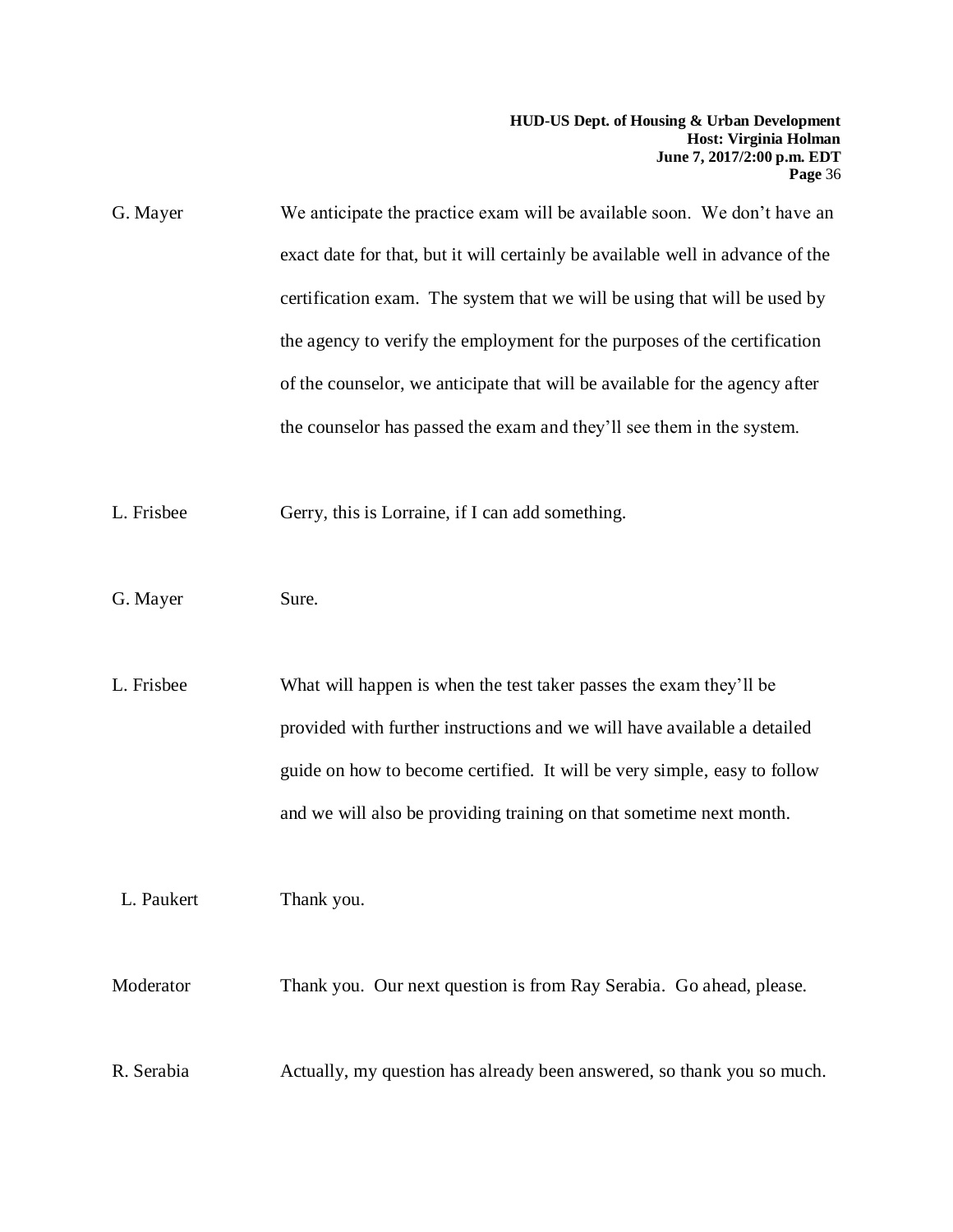G. Mayer Thank you, Ray. Moderator Thank you. Then we will move onto Leroy Smith Jr. Go ahead, please. L. Smith Hi. I have a two part question. I wanted to know something about capacity building for an agency to become HUD approved that has been doing housing counseling. We have been doing it for a long time, but kind of informal, and we have a need to do it more formally and I am considering doing the certification and I'm the ED. Do I have to be a fulltime employee for an agency or I could be a volunteer?

G. Mayer We certainly allow for volunteer counselors and other employees at agencies. In terms of capacity building, we can help you with that as well. We have a lot of great tool kits and webinars and training available on our website. And also for becoming HUD approved, we have a webpage that will help you through that process as well. There is an eligibility tool on our approval website and you can take that to determine your qualifications and it will give you also a report if there are any deficiencies. And when you're ready to submit your application, we have application advisors who are standing by to talk to you and help you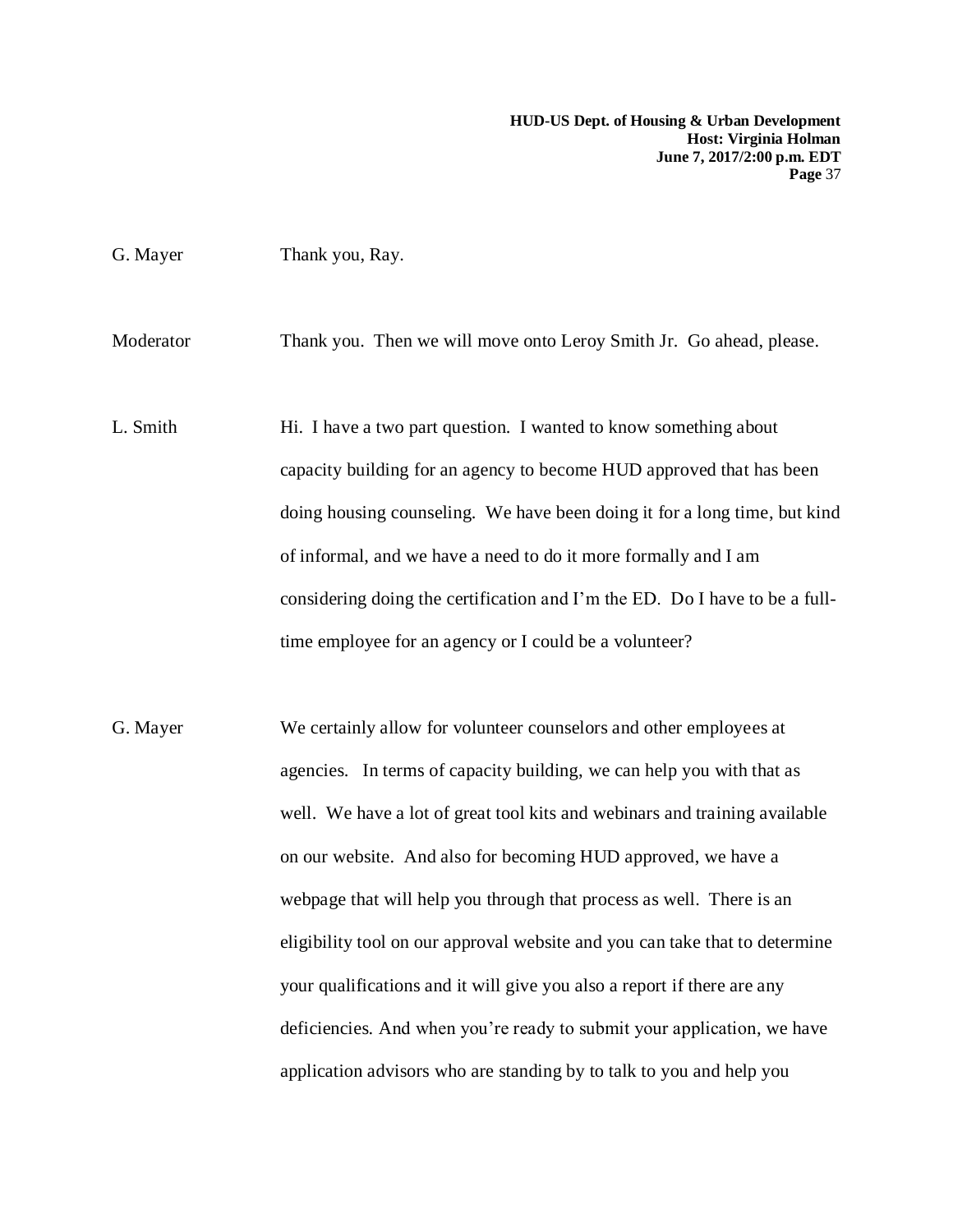through the application process and make it as easy as possible for you. So, we have a lot of resources to help you build your capacity.

L. Smith Okay. Thank you, and I will like that information and be directed to that info.

G. Mayer Just send us an email at [housing.counseling@hud.gov](mailto:housing.counseling@hud.gov) and identify the areas that you would like some assistance with and they will get you a response right away.

L. Smith Thank you very much.

Moderator Thank you. Our next question is from Aisha Quarles. Go ahead, please.

A. Quarles Thank you. I have gotten questions from counselors that are in between agencies that want to get their certifications. They know they're not going to be able to do any counseling until they attach themselves to an agency, but can they take the exam without being attached to an agency?

G. Mayer Absolutely, and we recommend that anyone in the housing counseling business, whether they're currently working at a HUD approved agency or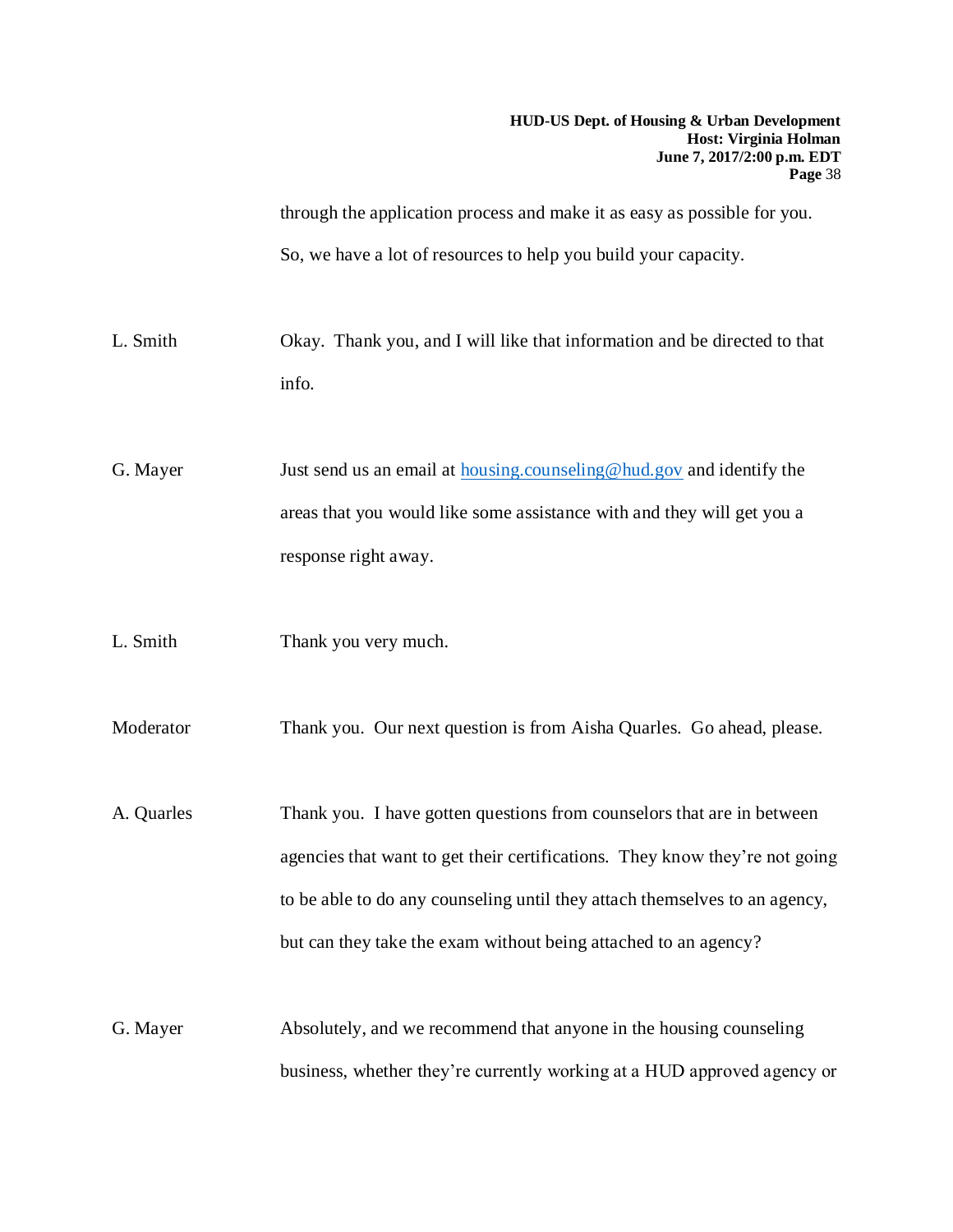seeking employment at a HUD approved agency should take the exam. Please go ahead and do that.

A. Quarles Thank you. Moderator Thank you and our next question is from Laura Soderbaum. Go ahead, please. L. Soderbaum Hi, how are you today? G. Mayer Very good. L. Soderbaum I apologize if this is answered. I'm in an office with people around me, but what is the passing score? G. Mayer Lorraine, I'm going to defer that one for you. L. Frisbee Absolutely, hello. L. Soderbaum Hi.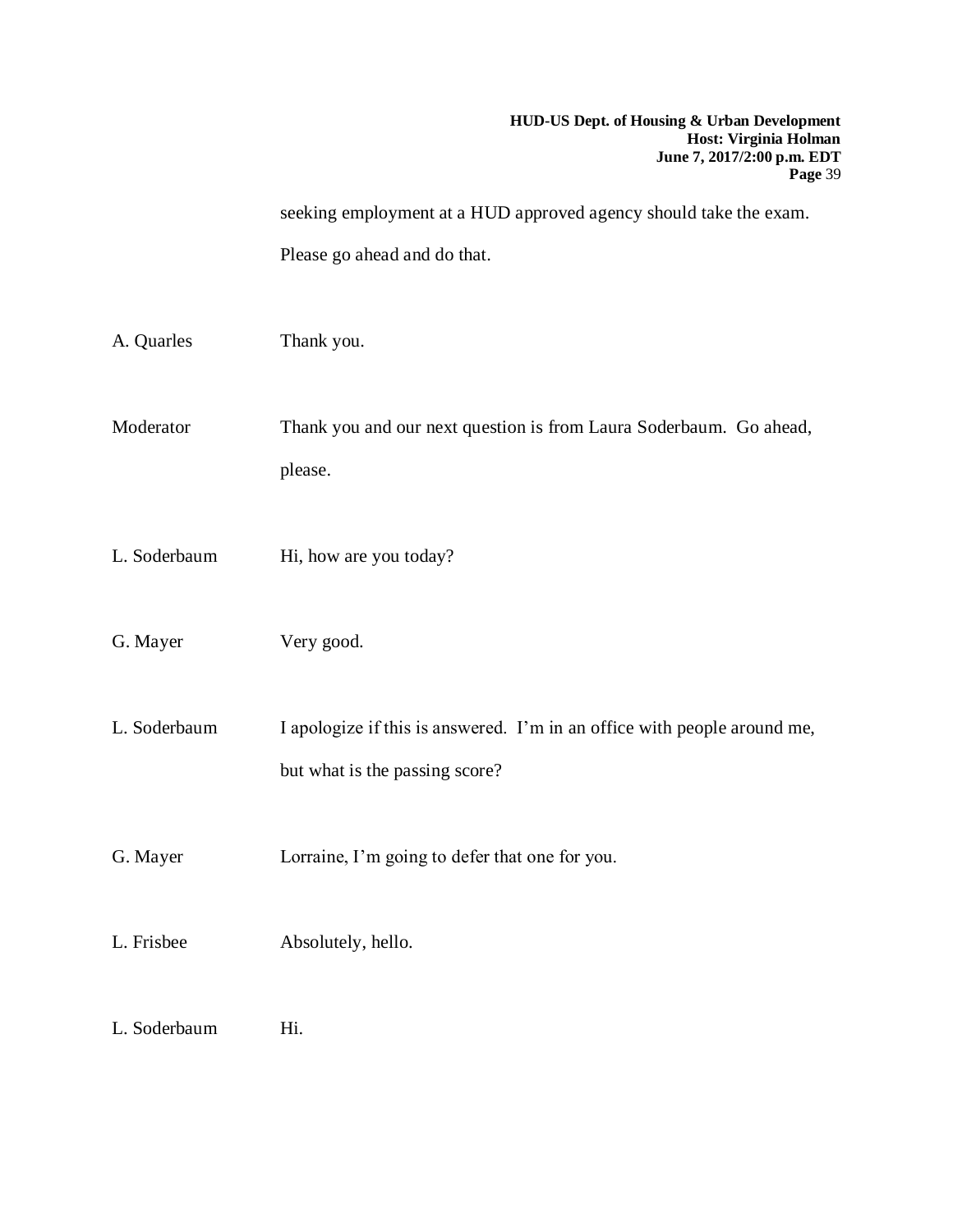- L. Frisbee The test is scored on a maximum points of 800, and you need to achieve a score of always 500 points. So, its 500 out of 800 in order to pass.
- L. Soderbaum Thank you very much. I appreciate that.
- Moderator Thank you. Our next question is from Theresa Burns. Please go ahead.
- T. Burns Hello. This is Theresa Burns with [indiscernible]. I just have a quick question. I'm the executive director and I'm needing to know, do we pay per counselor to take the test and does the executive director need to take the test as well?
- G. Mayer That's a great question. Every time a counselor takes a test there is a fee of \$60 for online and \$100 for a proctored in person, and that's where the value of those practice exam is going to really come in to play. What we're recommending is that after reviewing the study guide material that the counselors utilize the practice exam to hone their skills and make sure that they are proficient before they plunk down that \$60 to take the test.

Now, in regards to the executive director and other administrative staff that may be at a housing counseling agency there is no requirement if you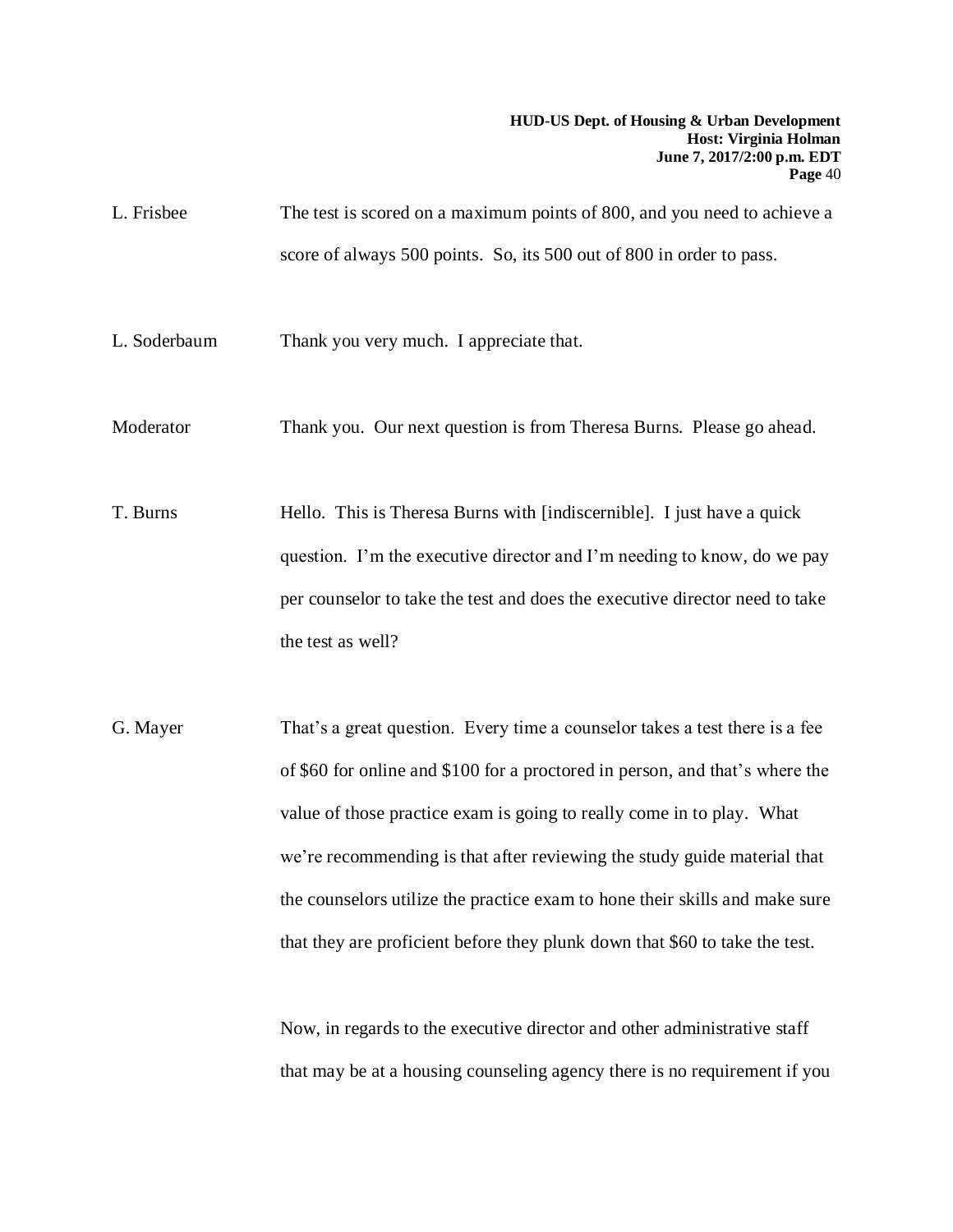don't do any counseling and your activities are not been reported on the 9902 form as a unit of counseling, there is no requirement that you have to take the tests, but at a lot of agencies historically we have seen when the waiting room is full and maybe a counselor is out that day and the clients have to be seen, sometimes executive or administrative staff will step in and take care of those clients. If you're in agency that typically does that, then you might want to consider if you want to account that unit of counseling on your 9902 report. You may want to consider getting certified.

T. Burns Okay. Thank you.

G. Mayer You're welcome.

Moderator Okay thank you. And we do have one line that just queued up. So, we'll have that name in just a moment.

G. Mayer Alright. While we're waiting, can we shift over to some of the online questions?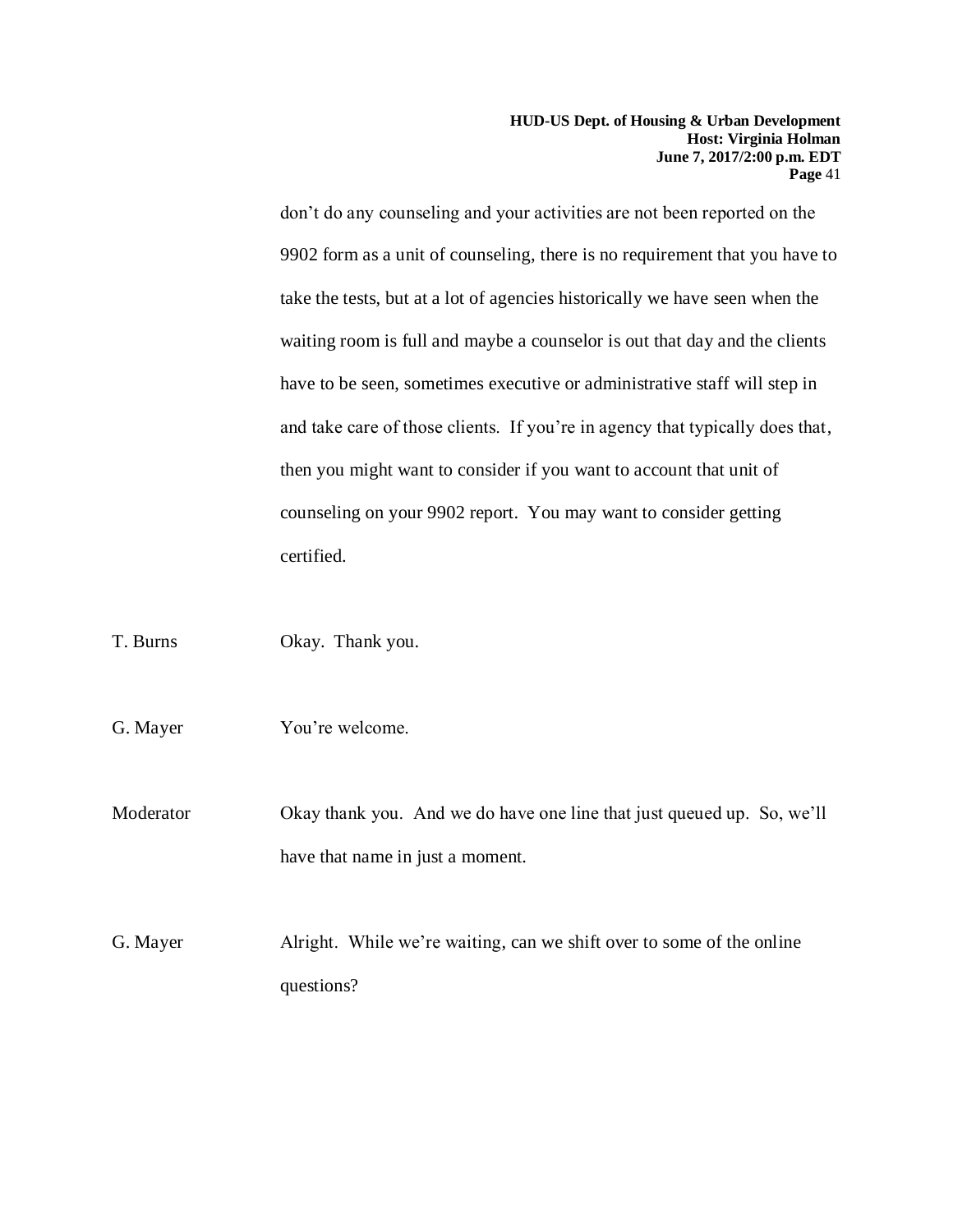G. Mayer That's a great question and the answer is yes. A lot of counselors may work part-time at one agency, part-time at another agency and that's perfectly alright.

W And then another question that we've had several regarding the specification requirements for taking the test online, when and where will users get that information?

G. Mayer Well, that will be posted on the testing website in regards to technological specifications in terms of operating systems and web camera requirements and things like that. And that should be out soon if not already. Lorraine, is that already on the website or is that coming?

L. Frisbee That will be coming. G. Mayer Okay. So look out for that in advance of the testing.

W Hi, Gerry. I've a question in the inbox. "Can a counselor be aligned with more than one approved agency?"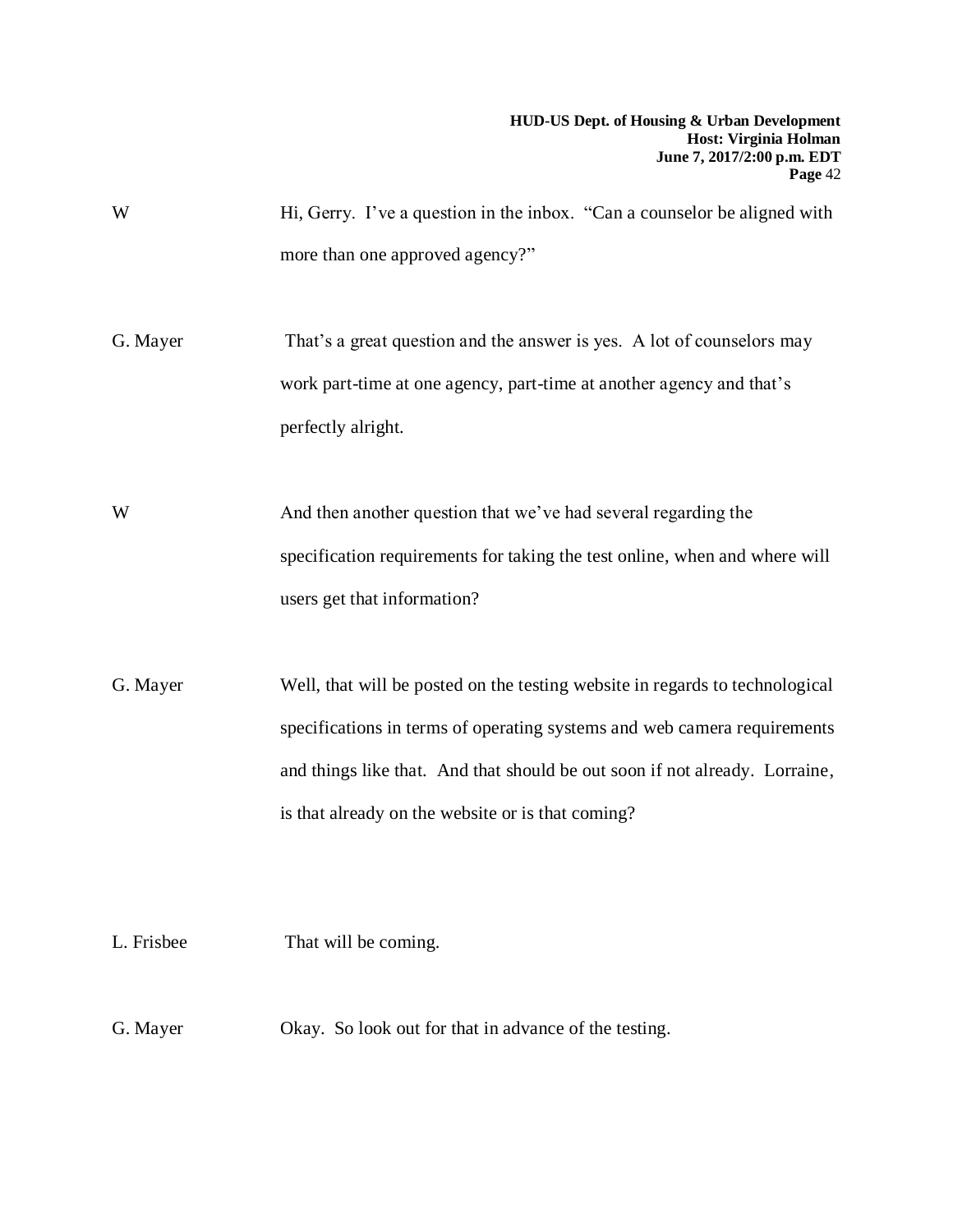Moderator Okay, thank you. And there was no response from that line, so we have no further questions.

G. Mayer Alright. Let's return to the online questions, Robin, and do we have anything else?

R. Penick I'm sorry. Once again there are several different questions regarding what happens when counselors switch between agencies. Do they keep their certification? Or is there a gap in certification?

G. Mayer That's a great question and I am glad we have a number of people asking it so that we can reiterate. Going back to what Sarah said earlier, once you're certified at a HUD approved housing counseling agency, you can do housing counseling. But when you leave that agency you go inactive and the executive director of that agency will inactivate you in the system when you terminate employment and collect up your certificate. Then when you find employment at a new agency that is HUD approved then that executive director will go into their system and will click the box and reactivate you and you'll be able to print out a new certificate showing that you are active and HUD certified.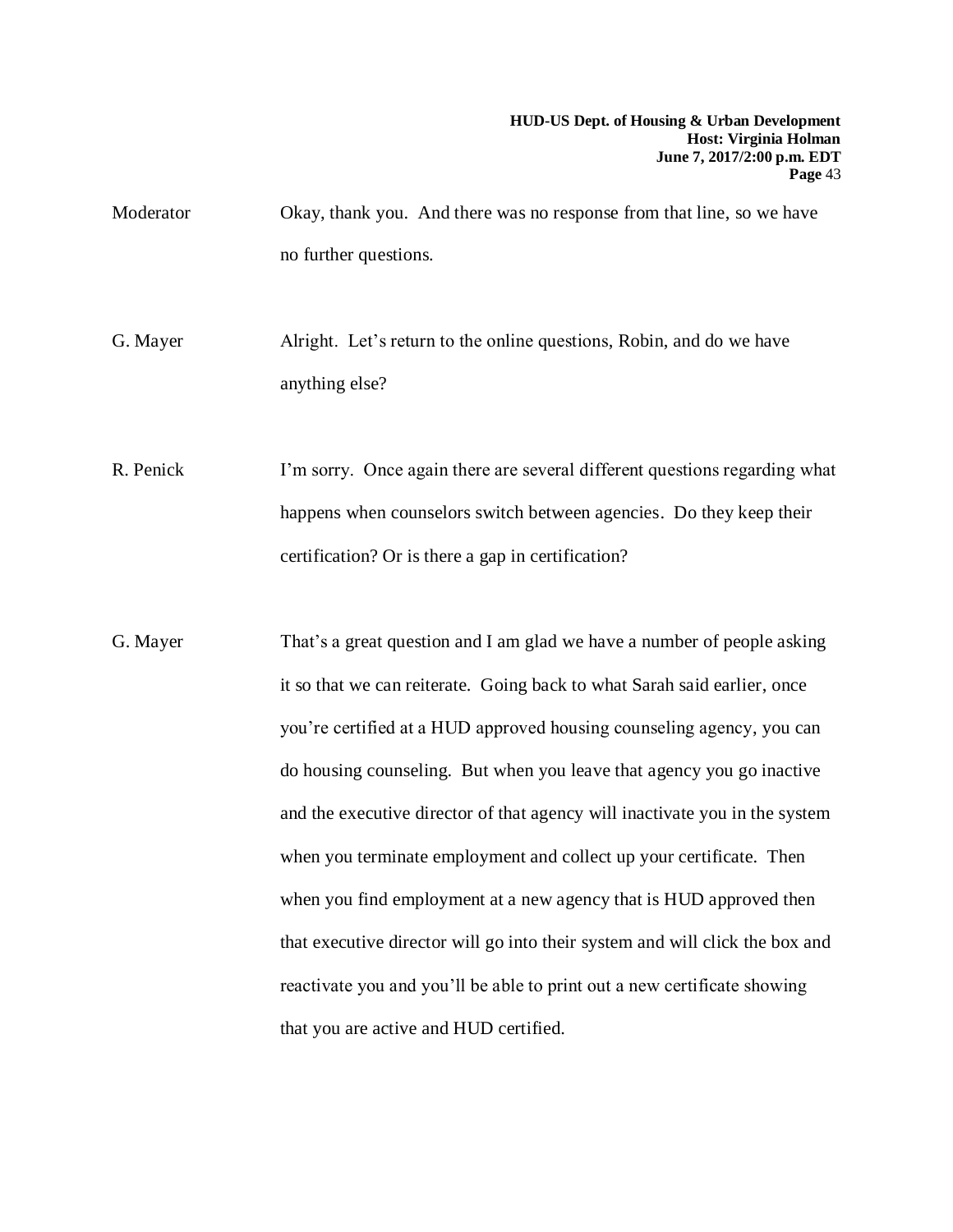And next question.

| W          | Hi, Gerry. We've a question about is the test open book and can study<br>notes be used?                                                                                                                                                                                                                |
|------------|--------------------------------------------------------------------------------------------------------------------------------------------------------------------------------------------------------------------------------------------------------------------------------------------------------|
| G. Mayer   | The question is not open book. The proctor will be observing you when<br>you take the exam. So, the information has got to come out of your head<br>and not out of a book.                                                                                                                             |
| Moderator  | We do have a couple of more phone questions if you're ready for those.                                                                                                                                                                                                                                 |
| G. Mayer   | Yes. Go ahead.                                                                                                                                                                                                                                                                                         |
| Moderator  | Okay. We have Patty Plourde. Go ahead, please.                                                                                                                                                                                                                                                         |
| P. Plourde | Hi. I was wanting to elaborate more on the supplementing agencies as a<br>consultant question. First of all, it's two parts here, if you're approved<br>with a state agency, then is that a way in which you can work for multiple<br>HUD counseling offices because of this whole transferring thing? |
|            |                                                                                                                                                                                                                                                                                                        |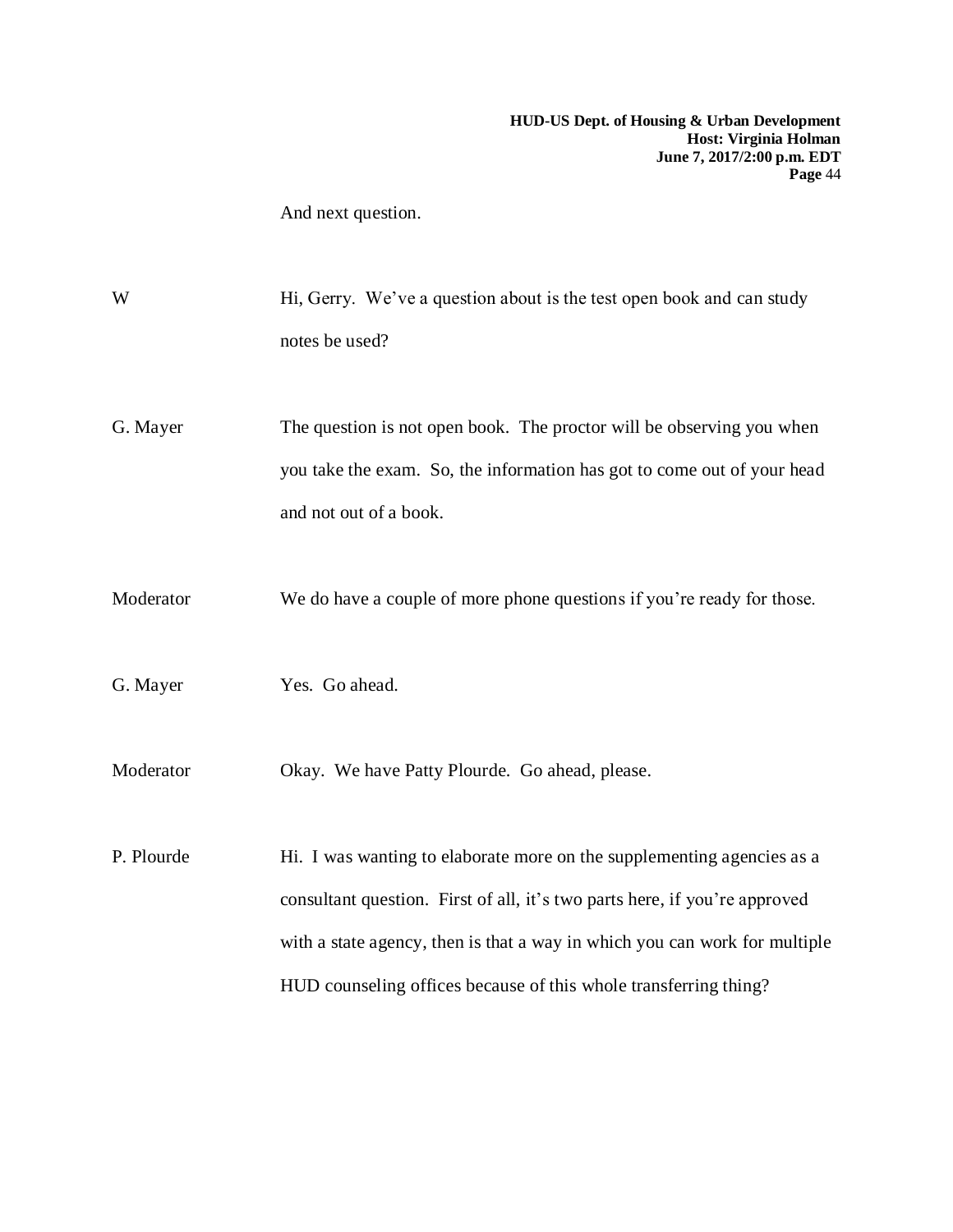| G. Mayer   | By state agency are we talking about like a housing finance agency<br>participating in HUDs program?                                                                                                                                                                                                     |
|------------|----------------------------------------------------------------------------------------------------------------------------------------------------------------------------------------------------------------------------------------------------------------------------------------------------------|
| P. Plourde | Yes.                                                                                                                                                                                                                                                                                                     |
| G. Mayer   | Well, if you are at that kind of an intermediary then you certainly can<br>arrange to work throughout their network according to their employment<br>practices.                                                                                                                                          |
| P. Plourde | But if you're wanting to—if you want to work as a role under which you<br>would be a consultant and not been employed by any one particular<br>office?                                                                                                                                                   |
| G. Mayer   | Now, by consultant do you mean providing units of counseling and seeing<br>clients?                                                                                                                                                                                                                      |
| P. Plourde | Yes, or it could be overseeing groups. It could be any of the qualifying<br>requirements under the six regulatory requirements and earlier it was<br>mentioned how—especially things like maybe small city, for example,<br>they don't want to lose their ability to provide services. They need to have |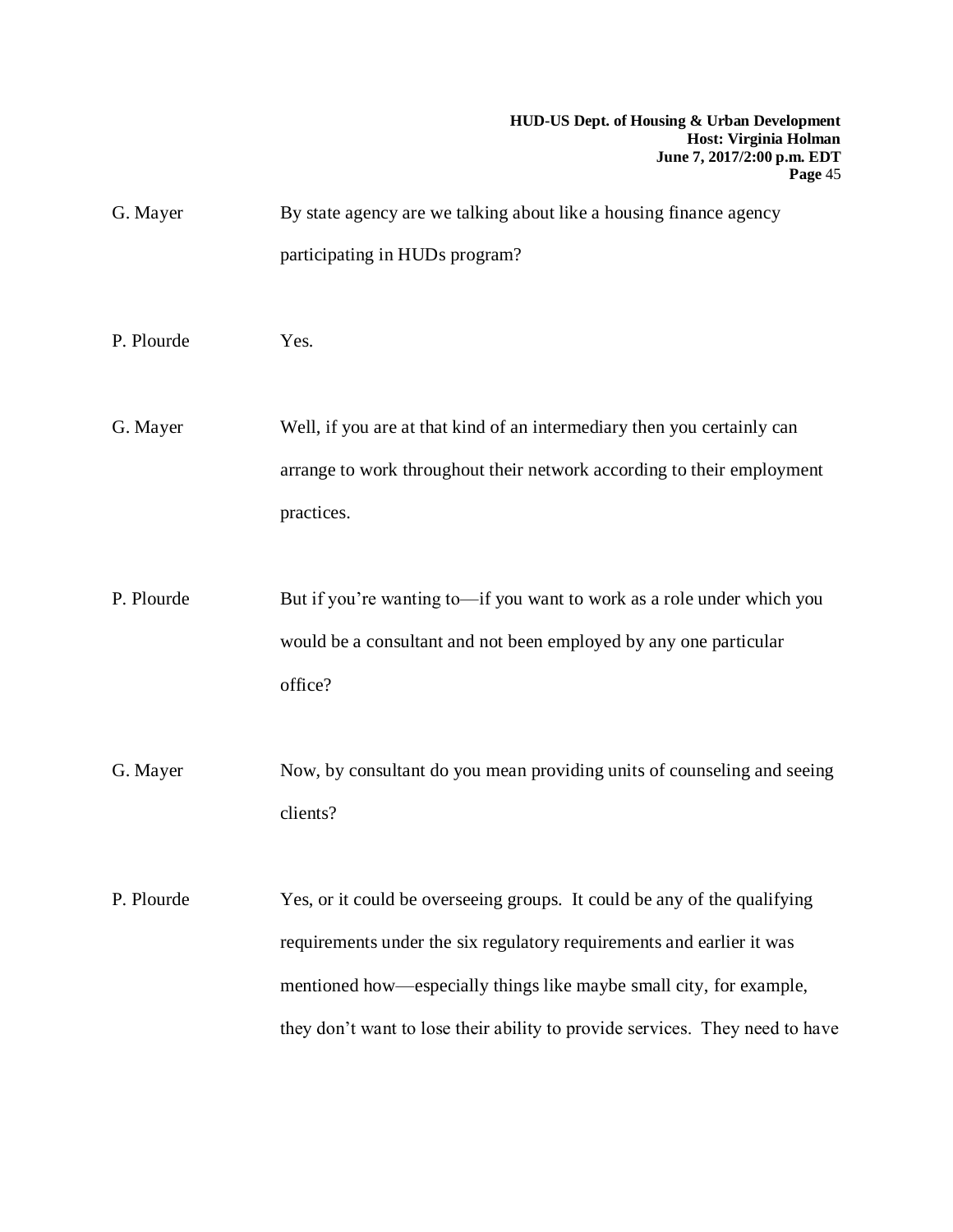approved counselors, but they may not necessarily be able to afford to have one on staff.

G. Mayer Well, in that case the agencies that you will be providing services for would have to designate you as a housing counselor in their system and be responsible for overseeing the quality of the work that you do. So, theoretically it is certainly possible.

P. Plourde The reason why I am asking this is because it was mentioned that if you leave one agency, it sounds like you can only—your approval is only through one agency. So if you leave the agency, then you're no longer approved. But if you want to be approved at multiple agencies, how does that work?

G. Mayer You can be approved at—you certainly can be approved at multiple agencies simultaneously. Like I said, it is up to the agencies that are responsible for the work that you're doing to oversee the quality of your work product.

P. Plourde And then the second part of the question is, does that role provide any conflicts with other contracting roles?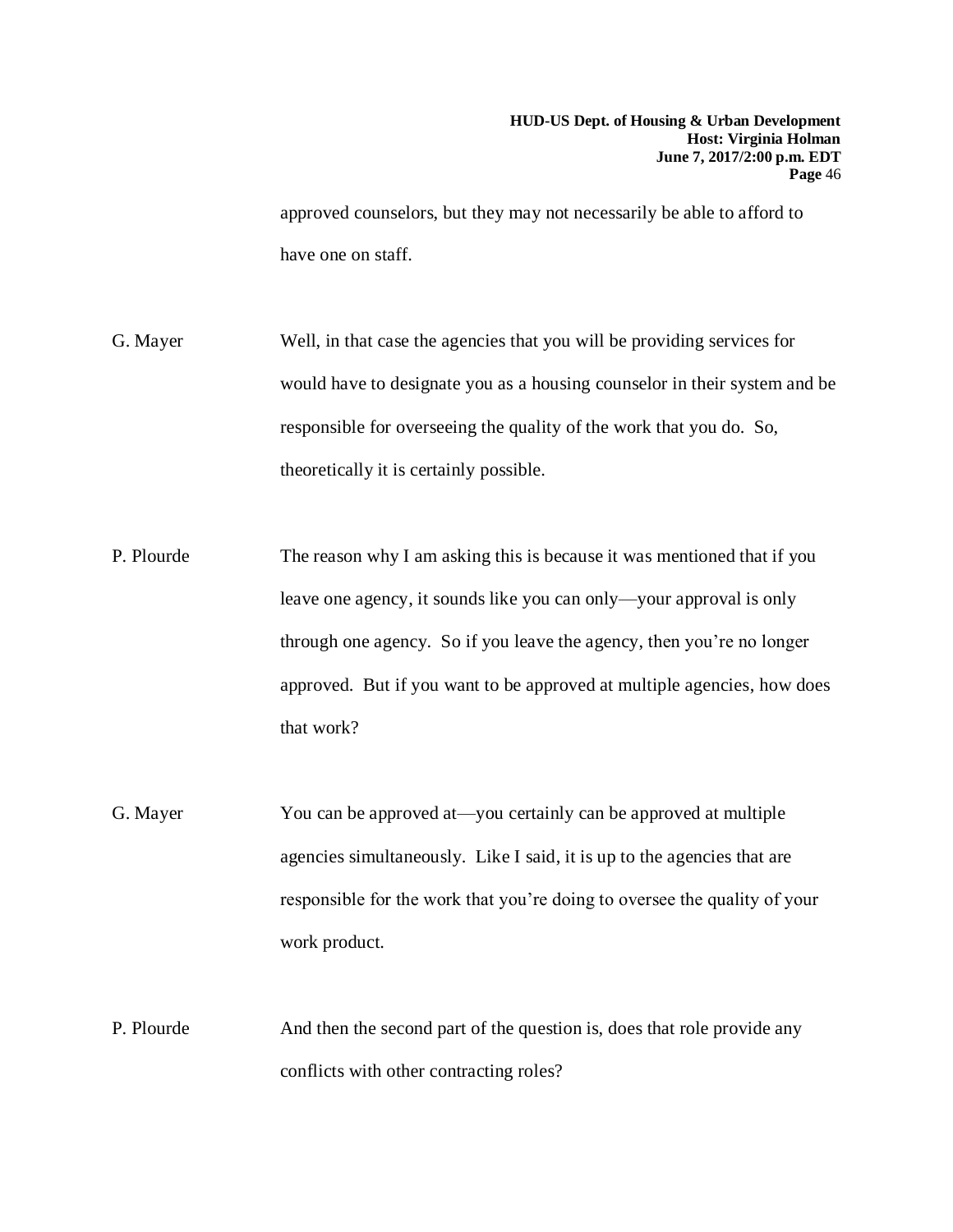G. Mayer That's a question for you and those agencies and your attorneys in terms of conflicts of interests. As long as you are not working simultaneously for a for-profit entity and directing clients to obtain services through that entity, then you probably would be okay working for more than one nonprofit agency, but I would strongly advise you to consult an attorney before entering into any agreements.

P. Plourde Okay. So you're saying that the only way to be an approved counselor is to solely work for non-profits?

G. Mayer I would say that—where do you work in terms of—just generally?

- P. Plourde Yes. This is an interesting question because I have a real estate brokerage and our whole job is about counseling people.
- G. Mayer Yes, according to our regulations and guidelines, employees of non-profit organizations are really those who we're seeking to become certified. If you're for-profit entity, then that is a stickier question. And like I said, you probably should be talking to the agencies that you're working with and also consulting an attorney on identity of interest questions.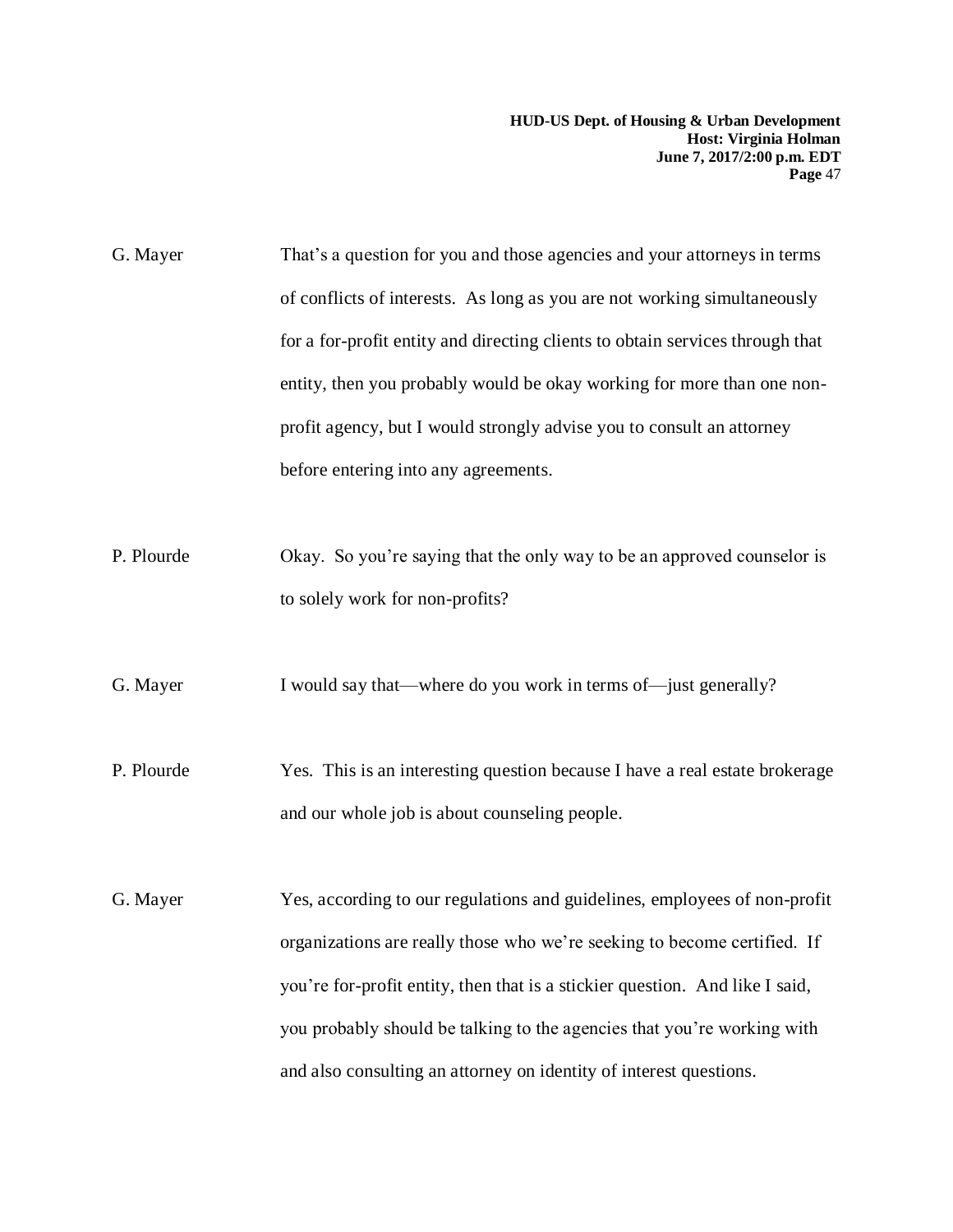W. McKee Hi, Gerry. This is Will McKee. I just wanted to add on that. The important concept here is again going back to the core, after the final compliance day, after August 1, 2020, in order to provide counseling you have to both pass the test and work for an agency participating in HUD's Housing Counseling Program. So an agency has be to be participating in our program is going to have to go in this system and say this individual works for me, works for my agency. And by attesting to that they are also testing that the work that's being performed that it's following the standards under our regulations and that sort of things. So, the honesty is on the agency to state that the individual works for them.

> Now you can be working for more than one agency at the same time, but the bottom line is that you have to have an agency that is saying that you're working for them in order to see a client, in order to provide oneon-one counseling for that agency that you are certified with. And those agencies have to—the agencies that we have in our program have to meet our—they have to be approved by us so that they meet the requirements of our program.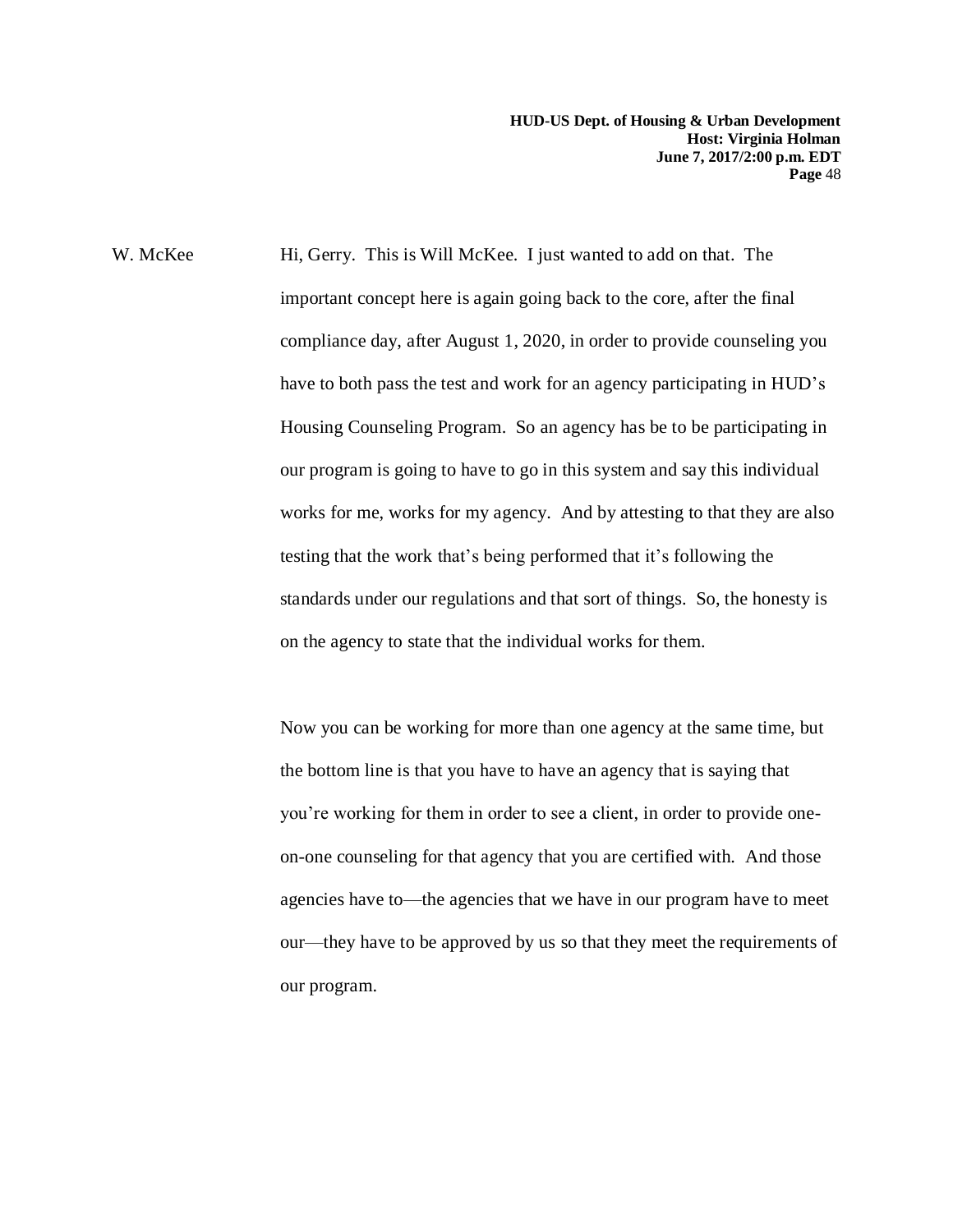G. Mayer Thank you for that clarification, Bill. And just to go one step further, if you're an employee of say a lender or a real estate brokerage that's forprofit and you have no relationship with a HUD approved housing counseling agency, while you are welcome to pay the fee and take the test you cannot be certified.

Moderator Okay. Thank you. Our next question will come from Katrina Maddox. Go ahead, please.

K. Maddox I have two questions and my first one is, once the counselor has passed the tests, will they be issued a certificate or will they be recognized in the form of a roster similar to the HECM roster?

G. Mayer Lorraine, I will give this one over to you.

L. Frisbee Alright. Thank you very much. Gerry. And what will happen is the system will generate an electronic certificate for you and you have the choice if you want to print it out or not, and we will not publish a roster list of all the counselors. But, there will be an opportunity for clients to search to see if the counselor ID is in fact active. That's one precaution that we've put in place to ensure that there is not fraudulent, that we don't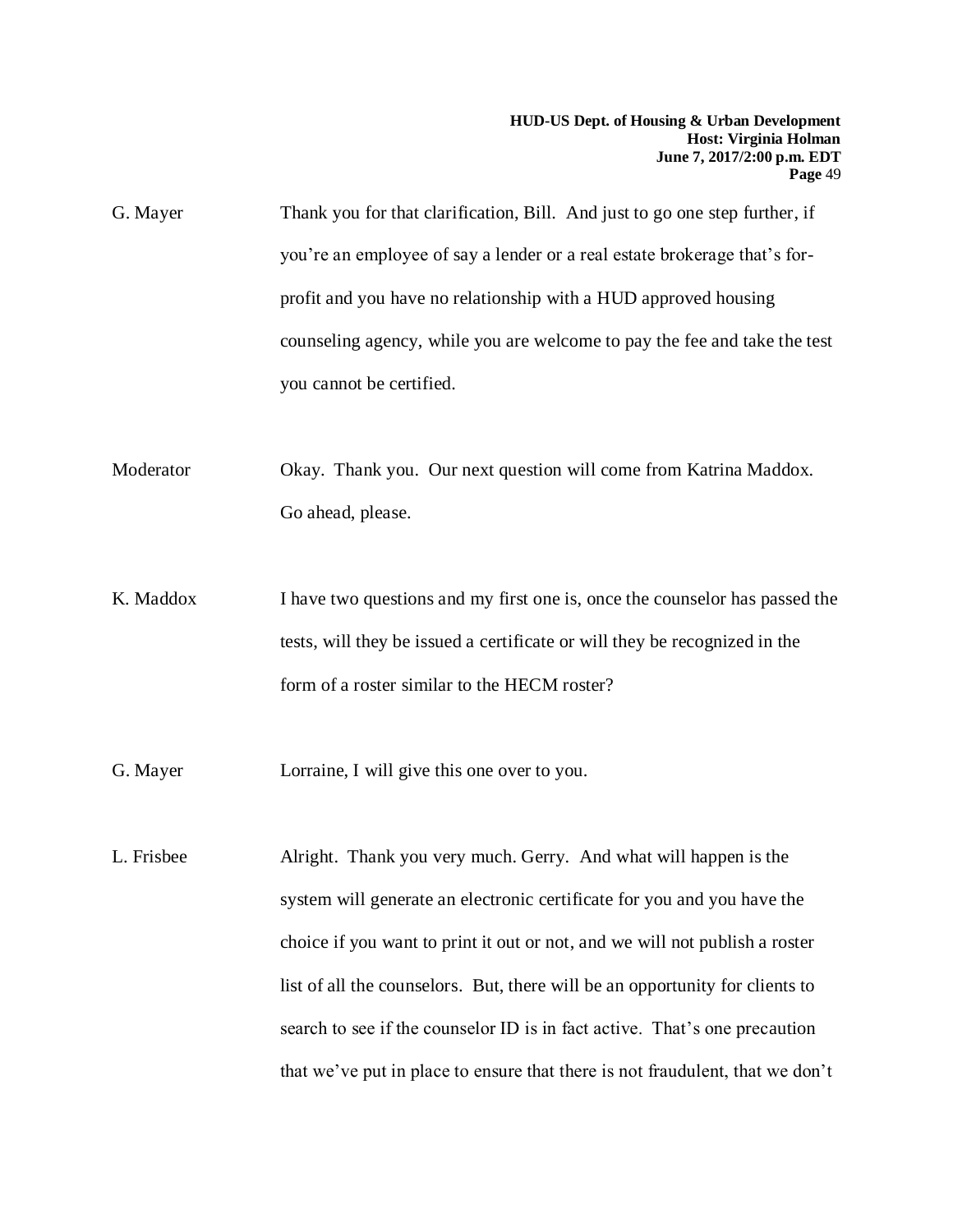have unscrupulous individuals claiming to be HUD certified when in fact they're not. But, there will not be a general roster that will be published.

K. Maddox Okay. And then my next question is, once you've taken the test and you've been certified with one HUD approved agency and you change agencies, can that new agency require that you take the test again for their agency or should it be sufficient that you've already become certified through HUD although you're working for someone else?

- L. Frisbee You only have to take the certification examination one time and that passing is associated with you. So, that yes, I've passed the exam goes with you, no matter what agency you apply to or work for. You only have to take it once.
- K. Maddox Okay. I know that question was asked in one of our classes that the new agency may—I don't know, maybe they want you to take it again just for their own satisfaction. So, I would think that taking it one time and being certified through HUD will be sufficient and you've just stated that it is, once you pass it you pass it so a new agency shouldn't really say that we would like you to take it again just for us.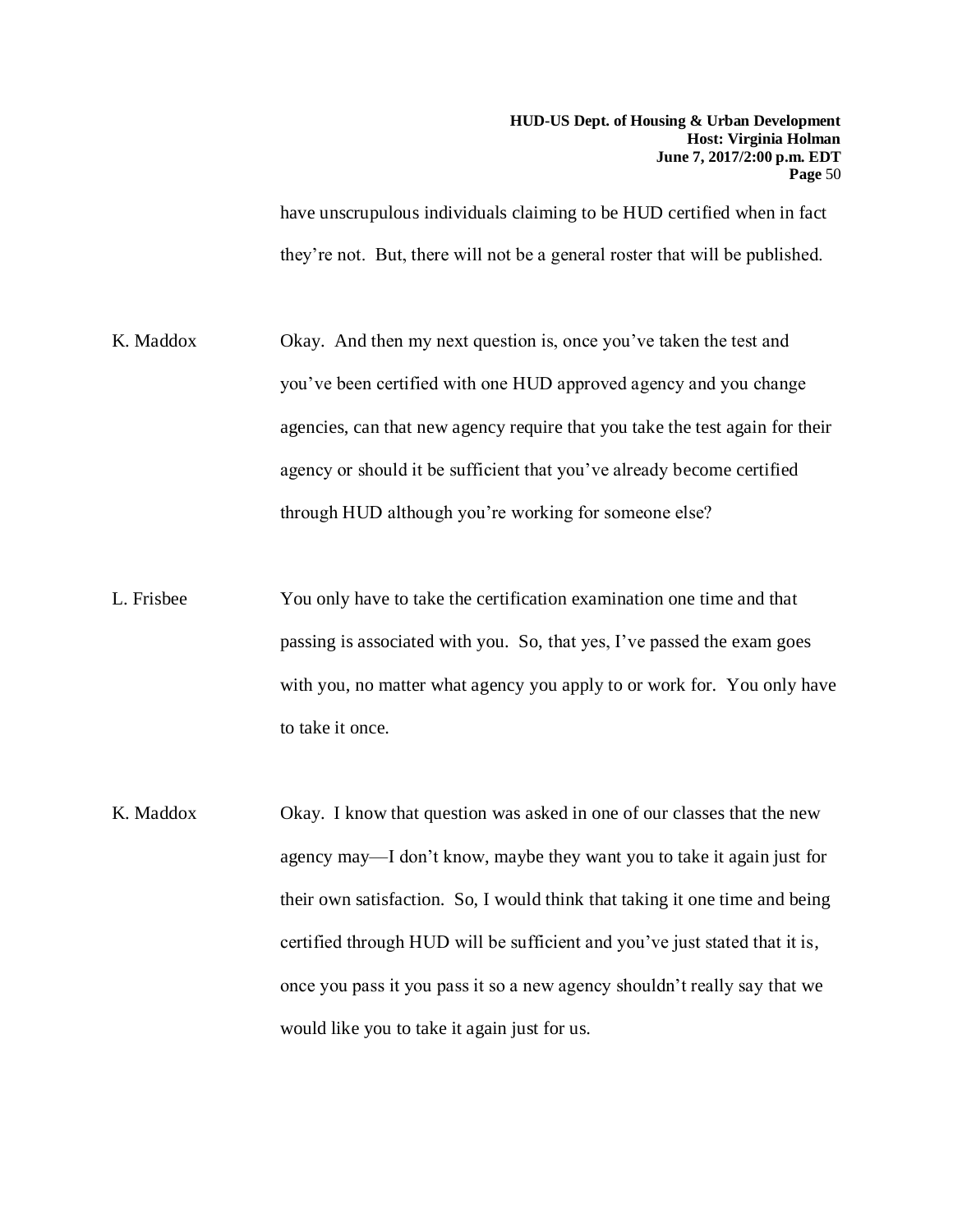- L. Frisbee There is no association—just taking the test, there is no association with any particular agency. It's just you need to be associated with a HUD approved housing counseling agency in order to get that designation that you're HUD certified.
- K. Maddox Okay. Thank you.

Moderator Thank you. Our next question is from Caryn Griecko. Go ahead, please.

C. Griecko Sorry, I had you guys on mute. I have two questions. I'm in the process of filling out an agency approval application and I am going to take the test as well along with a couple of my employees. Can we take the test first while we're still in a pending approval for HUD agency status?

G. Mayer Oh yes, of course you can. Like I said earlier, anyone can take the exam, but only employees of HUD approved housing counseling agencies will actually be granted certification. But if you take the exam in advance of submitting your application, then you will be all set to be up and running fairly quickly once your application passes through for evaluation and approval.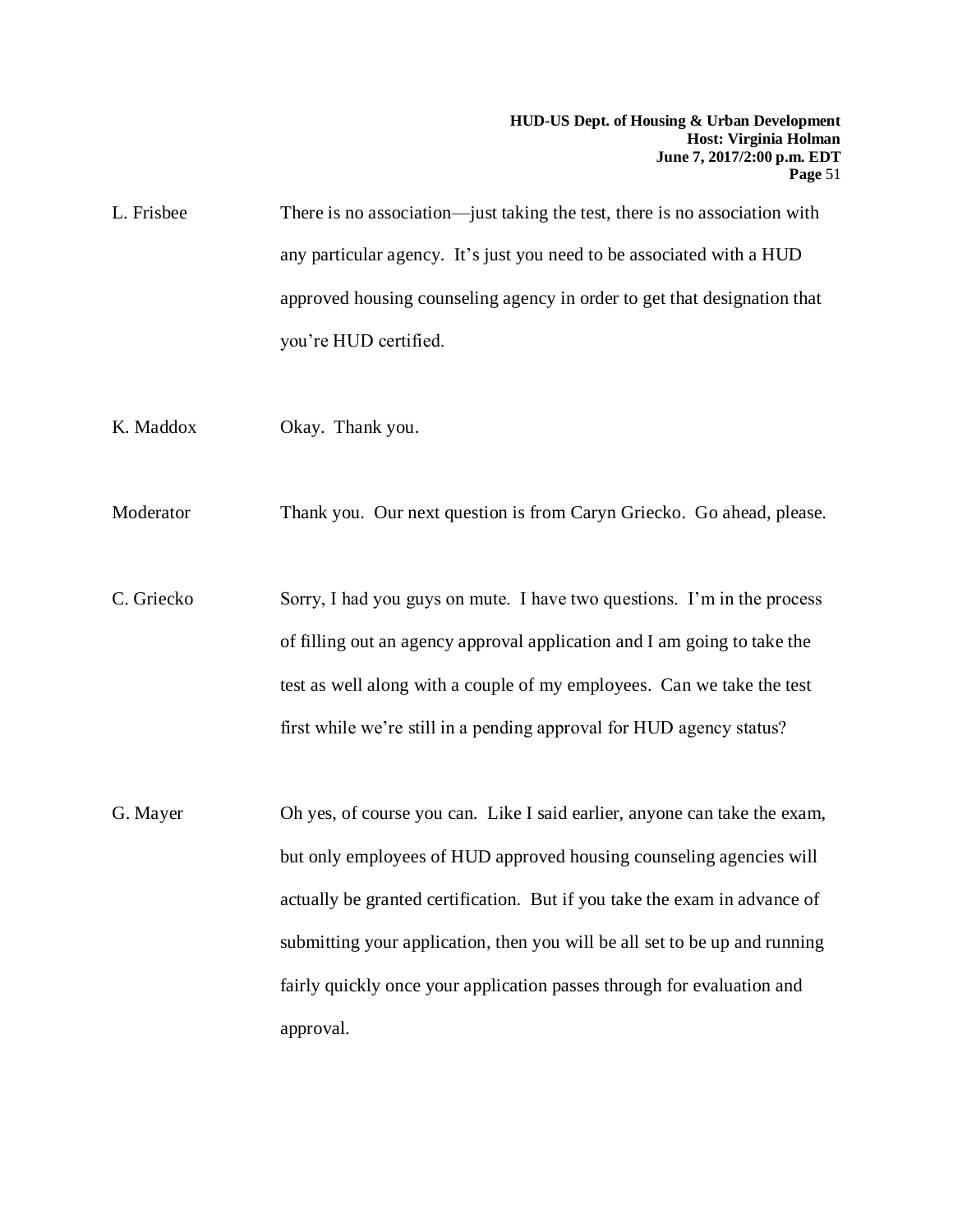| C. Griecko | Okay, awesome. Then my second question is, the applications advisors, |
|------------|-----------------------------------------------------------------------|
|            | how can we get a hold of application advisors?                        |

- G. Mayer That's really easy. Just send an email to [housing.counseling@hud.gov](mailto:housing.counseling@hud.gov) and ask to speak to an application advisor and one will be assigned to you and they will contact you.
- C. Griecko Okay great. Thank you that was it.
- G. Mayer Thank you.
- Moderator Thank you. [Operator instructions].
- G. Mayer While we're waiting, can we go back to the online questions?
- R. Penick Gerry, we have a question about if an organization partners with a HUD approved housing counseling agency, can the counseling agency charge the organization a fee?
- G. Mayer Well, it depends on what we're talking about here. For example, in terms of an intermediary organization sometimes there are fees or dues that are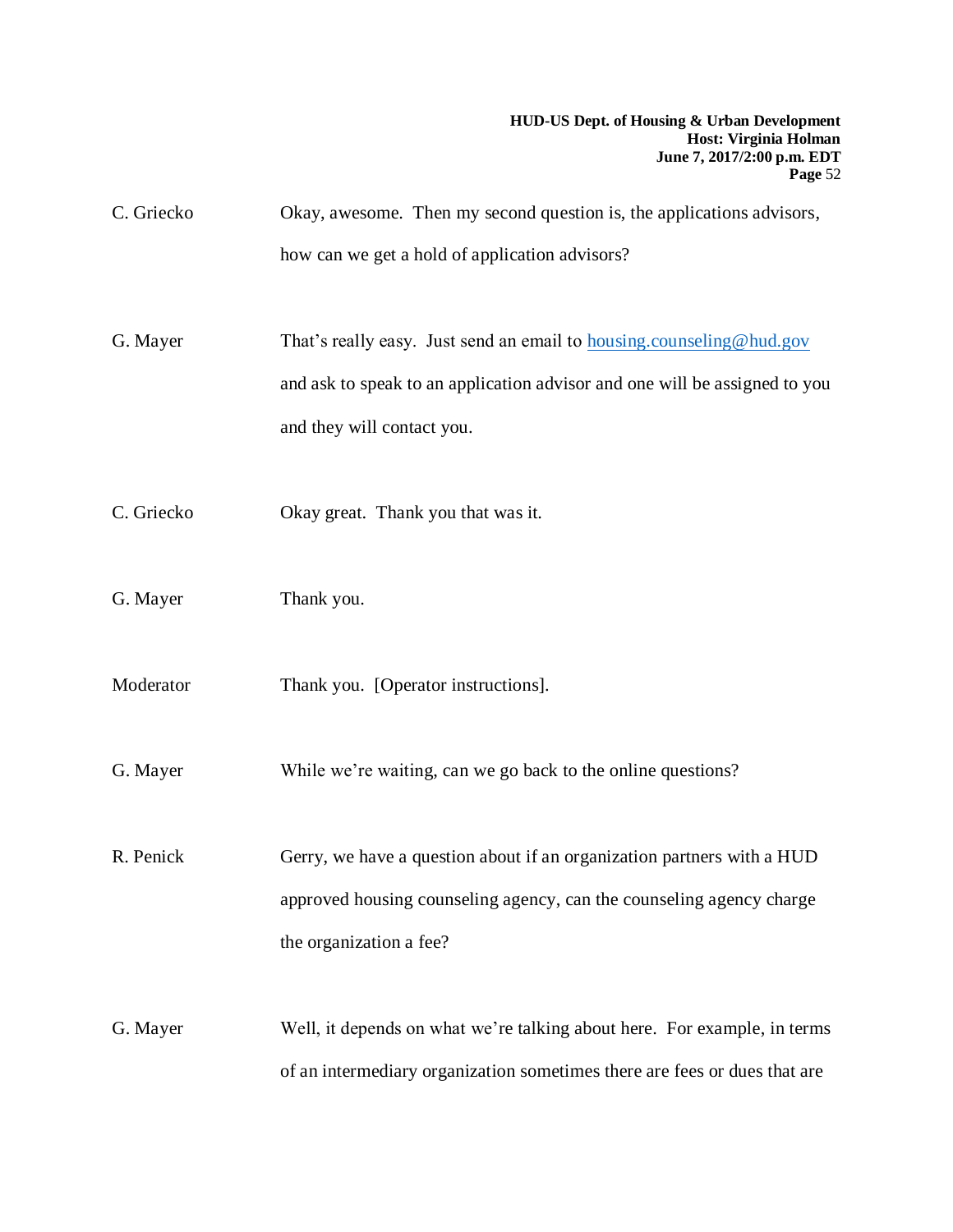involved with participating in that network. If an organization, let's say a housing authority, chooses to outsource it's housing counseling work in order to be incompliance with the rule and they outsource to a HUD approved housing counseling agency in the instances of all kinds of counseling except for homeless and foreclosure counseling they're certainly able to charge a fee and we hope that the counseling agency would be compensated for the services that it provides.

Next question.

W Gerry, we've a lot of questions about the practice exam and can it be taken more than once.

G. Mayer Yes, the practice exam we expect will be taken over and over and over again by individuals honing their skills in order to get ready to take that certification test. There is no fee for the practice exam and you can just keep taking it as many times as you feel you need to in order to gain the proficiency before plunking down your money and taking that test.

Moderator We have a question now from Leroy Smith, Jr. Go ahead, please.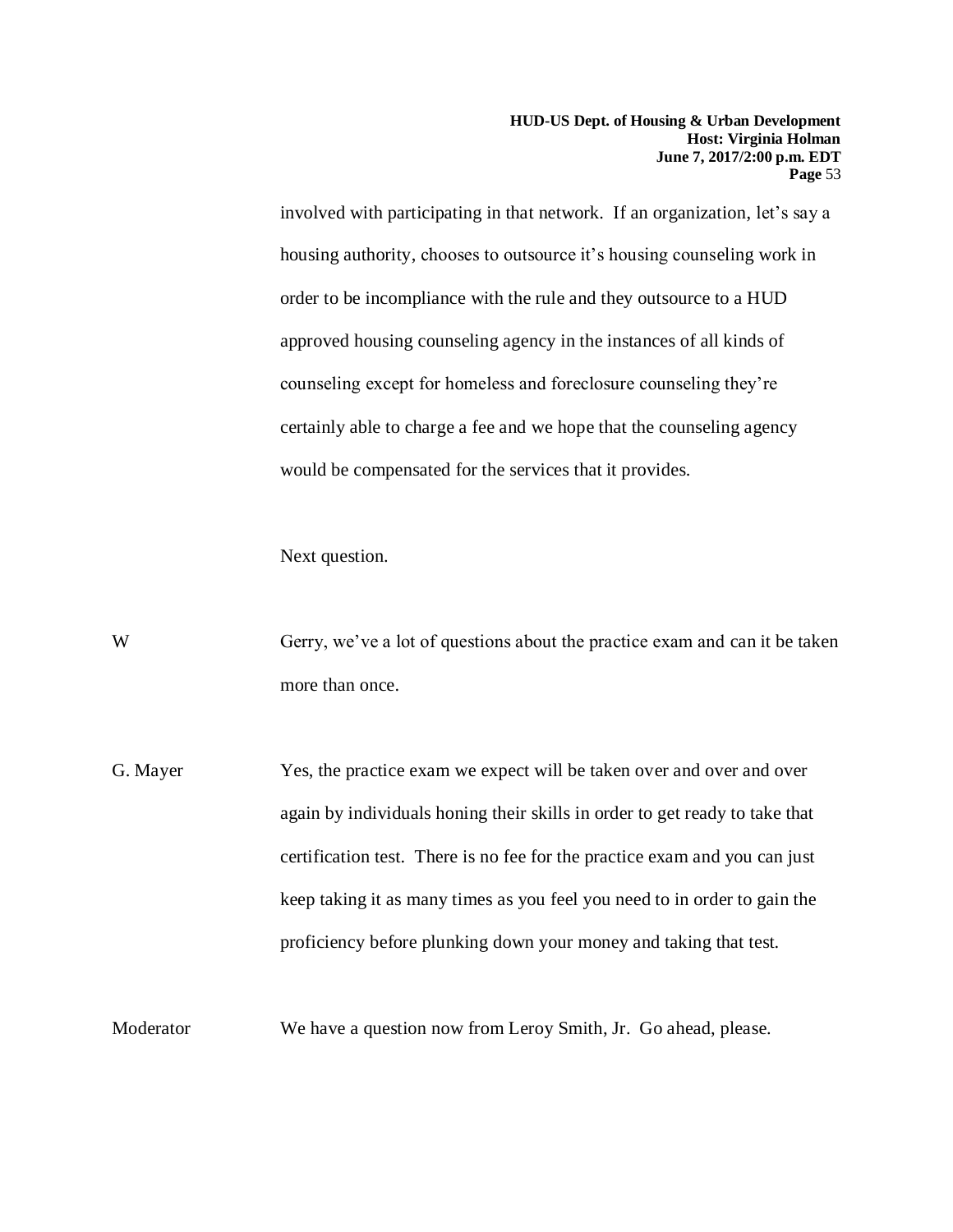- L. Smith I have two questions. I wanted to know if you take the test online how would you be proctored?
- G. Mayer Well, the proctoring online system involves the use of a webcam. And the proctor will observe as you take the test so that they can ensure that you're not going open book or somebody isn't giving you answers while you're taking the exam.
- L. Smith And I want to ask another question. I completed the Mable Works Basic Foreclosure training. What does that qualify me to do?
- G. Mayer Well, that is an example of a professional career development, which we strongly encourage. And also our requirements for HUD approval and especially in our monitoring protocols, continuing education for counselors is something that we look at very closely, so that will certainly help you in that respect. In terms of the housing counselor certification exam there are no continuing education requirements or prerequisites. So, that will not affect your housing counselor certification exam process.

L. Smith Thank you.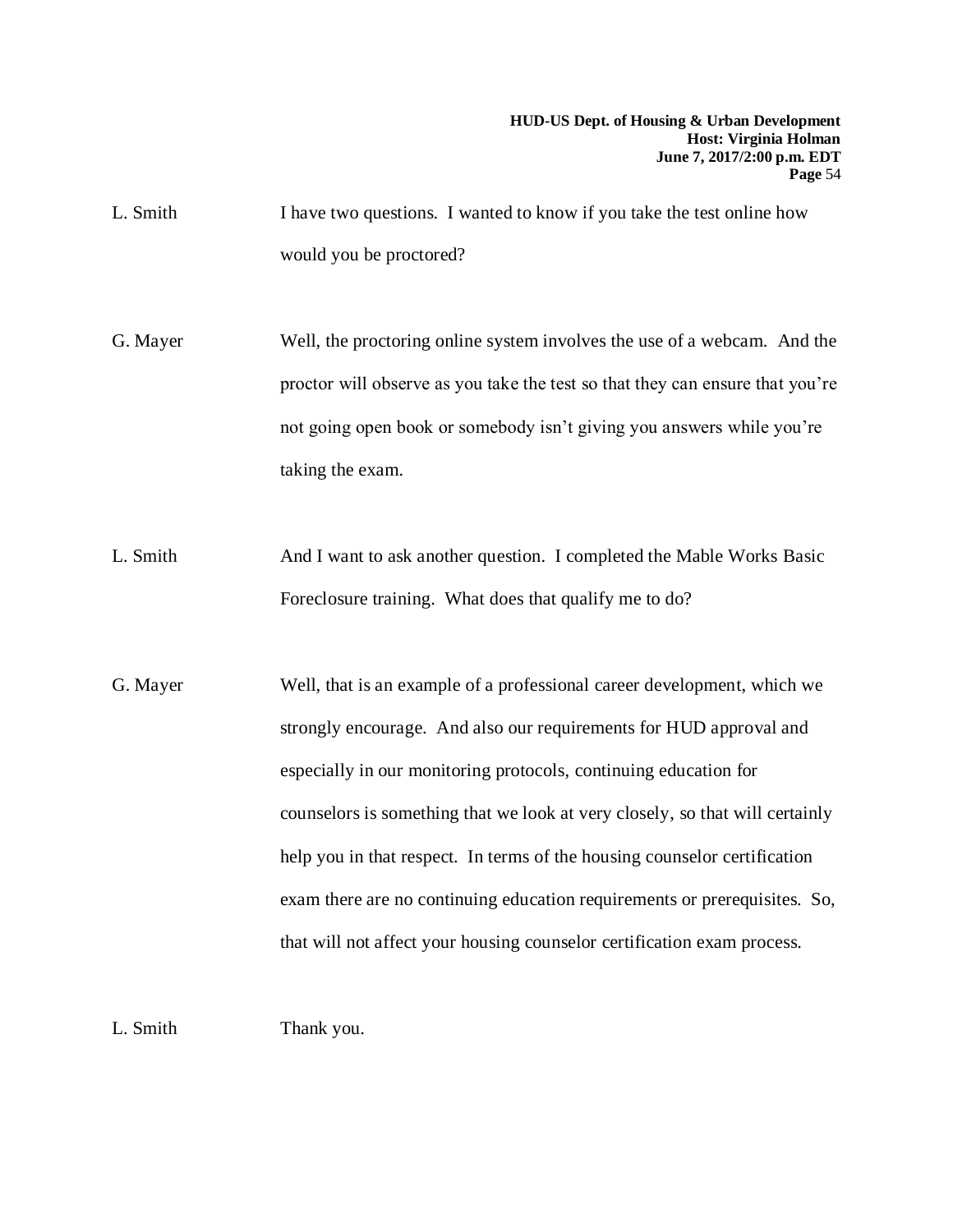- Moderator Thank you. Next we have a question from Dennis Kinney. Please go ahead.
- D. Kinney Hello. With the testing online and multiple choice, is there a mechanism in the test where you can skip a question, somehow mark it and then come back to it a little later during the testing period?
- G. Mayer That's a good question. Lorraine, I will defer that one over to you.
- L. Frisbee And I do not have an answer at this time for that. I would assume that you will be able to go back to the questions, but I don't want to guarantee that. We will definitely check for that question and add that to our FAQ, so thank you.
- Moderator Okay, thank you. Then our next question is Aubrey Collins. Go ahead, please.
- A. Collins Hi, my question is, I have a personal computer or laptop with a camera. Is that camera still fine or do I need to buy another camera in order to take the exam online?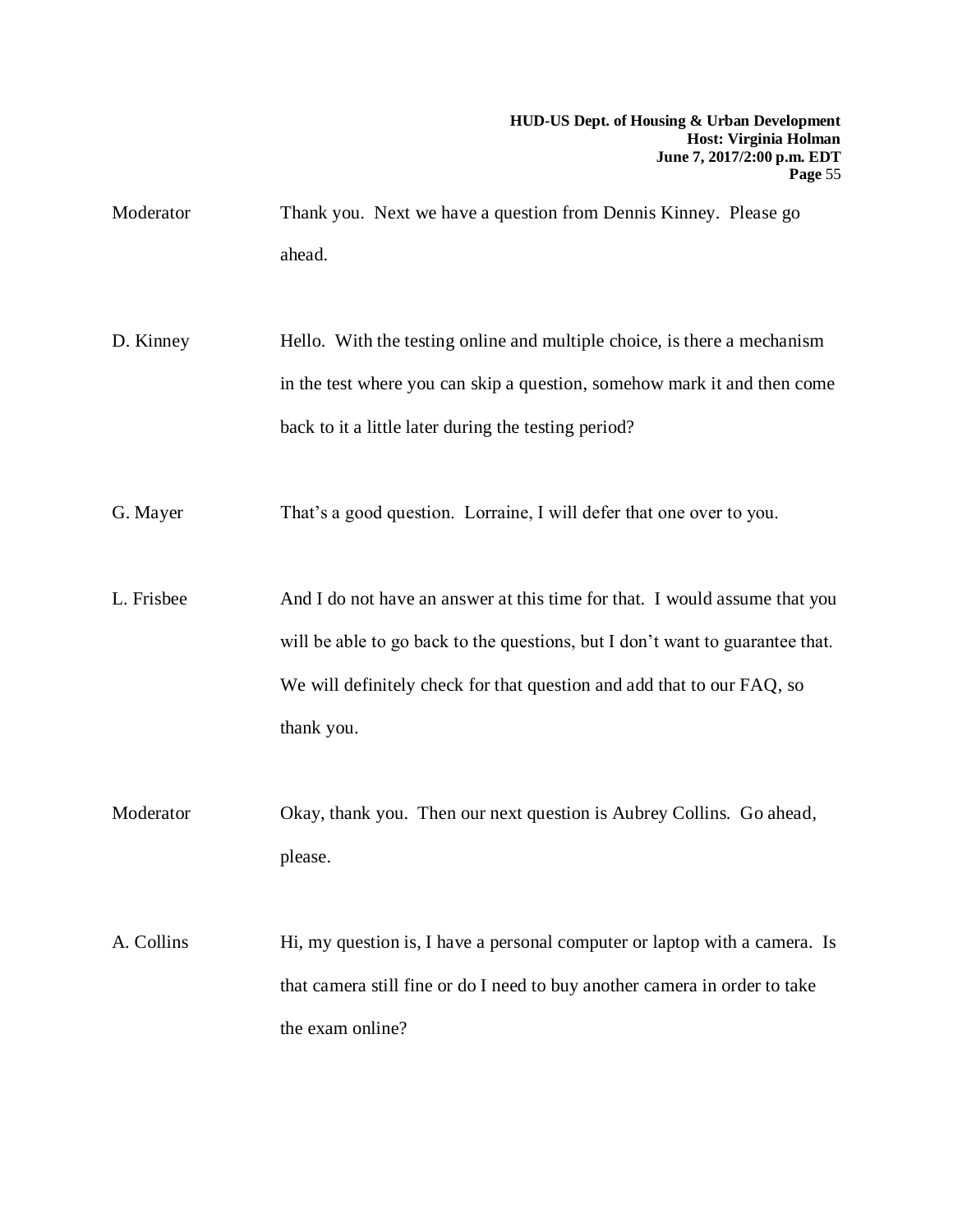- G. Mayer As long as it's fully functional that camera embedded in your laptop or computer should work just fine.
- L. Frisbee We just want to add though, you will want to check online with the testing center when we announce that to make sure that that camera meets their specifications.
- C. Collins Thank you.

Moderator Thank you. We'll go next to Laura Guzman. Go ahead please.

L. Guzman Yes, you may have already answered this, but I missed the first part of the webinar, but by what date do the housing counselors have to take the exam?

G. Mayer Well, the exam is scheduled to start on August 1<sup>st</sup> of 2017 and then you'll have from that date 36 months or three years to complete certification in order for the agency that you work at to remain HUD approved. So, you have three years from the start of testing on August 1<sup>st</sup>.

L. Guzman Okay. Thank you.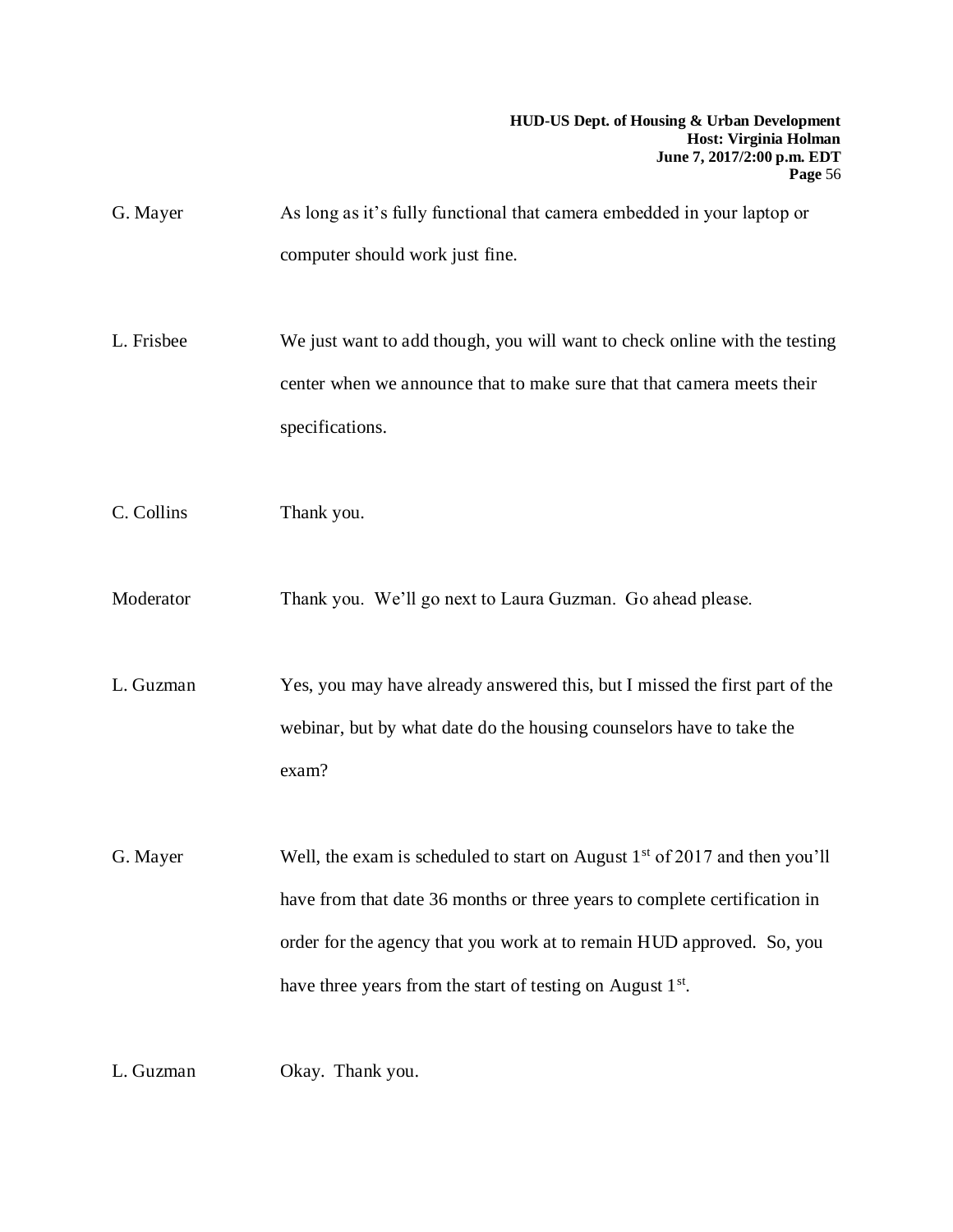Moderate Thank you. And next we have a question from Jose Nunos. Go ahead please.

- J. Nunos Hi, my question has to do with an agency say after August 17, the program manager myself or the NCO take the exam and say housing counselor for some reason all of us no longer are with the agency  $-$  it's a crazy scenario – but will the agency still be able to do work for a certain period of time or is there a grace period?
- G. Mayer So, after August  $1<sup>st</sup>$  of 2020, three years from the start of the exam, in order for a HUD approved agency to maintain their approved status they will have to employ at least one certified counselor. Now, if the scenario that you're talking about occurs and all of the certified counselors are no longer employed at that agency, then that agency will be placed on an inactive status in HUDs network until such time as they return to compliance by employing a HUD certified housing counselor.
- J. Nunos So just to clarify, for that period of time any work cannot be conducted, if it would be it just wouldn't be under compliance?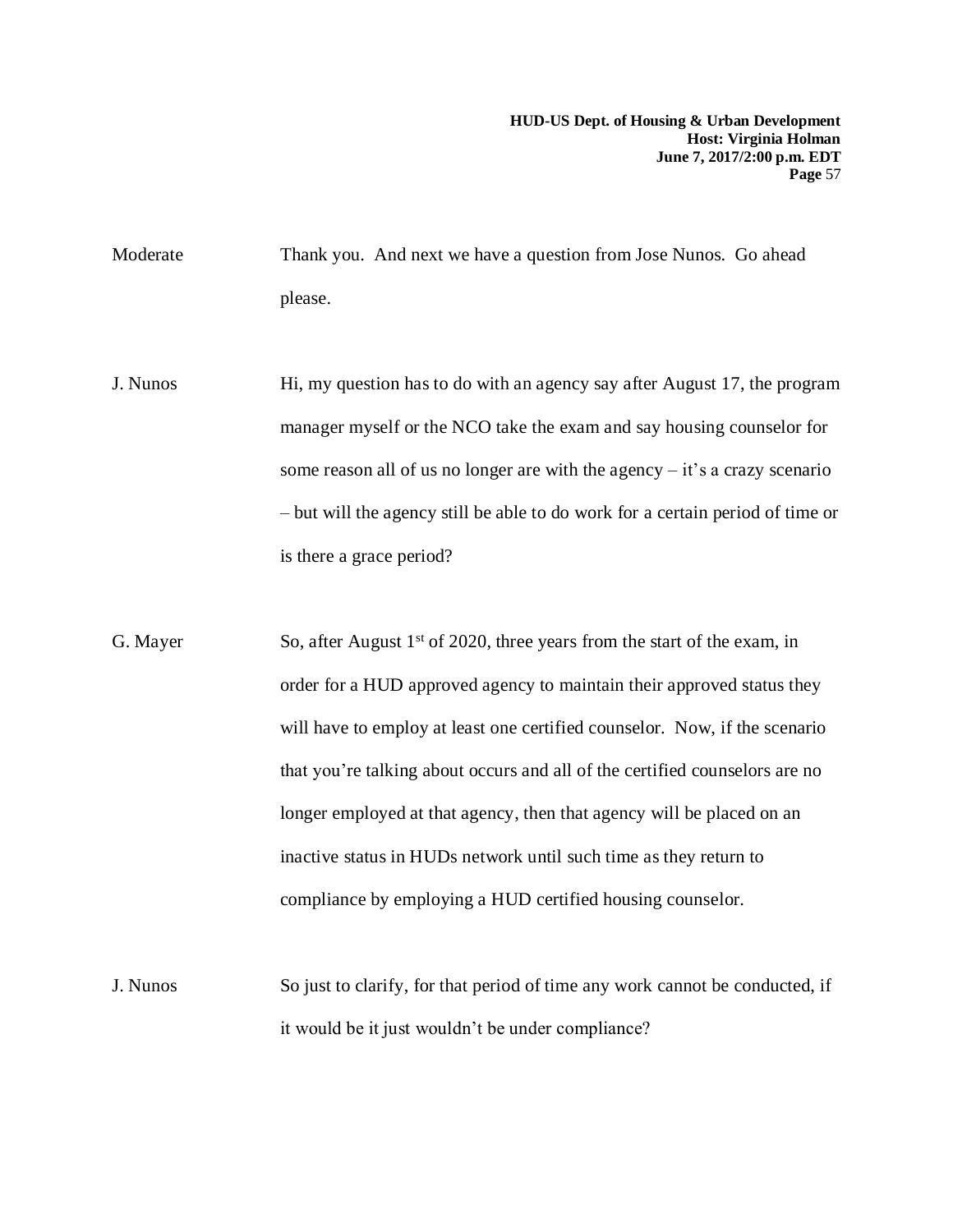G. Mayer Well, any work that that agency does would not be able to be counted on their 9902 report. So, it would certainly behoove them to regain a HUD certified housing counselor as soon as possible.

#### J. Nunos Excellent.

W. McKee Gerry, I just want to add that, after that final compliance date of August 1, 2020, one-on-one or what we call housing counseling under a HUD program cannot be conducted. It's not just whether it will be reported on the HUD form 9902. The requirement is that housing counseling under or in connection with the HUD program, including let's say an agency that's lost their counselors, has to be performed by a certified counselor. And so if there is no certified counselor, then housing counseling cannot occur after that time period until such time as a new counselor comes onboard or a counselor that has passed the examination and can be certified.

> In that time period, and we're talking about going three years ahead, what would happen is that the agency would be required to report to us that they no longer have any counselors that are certified and we have a provision where they would be put in an inactive status for a period of time to give them an opportunity to get another counselor that has passed the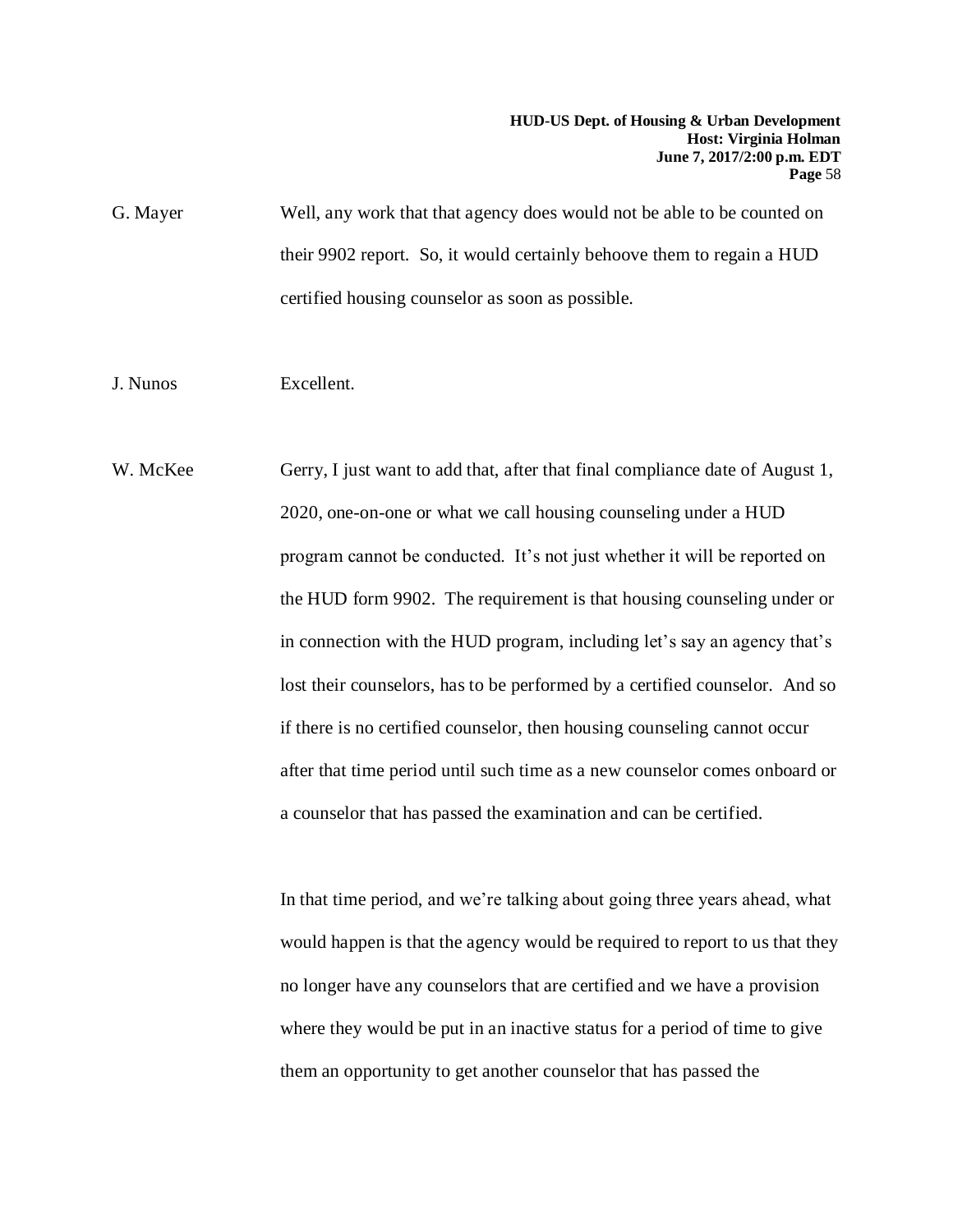examination and to go into the system and verify that that individual works for them and, therefore, certifying them and giving the ability to perform counseling. So, up until that point the agency would be inactive and no housing counseling could be performed by the agency.

- J. Nunos Sure, and just a quick follow-up on that. I know you said if a counselor moves on that agency needs to report to HUD or the intermediary that that has occurred to take them off the list of the approved or certified?
- W. McKee That is correct. We will have information with regards to the requirement that all agencies will have to report when an individual no longer works for them. They will have to go into the system and indicate as such within the system.
- J. Nunos Okay, thank you.

G. Mayer Thank you, Bill, that was a great additional information for that question. Do we have the next question?

Moderator So, we'll come back to Aisha Quarles. Go ahead, please.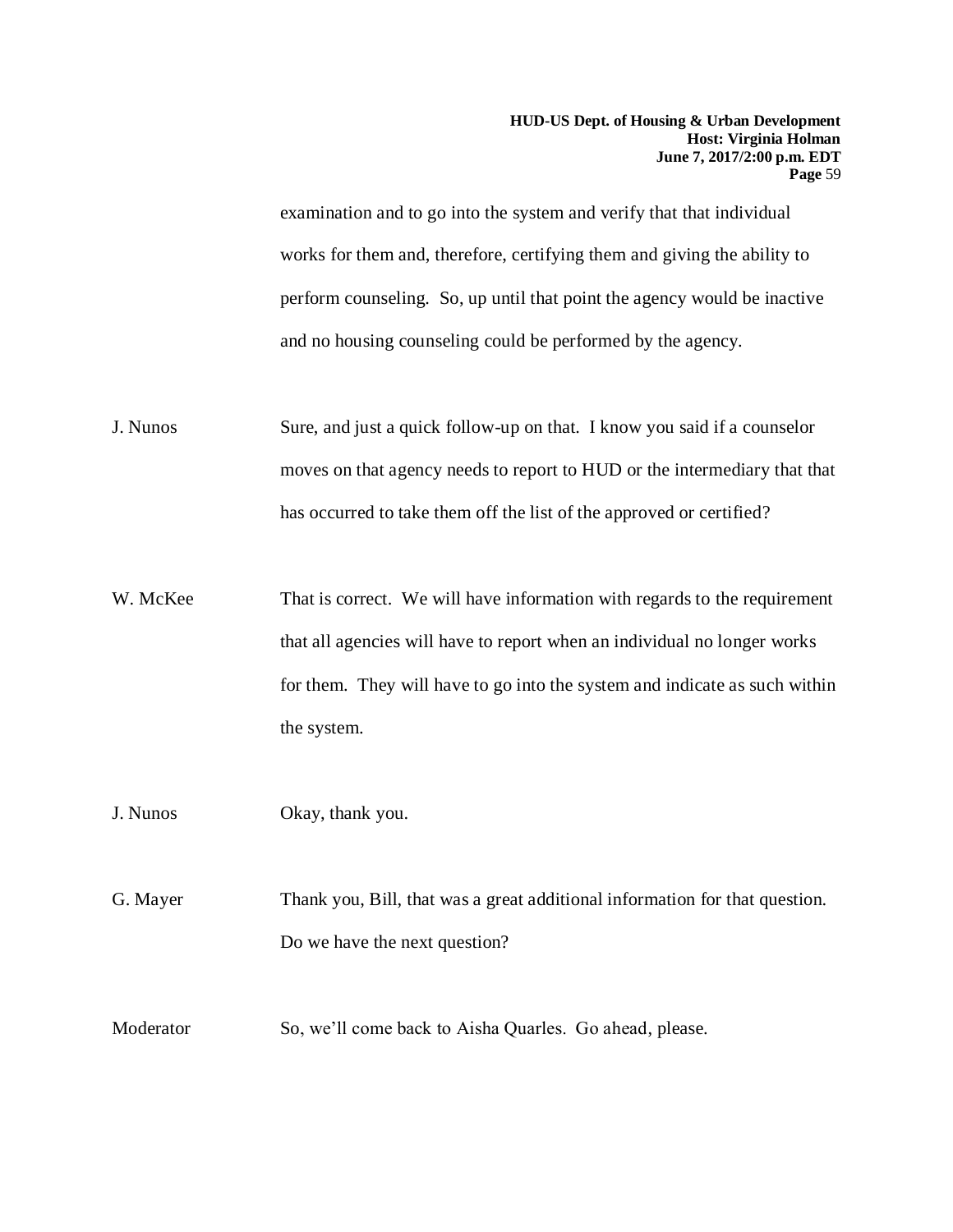- A. Qaurles Thank you. To piggyback off of that whole dialogue and going back to an earlier question, if an agency is in a situation where they don't have a counselor on staff for one reason or another, and there is agency that does in their community that is looking to partner with them or to assist by doing counseling for them, and I understand that's sort of an outsource or collaboration or partnership, is that acceptable if they partner and do an MOU or if there is some agreement between the two agencies that the agency with a certified counselor is doing counseling for the other agency because that counselor technically would not be employed by the counselor less agency? Do you understand?
- W. McKee Gerry, I'll take it one. So, basically what you're talking about is a referral and that's certainly—if you have an agency in the same situation and that type of situation after the final compliance date and there are individuals that need counseling, then it certainly would be a positive thing to refer them to agencies that in our program with counselors that are certified for whatever time period. But it sounds like what you're really talking about is a referral.
- A. Quarles Yes, that would make sense, but for the other agency to not go into an inactive status they would—in order for them not to go into inactive they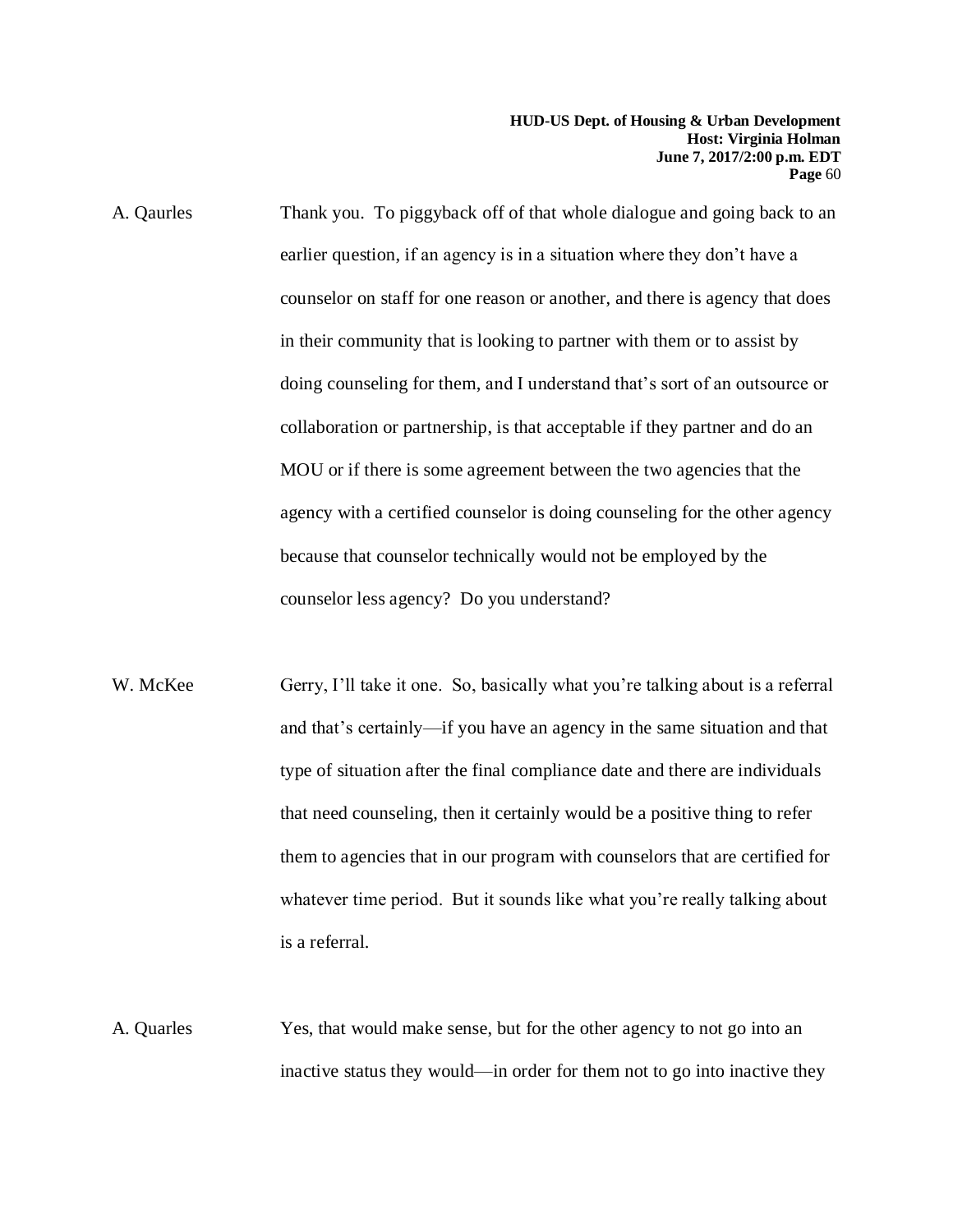have to have someone on their staff or as a hired consultant which would still be technically an employee of that agency. Correct.

W. McKee My understanding is that they would go into an inactive status until such, and that's only for the period of time until they get another counselor. One concept is that the certification it goes with the counselor and the agency, so if there is an individual that's is certified, let's say with this other agency, their certification is with the other agency and an individual seen is in a sense seeing a counselor of another agency. In the meantime, the agency without a counselor cannot conduct housing counseling.

A. Quarles They cannot conduct anything. Okay, thank you.

W. McKee That's correct.

Moderator Okay, thank you. Our next question is from Buzz Zieman. Go ahead, please.

B. Zieman All the HUD modules, if one were to go through all the HUD training modules before taking the exam, do you have an estimate about how much time that would take?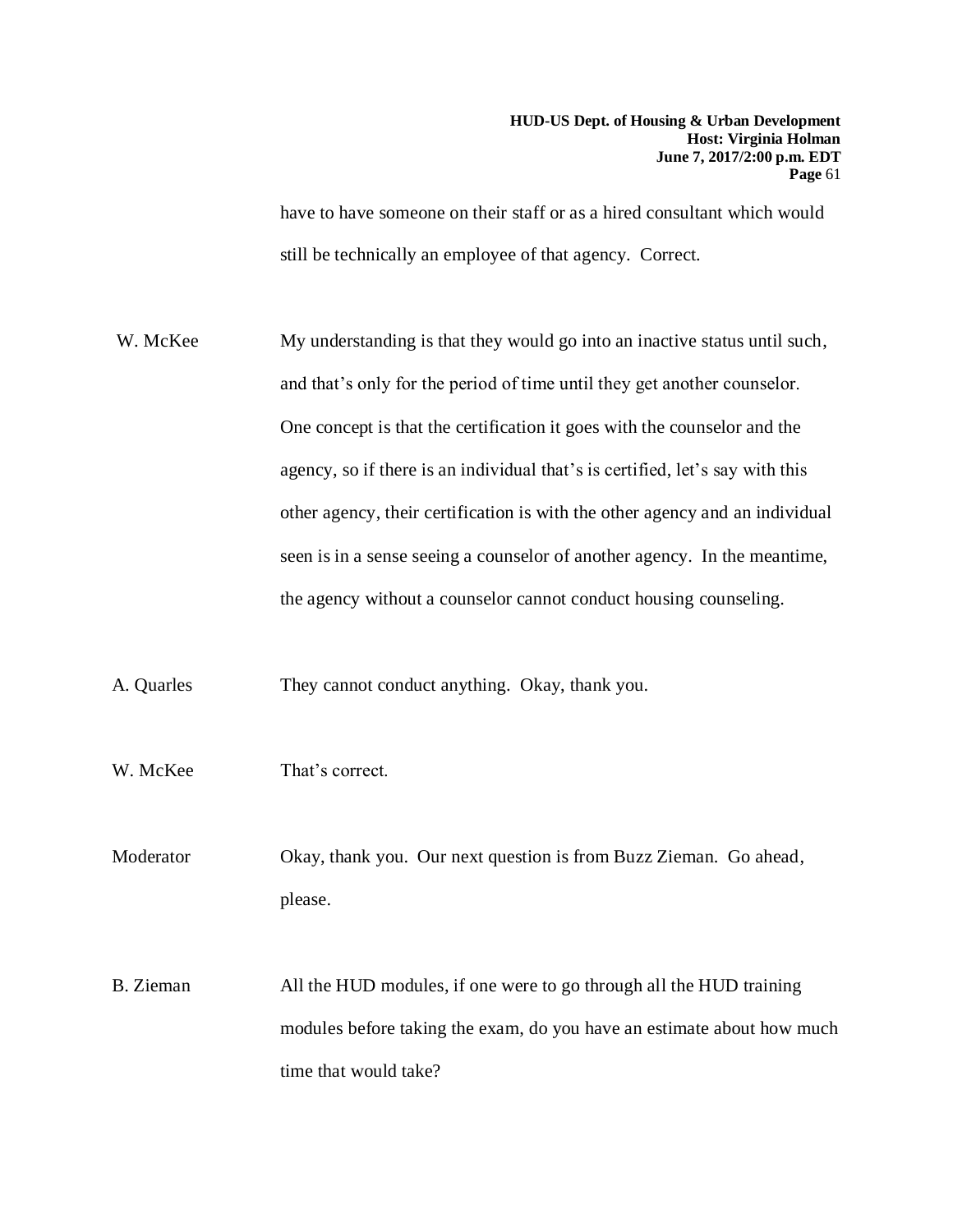| G. Mayer  | Lorraine, do you know the estimate of time for that?                                                                                                                                                          |
|-----------|---------------------------------------------------------------------------------------------------------------------------------------------------------------------------------------------------------------|
| W         | Sorry Gerry, Lorraine had to leave the call.                                                                                                                                                                  |
| G. Mayer  | Okay. Well, Buzz, I am not sure exactly how long it would take, but after<br>having looked at it myself my guess is to really review the materials<br>thoroughly it could be a couple of hours to go through. |
| B. Zieman | Cool, that's a pleasant surprise, a couple hours only.                                                                                                                                                        |
| W         | The test is two hours, but how long it's going to take one of your<br>counselors to get ready for it obviously depends on how well they study,<br>how much time they've got.                                  |
| B. Zieman | I realize there are a lot of variables, but I was imaging it could be a couple<br>of hours for each module.                                                                                                   |
| W. McKee  | Don't quote me on this, because I'm not a 100% sure and Lorraine isn't<br>not on the call, but I believe it was something like for all the modules just                                                       |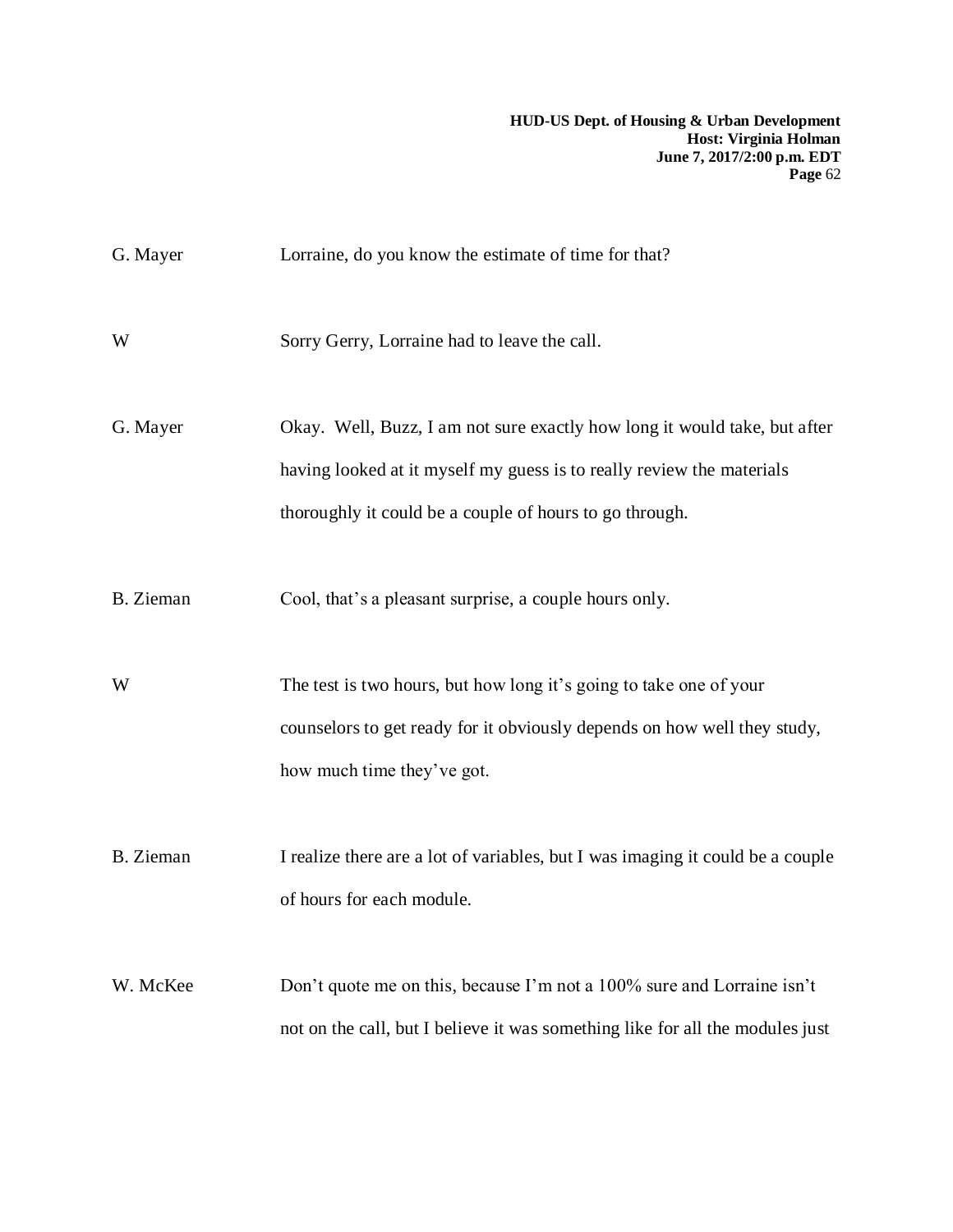an estimate was something like a ballpark range or something like ten hours. But again, don't quote me on it. I'm not a 100% sure on it.

B. Zieman I need to anticipate, will I need to pay my staff too to learn this stuff. I can't just require them to do something and not pay them for it. So, it's something I need to anticipate.

> It sounded from the presentation that you've authority over Community Development Block Grants funds and what is done related to housing counseling in those. I get funding from the area agency on aging, will you have similar authority over what comes out of over Americans Act funds that might be called by them housing counseling, but not what I am aware of is the definition of what HUD says housing counseling is and what another groups says housing counseling is may not coincide.

G. Mayer Bill, do you want to take this or I can?

W. McKee Well, I think that's a good question. I'm not familiar with the definition that you're referring to. In terms of this rule, we're going with a definition that was published in the rule of what housing counseling is. So, it sounds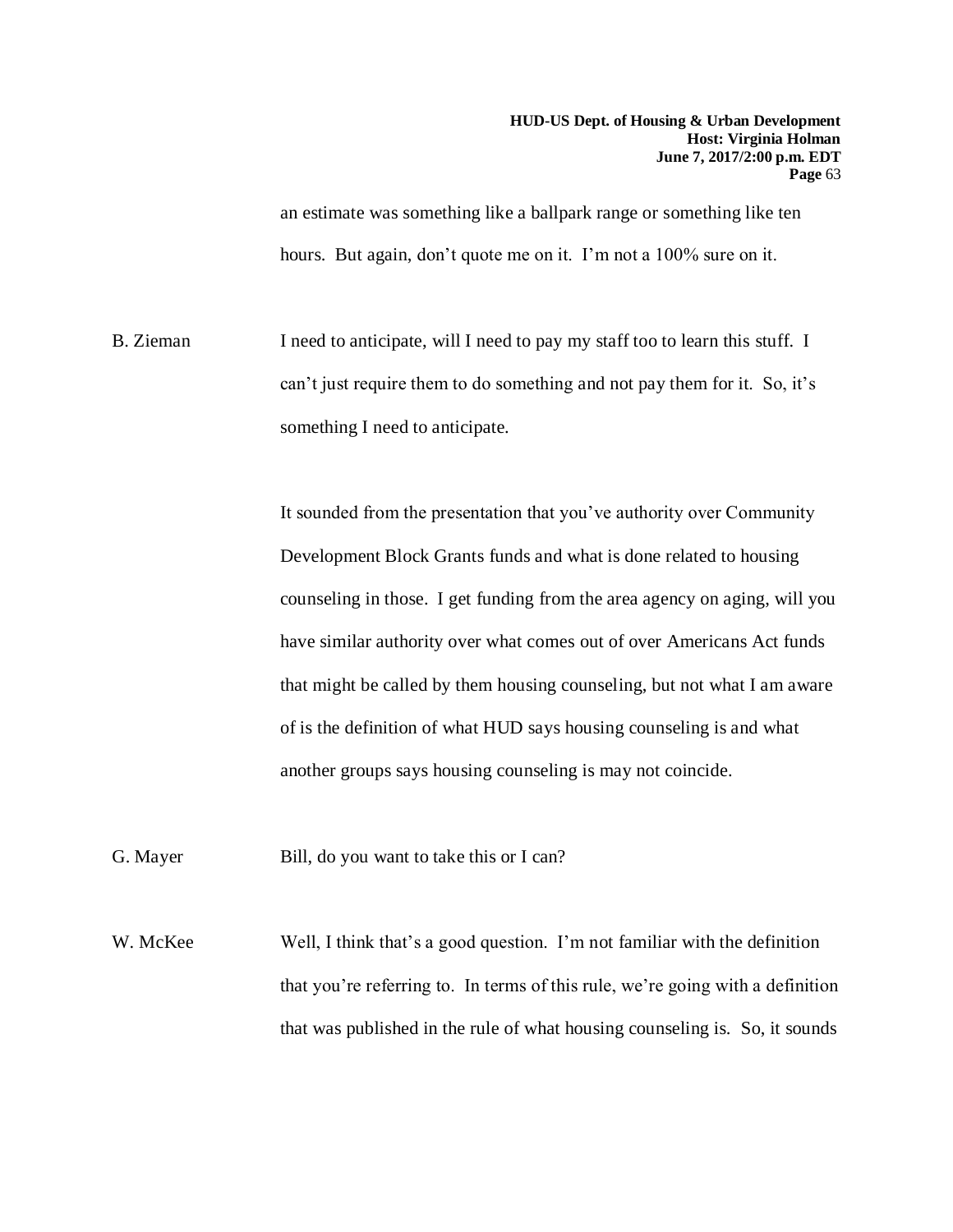like good question. So, I'm not sure that I have a response for you at this point, but we can follow-up on that. Gerry, do you have any—

G. Mayer Yes, I think one of the things to remember is what constitutes a unit of counseling, and a lot of that revolves around the activities of the housing counselor in relation to the client. And things the client intake, budget, action plan, the client notes, the outcomes, all the things that altogether constitute housing counseling is a probably your first indicator.

> The second will be the program area itself and whether it inserts language into its rules and its grant agreements that the activity that you're carrying out on their behalf must be carried out by a certified counselor at a HUD approved agency. So taking those two together, you could probably sort out whether or not the activity should be carried out by a HUD certified counselor working at a HUD approved agency.

B. Zieman The area Agency on Aging are funded for things often called case management, but the work is, frankly, in some cases identical to what I do as a housing counselor funded by HUD. So, again, I assume this would generalize to funds from other foundations and other things. I'm not sure what more I can say about that and I don't know who would enforce this.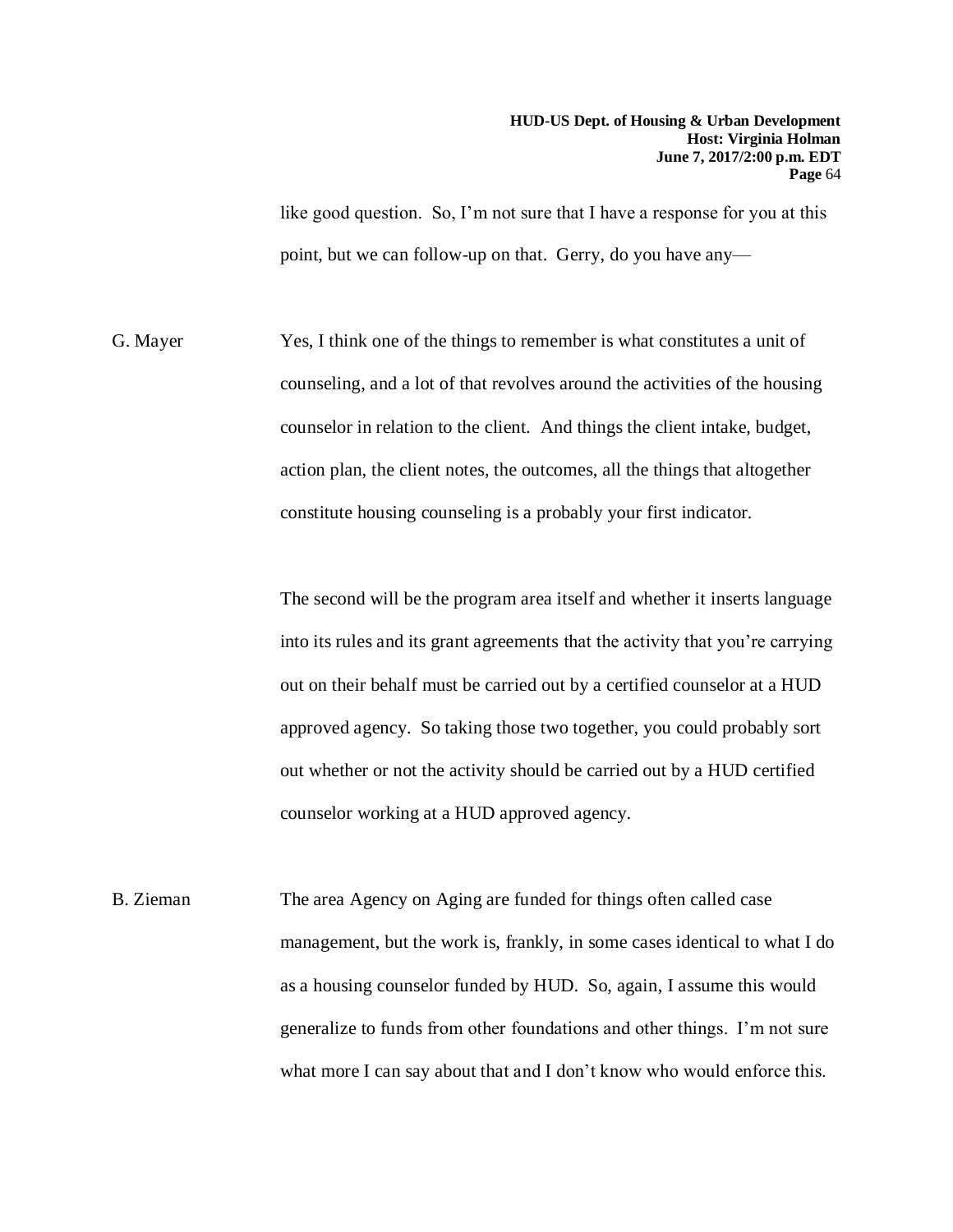Would I decide area Agency on Aging be requiring me to do something that's called HUD housing counseling and I'm not presuming that HUD would have any authority over Americans Act funds.

- G. Mayer Well, at the Office of Housing Counseling our authority is over housing counseling agencies. We don't exercise authority over other federal or state or local programs. But that having been said, it's worth having a discussion with that program to determine if they feel their activity falls into the final rule requirement for housing counseling being done by a certified counselor working at a HUD approved agency. And also look very carefully at what they tell you in terms of your grant agreements and their program documents, because they may spell it out in there. If they don't, then you're always welcome to come back to us and we can go case by case on some programs to help you sort it out.
- B. Zieman Got it. Thank you.

W. McKee I just want to add, and I don't know whether this will be helpful or not, but the rule is applicable to housing counseling performed under or in connection with a HUD program. So, the key there is "under and or in connection with the HUD program," and when we look at that how we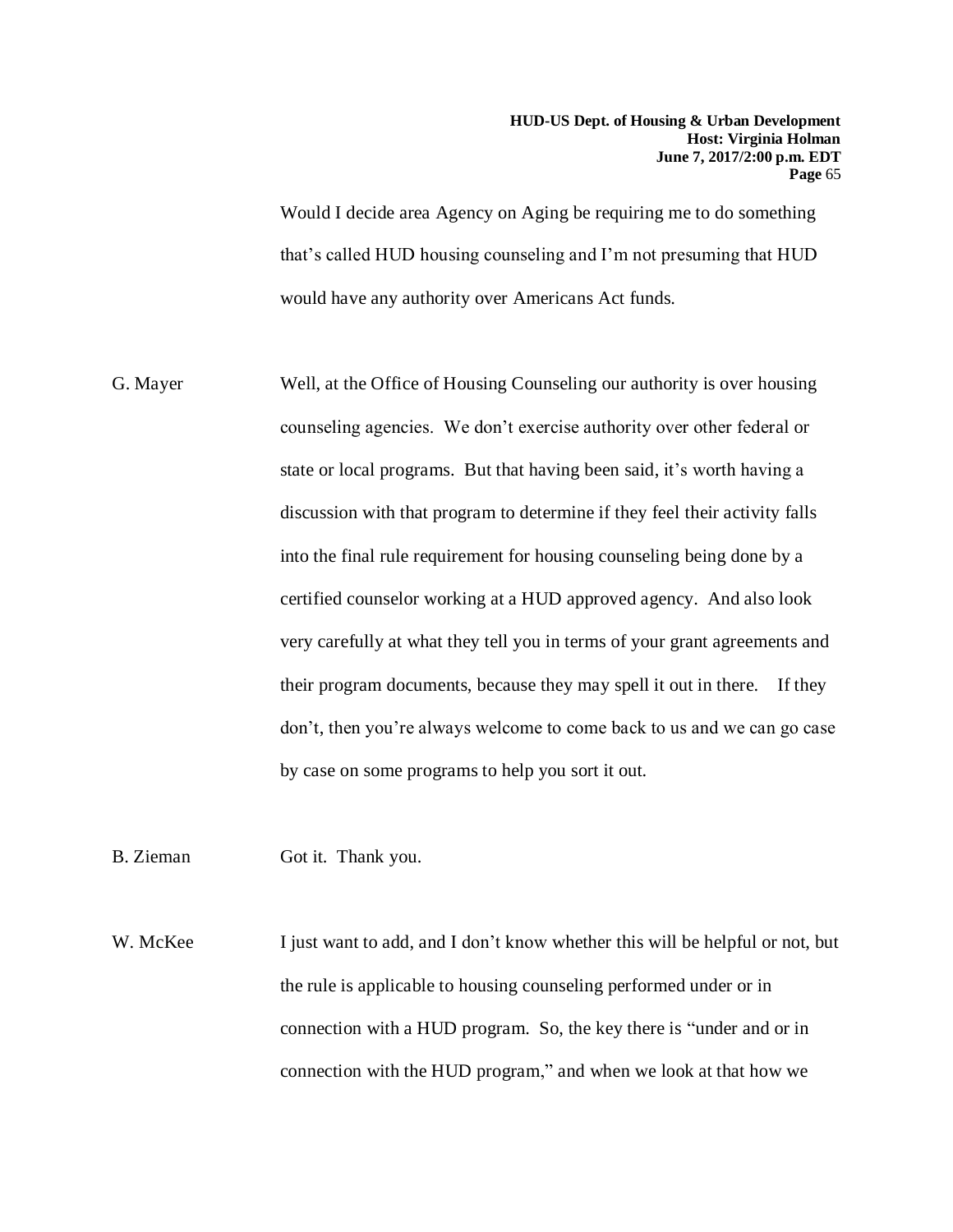| <b>HUD-US Dept. of Housing &amp; Urban Development</b> |
|--------------------------------------------------------|
| Host: Virginia Holman                                  |
| June 7, 2017/2:00 p.m. EDT                             |
| Page 66                                                |

define that it's always having to do with a HUD program. So, it could be required under a HUD program. It could be funded by a HUD program and there are a couple of other categories as we explain in the FAQs. So, I don't know if that helps, but I'm hoping that—

- B. Zieman I think it does help. Thank you.
- G. Mayer Alright. Next question please.
- Moderator Okay, we do have another question from, just one second here, I'm not able to release that line.

G. Mayer While we're waiting, can we return to the online questions?

W Sure. We have a question about homebuyer education. "If a counselor only offers homebuyer education, do they need to become HUD certified?"

G. Mayer Well, homebuyer education in and out itself is not housing counseling and certainly in isolation from the opportunity to provide one-on-one counseling that is not considered housing counseling. Because when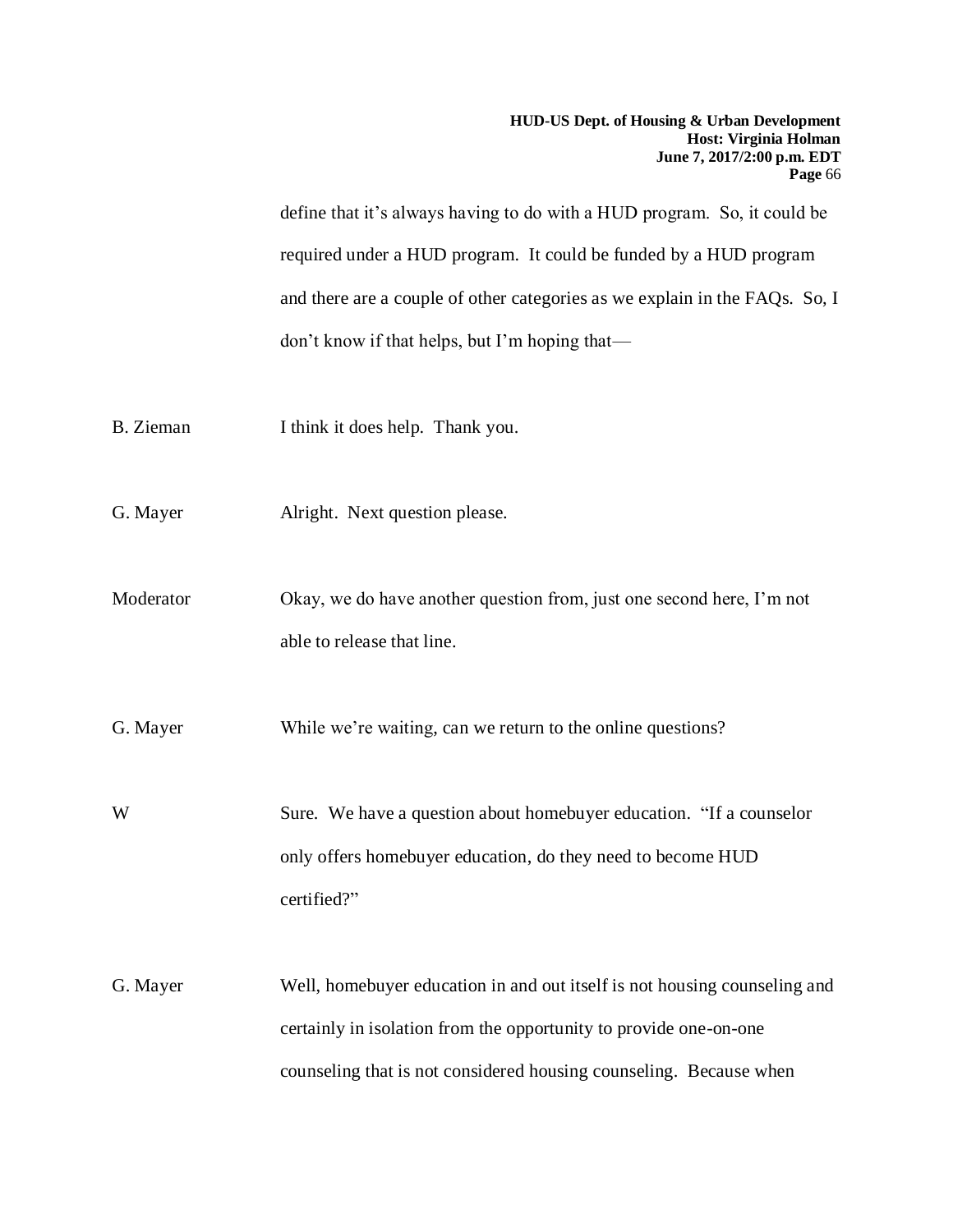you're doing homebuyer education there is no real individualized counseling being offered to the client. For instance, there is no individual budgeting, there is no individual action plan, so that would not be considered housing counseling and would be separate from this.

V. Holman Hi, Gerry, this is Ginger and you probably just need to take just one or two more questions.

G. Mayer Alright, let's go with two more questions and then we'll close it out. Just as a reminder, you can continue to ask us questions at [housing.counseling@hud.gov](mailto:housing.counseling@hud.gov) and we will be happy to respond to your questions and those that are new questions we will post on our frequently asked question page so that everyone can see the response. So, with that, let's return to the operator for the first of the last two questions.

Moderator Okay. We have a question from Sandra Lee. Go ahead, please.

S. Lee Good afternoon, I'm with Southern Bancorp Community Partners in Helena, Arkansas. I'm calling for further clarity on the online tests \$60, the \$100 onsite. Online, is that my desk computer and onsite with a proctor, who what, where, when is that—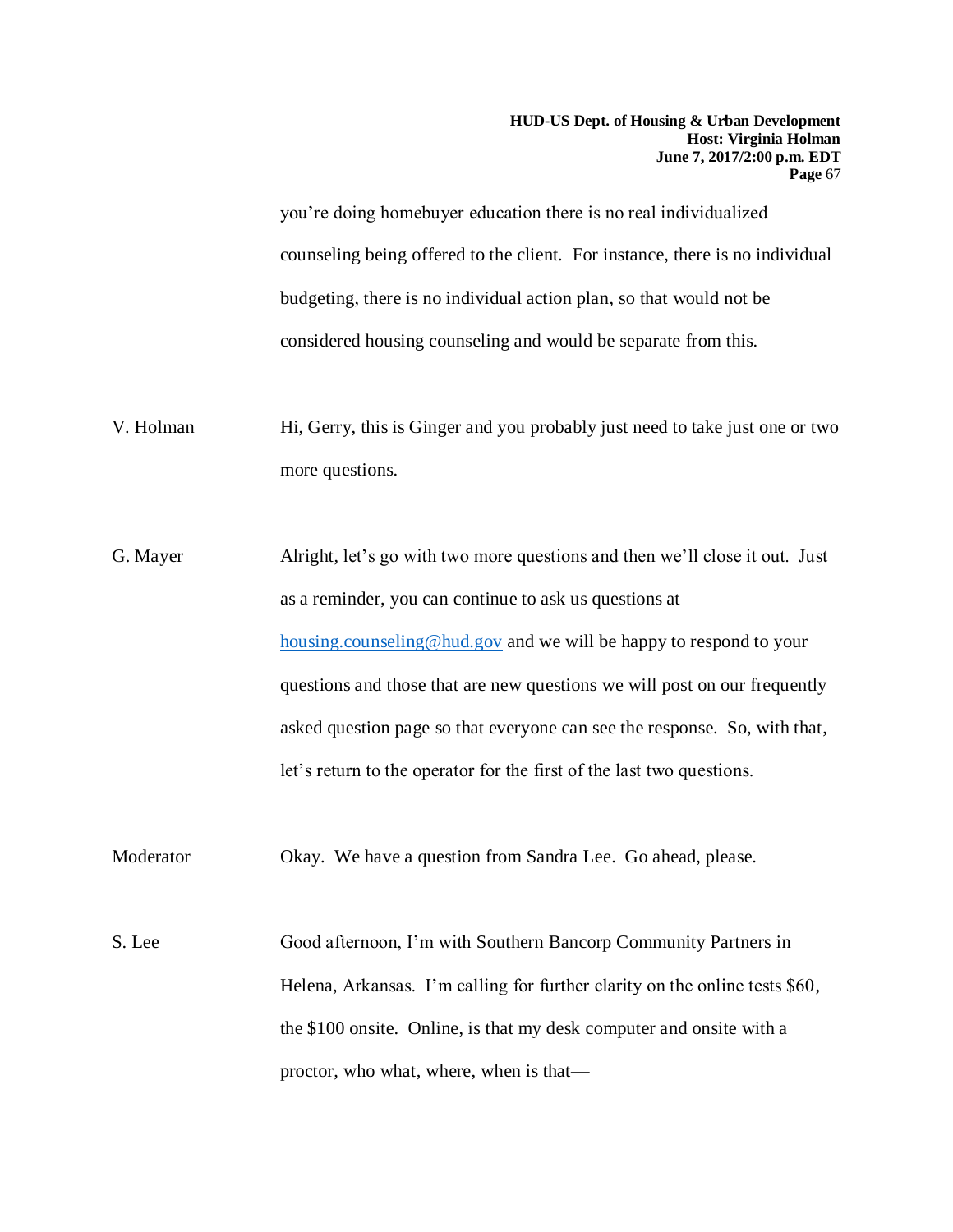| G. Mayer | Okay. Online is certainly at your desk with a suitably equipped computer       |
|----------|--------------------------------------------------------------------------------|
|          | that has a webcam. And then the onsite proctoring will be done through         |
|          | housing—I'm sorry, our testing site and they will inform you where the         |
|          | nearest in person proctoring center is. At this point, we have proctoring      |
|          | centers in almost every state. We're lining up the last couple of states       |
|          | now. So, there will be an opportunity to do it at a testing center or to do it |
|          | at your desktop.                                                               |

S. Lee Okay. That's what I needed. Thank you so very much.

G. Mayer You're welcome. And now let's take our last question.

Moderator Alright, that will come from Theresa Burns. Go ahead please.

T. Burns Yes, one more question. If there is a counselor who takes the test and pass, can that counselor work for different certified HUD agencies because I have seen that happened in our area where they offer—they contract themselves out to especially the smaller agencies. Can they do that? Like if they pass the test, I know you just said that they have to be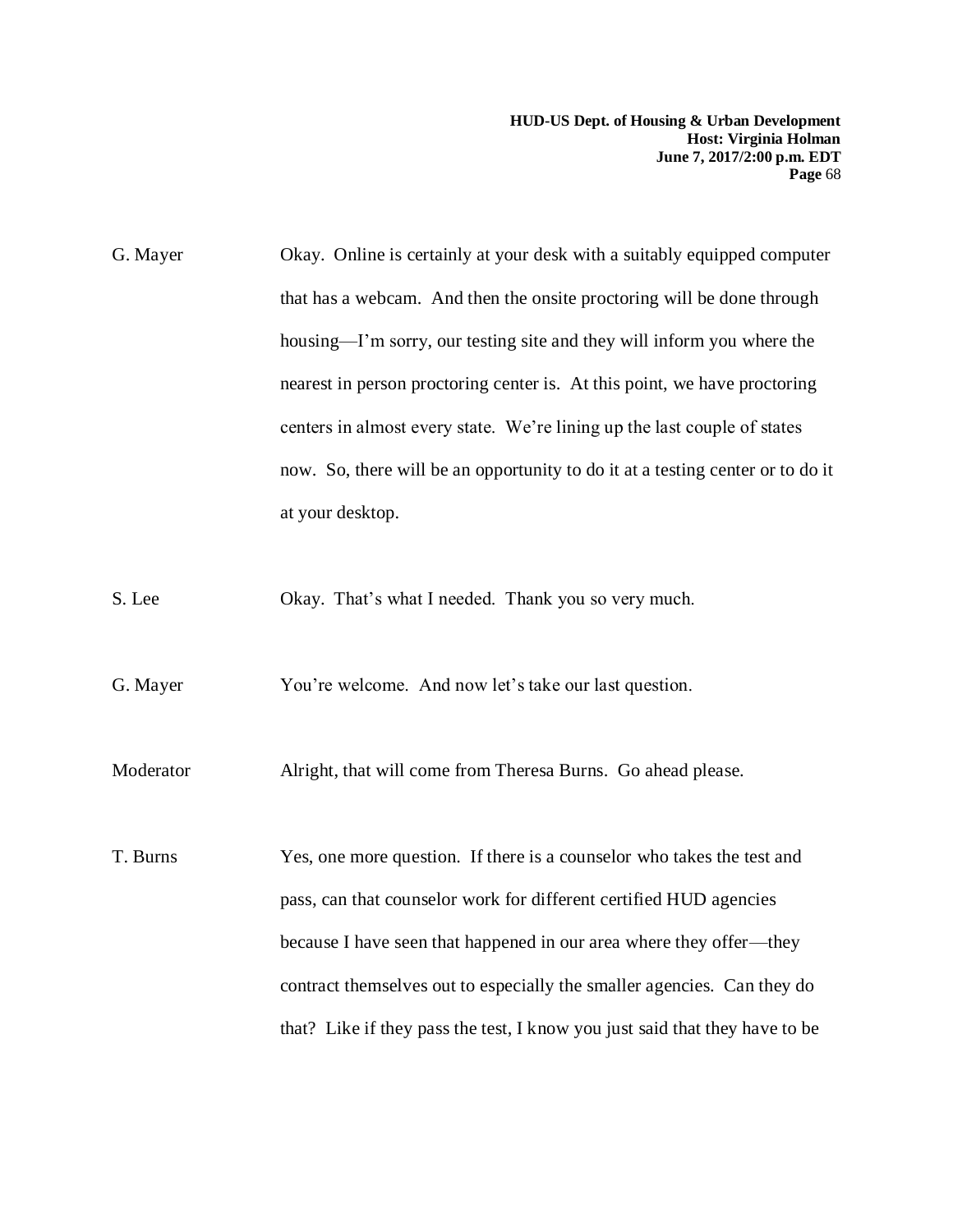under a certified HUD agency, but they're coming from my agency and possibility another one, can they do that?

G. Mayer A person, who becomes a HUD certified counselor by passing the exam can work for more than one HUD approved agency.

T. Burns Can they do that?

G. Mayer Yes they can.

T. Burns Okay, that's what I need to know.

W. McKee I just want to clarify that. So, if you have an individual that's certified under an agency, then the counseling that they're performing is under that agency that they're certified with. If they're doing something for, in another words, it's the agency that goes in and verifies the employment that says this individual is working for me, that takes the responsibility for the counseling that occurs of that client with that certified counselor. Now, they can have—let's say theoretically they can be working part-time for one agency and also be working for another agency in which they could see clients for that agency and that other agency would have had to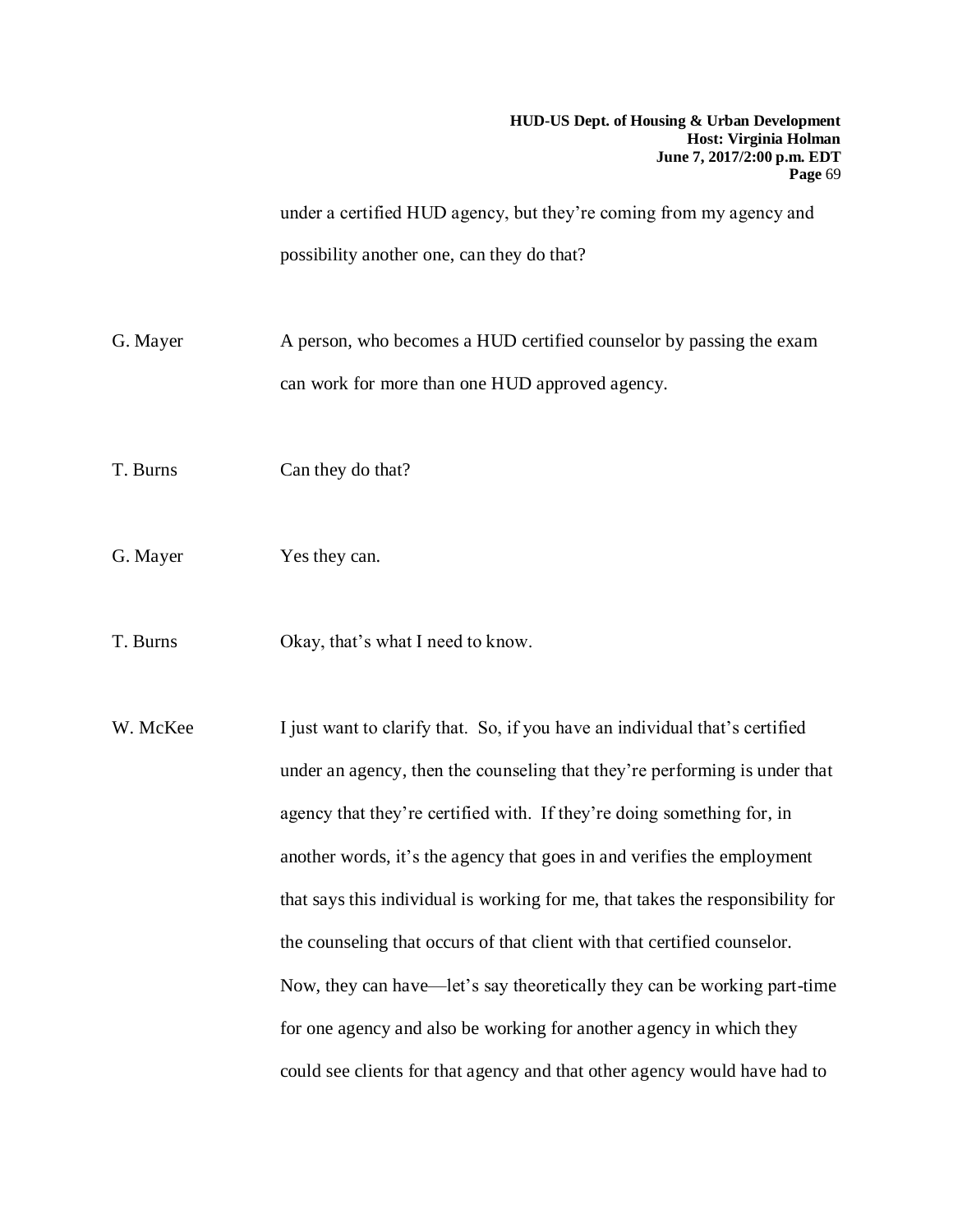go in and certify them for working for that other agency. So, if they saw a client at their agency A, that agency A is responsible for everything that happens with respect to that counseling of that client. And if they're then working part-time let's say at another agency, agency B, they have to be certified with that other agency and that other agency is responsible for all the activities that occur with respect to counseling a client for agency B. Does that makes sense?

T. Burns Yes, it does, that answers my question. Thank you.

G. Mayer Alright. Thank you, everybody, we really appreciate your participation and especially your questions today. We will continue to provide information in the form of LISTSERV notices, webinars and training at events such as Mable Works or RCAC or NCRC or National Council of La Raza, NTIs and place based trainings around the country so look out for further opportunities to attend training on HUD certification for housing counselors. And again, if you have additional questions, please feel free to send those to [housing.counseling@hud.gov](mailto:housing.counseling@hud.gov) and we would be happy to continue to field your questions. If your question did not make it through today, just send it there and we'll get you an answer right away.